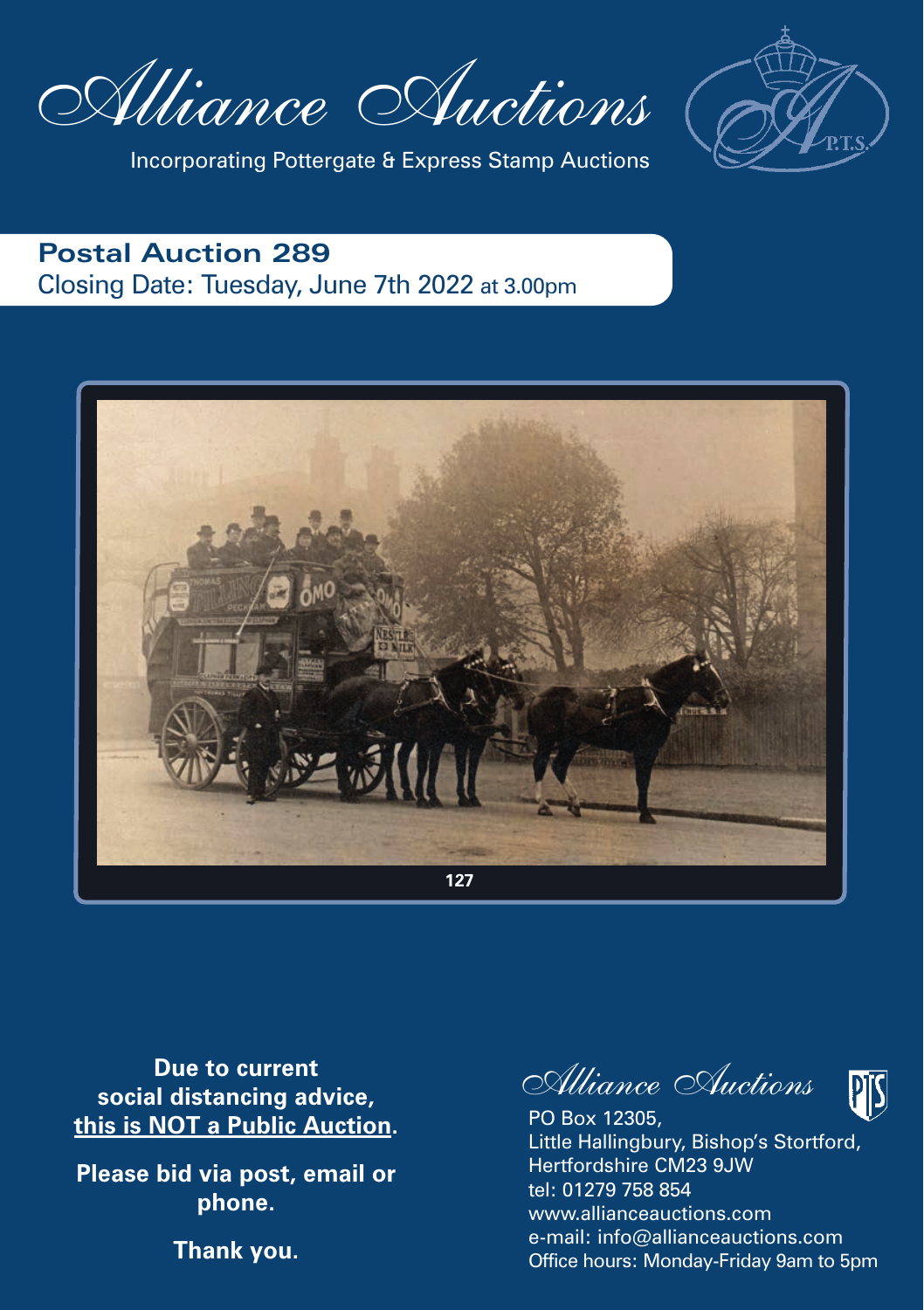







**850 834 277 Ex 689**





 $\frac{1}{20}$  and  $\frac{1}{20}$  and  $\frac{1}{20}$  and  $\frac{1}{20}$  and  $\frac{1}{20}$  and  $\frac{1}{20}$  and  $\frac{1}{20}$  and  $\frac{1}{20}$  and  $\frac{1}{20}$  and  $\frac{1}{20}$  and  $\frac{1}{20}$  and  $\frac{1}{20}$  and  $\frac{1}{20}$  and  $\frac{1}{20}$  and  $\frac{1}{20}$  **196 684 777 694**









these as we do at the moment of the moment of the moment of the moment of the moment. The moment of the moment <br>The moment of the moment of the moment of the moment of the moment of the moment of the moment of the moment o



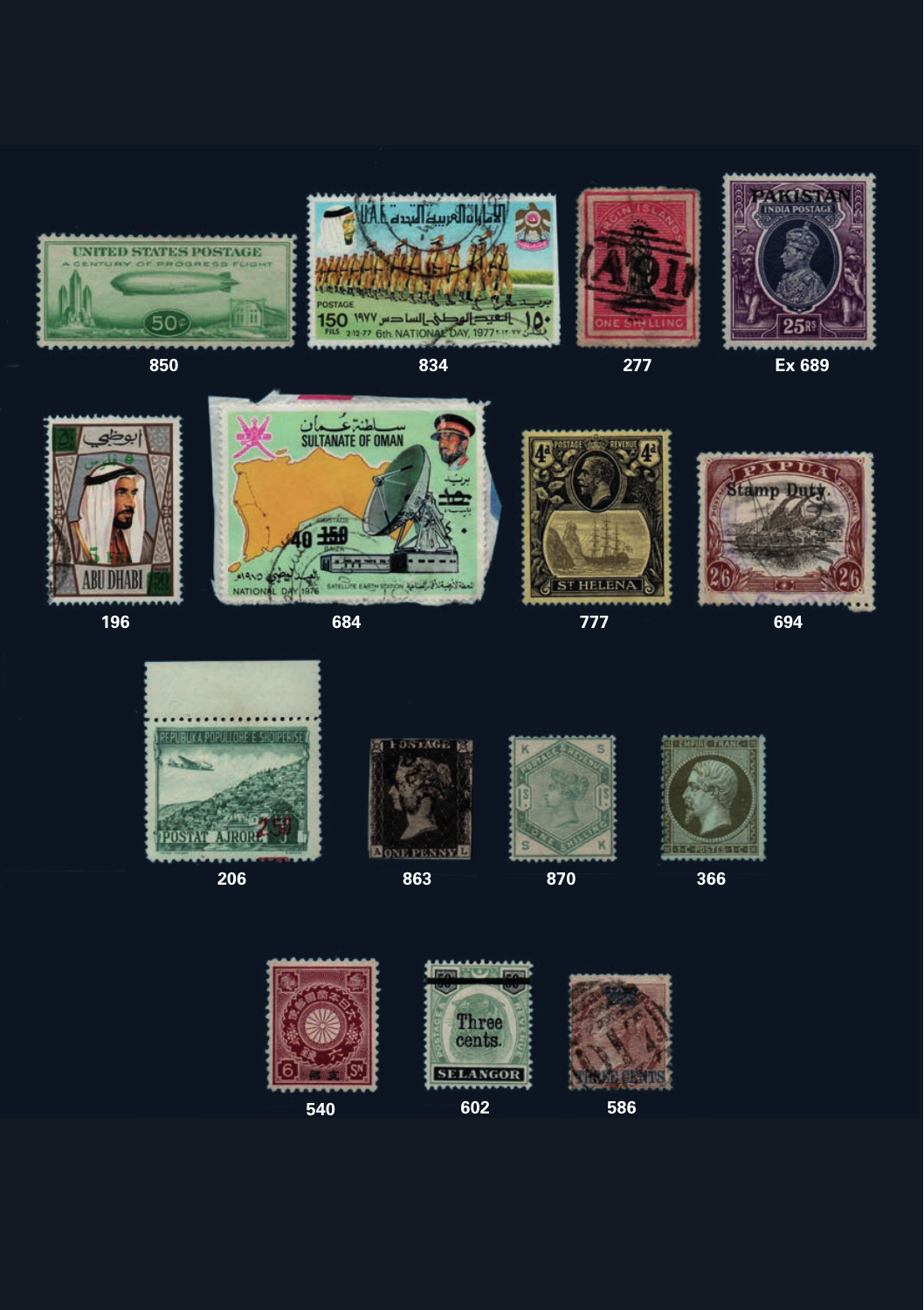#### Terms of Business

#### **Purchasers**

- n **The auction is conducted under the Philatelic Auctioneers Standard Terms and Conditions of Sale** (1973 Revision). The placing of a bid is taken as full agreement to these. For Postal Bidders we will buy on your behalf at the lowest possible price, subject only to other bids received or reserves. Please do not bid below our house reserve of 80% of estimate, as these are unlikely to succeed. Please check your bids as we cannot accept the return of any lots bid on in error. All bids must be in £ Sterling.
- **Lots marked with an asterisk \*** are subject to additional VAT at the current rate.
- **There is a buvers premium of 15% plus VAT.**
- n **In the absence of postal instructions**, lots purchased inland will be sent by certificate of posting/recorded delivery (up to £100) or registered post (over £100). Lots sent overseas will he consigned by recorded or registered air mail post. Postage, packing and insurance costs shall, in all cases, be borne by the purchaser. There is a handling fee of £2 for packing & insurance, applied to each consignment.
- n **Please avoid phoning for results the day after the sale**, **as we are exceptionally busy. We try to despatch lots the week of the sale, but it may take up to a week to complete this task. Please bear with us.**
- n **We do strive for complete customer satisfaction and will accept the return of lots for an immediate refund**, however as we have a duty to pay our vendors promptly 60 days after the sale, no returned lots can be accepted beyond 28 days from the date of the auction. NO EXCEPTIONS can be made unless an extension is requested when bidding. In line with this policy, unpaid pro-forma invoices will be cancelled 42 days after the sale and the lots returned to the Vendor. A lot may be returned which has been incorrectly described for a full refund, except in the case of Collections or Mixed Lots which are sold on an 'as-is' basis and not subject to rejection.
- n **All lots must be paid for within 14 days of invoice receipt**. Payment can be made by signed and crossed blank cheque (Eurocheque with number on reverse up to £200), or Sterling draft or money order, or by Credit card (Access / Mastercard / Visa / Eurocard only) or debit cards. Overseas customers paying in currency other than £ Sterling must add £6 to their invoices to cover bank charges. After 28 days unpaid invoices will have interest added at the rate of 2% per calendar month or part month.
- **Postal viewing facilities are regrettably not available**. However a *photo*copying service is available free for all lots except collections.

#### **Vendors**

- n **There is a commission rate of 10%** (plus VAT) for Vendors and payment will be made 60 days after the sale, subject to payment having been received by us. There is a minimum commission of £4 per lot sold. There are no unsold charges providing we agree with the reserve prices.
- n When consigning items, **please ensure a minimum lot value of £50 and total consignment value of £200**. Items worth less than this figure will be amalgamated at the auctioneers discretion. Unsold lots can usually be placed into a subsequent sale at a reduced estimate. Kindly advise us after the sale whether lots are to be reoffered or returned. Kindly note all return costs are to be borne by the vendor.
- Boxes of Catalogues, magazines and kiloware will be taken for auction on the understanding they may be combined with other material to achieve the minimum lot value or offered unreserved.
- Withdrawal of lots before the auction but after the catalogue is printed will incur a fee of £4 per lot.
- Whereas every effort is made to security of items left with Alliance Auctions, no obligation can be given to expensive or high catalogue items in one-country collections or mixed lots unless itemised in the description.

#### **Abbreviations**

| М<br>f/u<br><b>Fdc</b><br>Canc<br>Mi<br>sv | mint<br>fine used<br>first day cover<br>cancellation<br>Michel catalogue<br><b>Special Viewing</b> | U<br>0.9.<br>m/s<br>Yv       | used<br>original gum<br>miniature sheet<br><b>PTSA</b> priced to sell at<br>Yvert catalogue | h/s<br>sh<br>cto<br><b>PPC</b><br>SG | handstamp<br>special handstamp<br>cancelled to order<br>picture post card<br>Stanley Gibbons catalogue | u/m<br>s/l<br>cds<br><b>STC</b> | unmounted mint<br>straight line<br>circular date stamp<br>stated to catalogue<br>s/b Stockbook |
|--------------------------------------------|----------------------------------------------------------------------------------------------------|------------------------------|---------------------------------------------------------------------------------------------|--------------------------------------|--------------------------------------------------------------------------------------------------------|---------------------------------|------------------------------------------------------------------------------------------------|
|                                            | <b>FDC Abbreviations</b>                                                                           |                              |                                                                                             |                                      |                                                                                                        |                                 |                                                                                                |
| HA<br><b>PA</b><br><b>PEA</b>              | hand addressed<br>printed address<br>pencil address                                                | <b>UA</b><br>TA<br><b>SA</b> | unaddressed (normally not mentioned)<br>typed address<br>rubber stamp address               | LA                                   | address label                                                                                          |                                 |                                                                                                |
|                                            | <b>Lot Type Abbreviations</b>                                                                      |                              |                                                                                             |                                      |                                                                                                        |                                 |                                                                                                |
| A                                          | Album                                                                                              | B                            | Box                                                                                         | E                                    | Envelope                                                                                               | s                               | Small lot                                                                                      |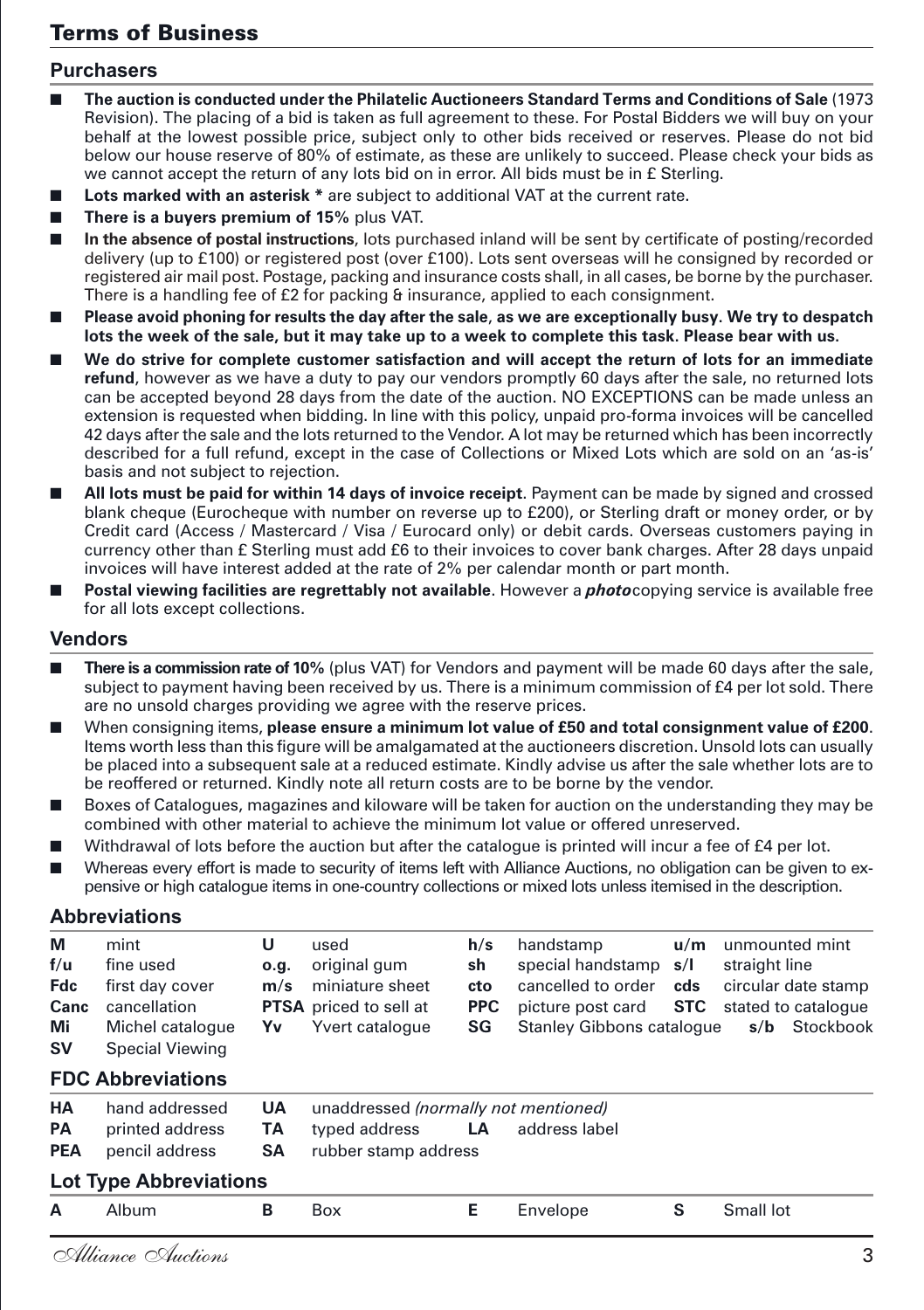## Due to current Social Distancing advice, **this is NOT a Public Auction.**

## **Please bid via post, email or phone or using EasyLive Auction – details below.**

**Thank you.**

## Follow the simple steps

### 1. Visit www.easyliveauction.com

### 2. Click on 'Create Account'

Fill in your personal details to create an account

3. Click 'Register to Bid' on your chosen auction Register for an auction and opt to pay £3<sup>\*</sup> or 3%<sup>\*</sup> Commission for the internet bidding

\* Correct at time of print. Easy Live Auction reserve the right to alter the flat fee or commission percentage at any time.

#### n **From M11** Take the exit at M11 junction 8. At the roundabout take the third exit onto the A120 towards Colchester. After about 5miles take the B1256 towards Takely, Thaxted & Great Dunmow. At the roundabout  $t_{\rm max}$  and  $\tau_{\rm max}$  around the first exit of the first exit of the first exit of the roundabout onto Stortford Road. Foakes Hall is located a short distance on the left after the roundabout..

n We will provide complimentary tea & coffee. Please note there is no bar, bar meals or a restaurant. There **is free parking.** Showing is a shown by a showing is a viewing is a variable at our offices by a shown by a shown by a shown by a shown by a shown by a shown by a shown by a shown by a shown by a shown by a shown by a sho n Viewing is between 12 noon to 7.15pm on the day of the sale and at our offices prior to sale day.



#### **Bid Increases**

Up to £20 in £1 steps  $£20-E50$  in £2 steps  $£30+E50+E100$  in £5 steps

**Map of our Venue**

£100-£200 in £10 steps £200-£500 in £20 steps £500-£1,000 in £50 steps Over £1,000 in £100 steps

#### **Auction Agent Recommendations**

Nick Martin (Loveauctions Ltd) • Tel: 01205 460968 • Mob: 07703 766477 • nick@loveauctions.co.uk Jean Lancaster • Tel: 01923 269775 • Mob: 07788 630097 • info@lancasterauctionagency.co.uk Trevor Chinery • Tel/Fax: 01205 315292 • Mob: 07527 44825 • trevortrilogy@aol.com

#### **Please Note: Our Office Hours are Monday to Friday 9.00am to 5pm**

Alliance Auctions is part of Auld Alliance Philatelics Ltd • Directors: John Auld & Lesley Auld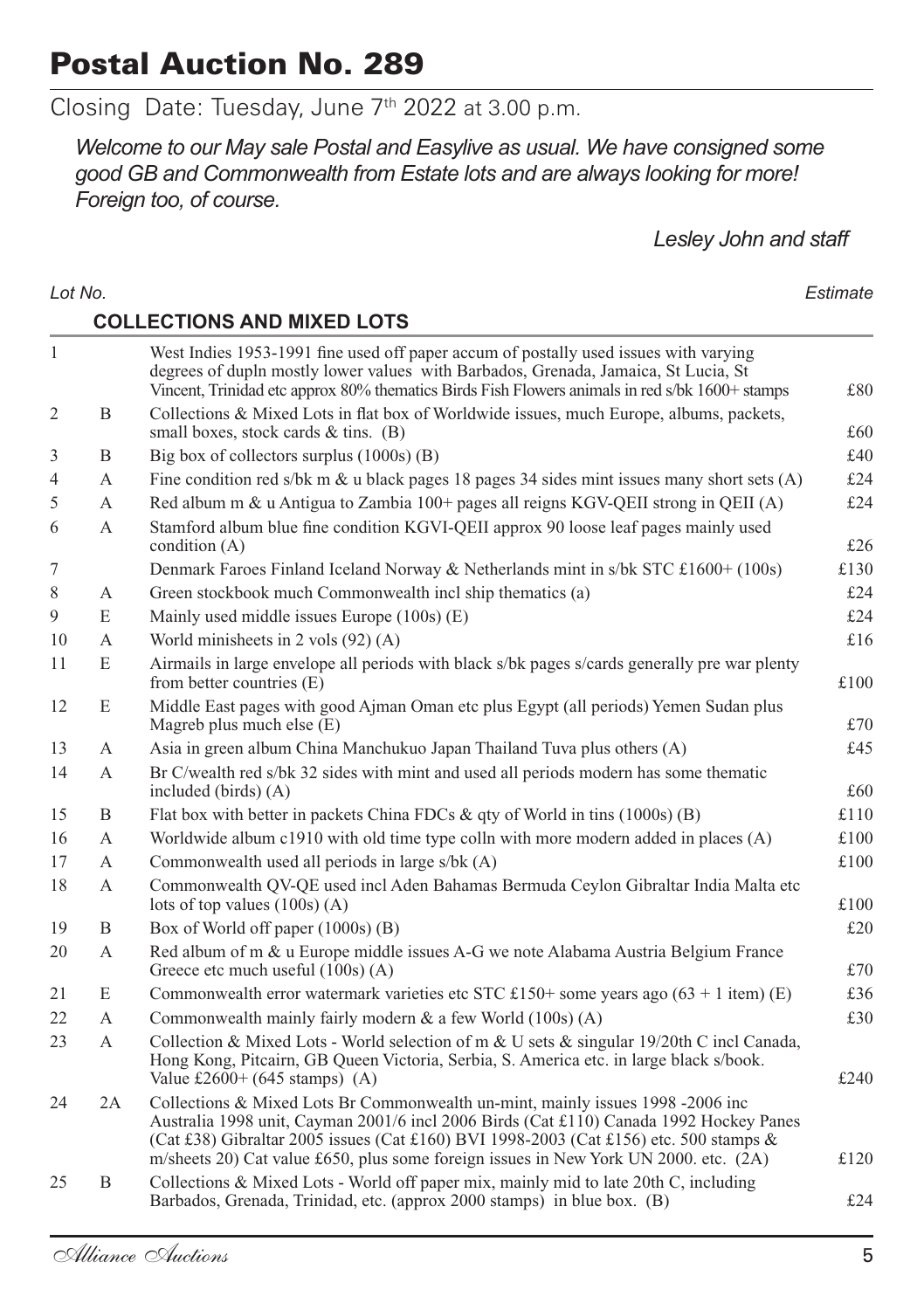| Lot No. |    |                                                                                                                                                                                                                                                                                                        | Estimate |
|---------|----|--------------------------------------------------------------------------------------------------------------------------------------------------------------------------------------------------------------------------------------------------------------------------------------------------------|----------|
| 26      | B  | Collections & Mixed Lots - World on paper mixture, mainly middle to late 20th C in large<br>blue shoebox. Colourful lot. $(1000+)$ (B)                                                                                                                                                                 | £24      |
| 27      | B  | Collection & Mixed Lots - GB Bundleware, approx 10,000, low valu commems 1971-1977,<br>plus some foreign in brown shoebox. (B)                                                                                                                                                                         | £10      |
| 28      | А  | Collection & Mixed Lots - Canada, Mainly more modern, also NZ. $(100s)$ (A)                                                                                                                                                                                                                            | £30      |
| 29      | B  | Collection & Mixed Lots - Large box of Commonwealth Issues, much Royal Contents,<br>Royal Wedding Prince Charles, Royal Family Diana, 50th Years Airservice - Guernsey Post<br>Office, 12 Days of Christmas, 3 albums, QEII UK, 2 Commonwealth, Hagner A4's + small<br>cards, packets, boxes, etc. (B) | £80      |
| 30      | А  | Commonwealth early to middle with S Africa S Australia Straits Tasmania Transvaal<br>Victoria W Australia etc clean lot to c1960s (A)                                                                                                                                                                  | £65      |
| 31      | Β  | incl Austria Czech Bulgaria etc dupl vintage lot (100s) (B)                                                                                                                                                                                                                                            | £9       |
| 32      | B  | Collections & Mixed Lots - World issues in large box. 4 albums, pages, hagner cards, s/book<br>pages, packets. reall good lot for sorting. (B)                                                                                                                                                         | £65      |
| 33      | B  | Collection & Mixed Lots - Commonwealth glory box, presentation packs Guernsey issues x<br>5, 30+ special issue cards incl Isle of Man (1900-2020), small s/book, pages, packets,<br>Hagner cards large $&$ small. (B)                                                                                  | £85      |
| 34      |    | Collections & Mixed Lots - Large /book 24 pages GRAMPTE full of C/wealth issues from<br>Australia-Zanzibar. Great pickings in excellent condn.                                                                                                                                                         | £75      |
| 35      | E  | Collections & Mixed Lots - Commonwealth fine lot of mini-sheets, 6 Hagner sheets, Ex.<br>condn. First class lot. High Cat. (56 items) (E)                                                                                                                                                              | £40      |
| 36      | E  | Collections & Mixed Lots - Large lot of mini-sheets (110 items) on 10 double sided Hagner<br>sheets. All in excellent condn. (E)                                                                                                                                                                       | £85      |
| 37      | А  | Collection & Mixed Lots - Green Gibbons Senator Album. Issues from QV to QEII. Mainly<br>used. Nice clean lot. (A)                                                                                                                                                                                     | £40      |
| 38      | А  | Collection & Mixed Lots - Excellent s/book, dark green, 16 pages, 32 sides. Good C/Wealth<br>items from Burma to Zimbabwe. Mainly used. (A)                                                                                                                                                            | £55      |
| 39      | B  | Box of oddments much Commonwealth (100s) (B)                                                                                                                                                                                                                                                           | £125     |
| 40      | B  | World mix in box also 2019 SG Part 1 catalogue (100s) (B)                                                                                                                                                                                                                                              | £40      |
| 41      | B  | Box of albums $\&$ s/bks of Commonwealth (100s) (B)                                                                                                                                                                                                                                                    | £180     |
| 42      | B  | Box of Commonwealth in albums etc (100s) (B)                                                                                                                                                                                                                                                           | £125     |
| 43      | А  | Blue album of foreign early to c1950s (100s) (A)                                                                                                                                                                                                                                                       | £38      |
| 44      | А  | Commonwealth early to 1950s in album (100s) (A)                                                                                                                                                                                                                                                        | £125     |
| 45      | 2A | solid Commonwealth colln early to earlier QE in 2 green albums (100s) (2A)                                                                                                                                                                                                                             | £320     |
| 46      | А  | Green s/bk all periods useful oddments Commonwealth & Foreign $(100s)$ (A)                                                                                                                                                                                                                             | £65      |
| 47      | B  | Commonwealth early to 1960s in 4 vols (1000s) (B)                                                                                                                                                                                                                                                      | £375     |
| 48      | B  | Box of sundry albums stockbooks of all World much better material (1000s) (B)                                                                                                                                                                                                                          | £300     |
| 49      | B  | World min sheets box with MUH min sheets pres packs bklts sheetlets wide range of<br>material note Portugal mid/modern dups France USA Iceland Spain GB & CI Latin America<br>Forayar dups Belgium incl 1941 Orval dups 1937 Koekelberg Abbey cds etc 100s hi cat (B)                                  | £150     |
| 50      | Β  | Collection & Mixed Lots - Box of loose in tins, envelopes, sundry, albums, etc. (1000) (B)                                                                                                                                                                                                             | £45      |
| 51      | А  | Collections & Mixed Lots - New Ideal for Empire interleaved, sparse, but clean album.<br>$(100s)$ (A)                                                                                                                                                                                                  | £60      |
| 52      | B  | Collections & Mixed Lots - Box with loose in bags $\&$ a few sundry albums etc. Thousands<br>to sort. $(1000s)$ (B)                                                                                                                                                                                    | £50      |
| 53      | B  | Collections & Mixed Lots box of off paper World. Lots to sort. (1000s) (B)                                                                                                                                                                                                                             | £35      |
| 54      | B  | Collections & Mixed Lots box of Estate residue, all sorts for sorting. $(1000s)$ (B)                                                                                                                                                                                                                   | £75      |
| 55      | B  | Collection & Mixed Lots box with World incl quantity of small s/books. (1000s) (B)                                                                                                                                                                                                                     | £80      |
| 56      | А  | Collection & Mixed Lots Ancient Schwanenberger with mainly pre 1920 dupl. World.<br>(Many 100s) $(A)$                                                                                                                                                                                                  | £100     |
| 57      | E  | Collections & Mixed Lots - Circulated Club Books. Contents PTSA £2000+ $(100s)$ (E)                                                                                                                                                                                                                    | £200     |
| 58      | А  | Collections & Mixed Lots. Vintage Schaubek album contg. old time World. (100s) (A)                                                                                                                                                                                                                     | £90      |
| 59      | А  | Collections & Mixed Lots. Ancient French printed album with old time all World. (100s) (A)                                                                                                                                                                                                             | £150     |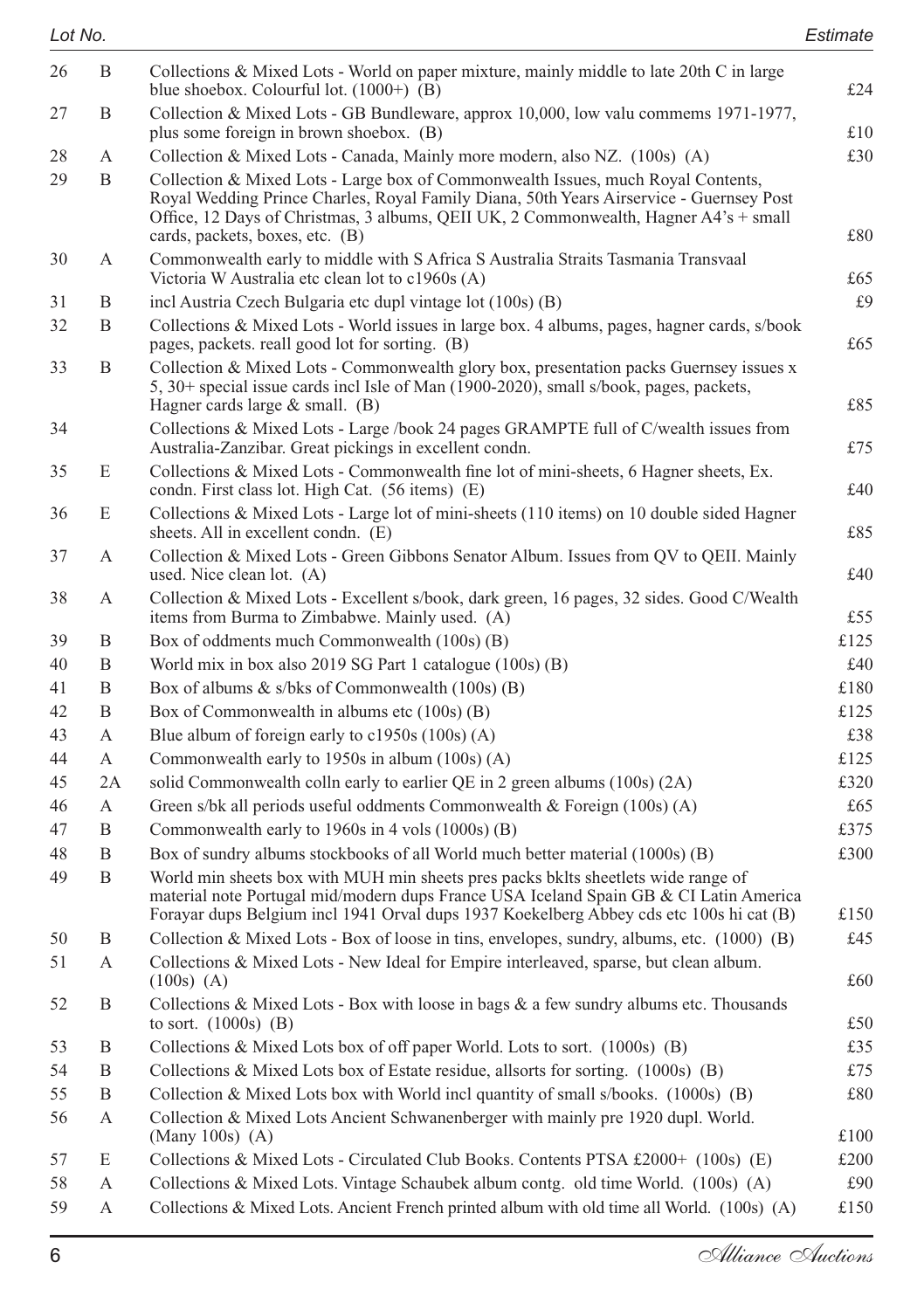| 60 | 1  | United States of America - Revenues 1862-71 \$3 Charter Party imperf Scott R85. SEE<br><b>PHOTO</b> $(1)$                                                                                                                                                                                                                                                                                                                                                                                                                                                                          | £50  |
|----|----|------------------------------------------------------------------------------------------------------------------------------------------------------------------------------------------------------------------------------------------------------------------------------------------------------------------------------------------------------------------------------------------------------------------------------------------------------------------------------------------------------------------------------------------------------------------------------------|------|
| 61 | B  | Collections & Mixed Lots - Box of loose in boxes, dupl. Cheap GB on sheets etc. (1000s) (B)                                                                                                                                                                                                                                                                                                                                                                                                                                                                                        | £48  |
| 62 | B  | Collections & Mixed Lots. Glory box, worth a delve. (100s) (B)                                                                                                                                                                                                                                                                                                                                                                                                                                                                                                                     | £45  |
| 63 | B  | Collections & Mixed Lots. Mixed lot in s/books etc. Needs a rummage. (100s) (B)                                                                                                                                                                                                                                                                                                                                                                                                                                                                                                    | £30  |
| 64 | 2A | Two Alpha ring binders 60 pages $\&$ 70 pages One album GB, Malta, Isle of Man, Jersey,<br>Alderney, Guernsey, Niue & Dominica the other Royal Weddings & Birthdays, Coronation<br>Anniv Royal Weddings & Sir Rowland Hill fine lot (2A)                                                                                                                                                                                                                                                                                                                                           | £50  |
| 65 | A  | Collection and mixed lots Commonwealth in Black album fine condition black leaves sparse<br>in places but much KGVI including sets (A)                                                                                                                                                                                                                                                                                                                                                                                                                                             | £30  |
| 66 | А  | Collections and mixed lots interleaved stock book fine condition World stamps many difficult<br>countries 32 pages 64 sides all pictorial issues (A)                                                                                                                                                                                                                                                                                                                                                                                                                               | £50  |
| 67 | А  | Collections & mixed lots ranges & sets 70 pages m & u Commonwealth stamps $(A)$                                                                                                                                                                                                                                                                                                                                                                                                                                                                                                    | £40  |
| 68 | B  | Collections & mixed lots large tin contg 4 small s/bks excellent condition selections of<br>good Commonwealth something for everyone (B)                                                                                                                                                                                                                                                                                                                                                                                                                                           | £50  |
| 69 | А  | Collections & mixed lots SG Tower albu Commonwealth issues all periods high cat value<br>much mint $(A)$                                                                                                                                                                                                                                                                                                                                                                                                                                                                           | £40  |
| 70 | Β  | Collections & mixed lots approx 260 unmounted minty issues block of 14 many mini sheets<br>interesting items high cat value (B)                                                                                                                                                                                                                                                                                                                                                                                                                                                    | £50  |
| 71 | B  | Collections & mixed lots Europe/worldwide glory box of much interesting material, packets<br>envelopes of used material 4 boxes of various sizes album pages stockcards s/bk (B)                                                                                                                                                                                                                                                                                                                                                                                                   | £40  |
| 72 | B  | Collections & mixed lots Commonwealth & GB very fine colln all reigns fine s/bk of GB<br>much mint packets & boxes (B)                                                                                                                                                                                                                                                                                                                                                                                                                                                             | £50  |
| 73 | B  | Collections & mixed lots shoebox of GB & World kiloware mainly 1980s & 1990s with<br>higher values $(1000s)$ (B)                                                                                                                                                                                                                                                                                                                                                                                                                                                                   | £15  |
| 74 | B  | Collections & Mixed lots in a box of all sorts $(1000s)$ (B)                                                                                                                                                                                                                                                                                                                                                                                                                                                                                                                       | £70  |
| 75 | B  | Collections & mixed lots large box with useful tin of loose, CI, etc etc needs checking (1000s) (B)                                                                                                                                                                                                                                                                                                                                                                                                                                                                                | £75  |
| 76 | E  | Collections & mixed lots of India covers, dupl mid period mint Austria etc $(100s)$ (E)                                                                                                                                                                                                                                                                                                                                                                                                                                                                                            | £50  |
| 77 | A  | Collections & mixed lots Commonwealth early to modern M-V useful ranges throughout<br>$(100s)$ (A)                                                                                                                                                                                                                                                                                                                                                                                                                                                                                 | £75  |
| 78 | А  | Collections & mixed lots Commonwealth early to modern useful throughout $(100s)$ (A)                                                                                                                                                                                                                                                                                                                                                                                                                                                                                               | £75  |
| 79 | A  | Collections & mixed lots Commonwealth early to modern we note Falklands India HK etc<br>(100s) (A)                                                                                                                                                                                                                                                                                                                                                                                                                                                                                 | £125 |
| 80 | А  | Collections & mixed lot old Lincoln album lightly picked in places much useful (100s) (A)                                                                                                                                                                                                                                                                                                                                                                                                                                                                                          | £100 |
| 81 | A  | Collections & mixed lots old blue Lincoln lightly picked old time lot (100s) (A)                                                                                                                                                                                                                                                                                                                                                                                                                                                                                                   | £75  |
| 82 | А  | Collections & mixed lots Commonwealth early to modern A-C incl Australia & Canada etc<br>$(100s)$ (A)                                                                                                                                                                                                                                                                                                                                                                                                                                                                              | £100 |
| 83 | А  | Collections & mixed lots Commonwealth early to modern L-N incl NZ etc $(100s)$ (A)                                                                                                                                                                                                                                                                                                                                                                                                                                                                                                 | £100 |
| 84 | B  | Collections & mixed lots World dupl ranges in 10 s/bks (1000s) (B)                                                                                                                                                                                                                                                                                                                                                                                                                                                                                                                 | £150 |
| 85 | B  | Collections & mixed lots consignment esidue with sundry old albums, FDCs etc (1000s) (B)                                                                                                                                                                                                                                                                                                                                                                                                                                                                                           | £75  |
| 86 | B  | Collections & mixed lots British Commonwealth with green s/bk of mint modern but one or<br>two better earlier also good Barbados coln in folder stc £1800+ (Britannias cat £680)<br>elsewhere plenty of better stamps 2d Victory used (cats £55) also 1912 KGV 3/- mint cats<br>$\pounds$ 120 much else also approval books plus a run through of penny red plates plus some                                                                                                                                                                                                       |      |
|    |    | material on black s/cards all periods (B)                                                                                                                                                                                                                                                                                                                                                                                                                                                                                                                                          | £325 |
| 87 | Β  | Collections and mixed lots British Commonwealth with green s/bk of mainly used some of<br>it fine used we note better countries Aden Bermuda British Honduras with KGVI high values<br>superb used Zanzibar etc much else stc $£1350(B)$                                                                                                                                                                                                                                                                                                                                           | £200 |
| 88 | B  | Collections and mixed lots British Commonwealth with s/bk of mint modern but one or two<br>better earlier should cat £450 plus Bahamas colln in s/card stc £467 not including early 1d<br>lake mint extensive colln Kenya cats £400 starting at KGV better stamps noted good colln<br>postal seals (35 with better Sudan, Somaliland) card of Heligoland, cvatalogue unknown,<br>clean NZ on pages KGVI and OEII stc £400+, large bag of booklets, no GB but CI Gibraltar<br>and muchbetter Canada with better KGVI and early QEII some modern kiloware and useful<br>covers $(B)$ | £425 |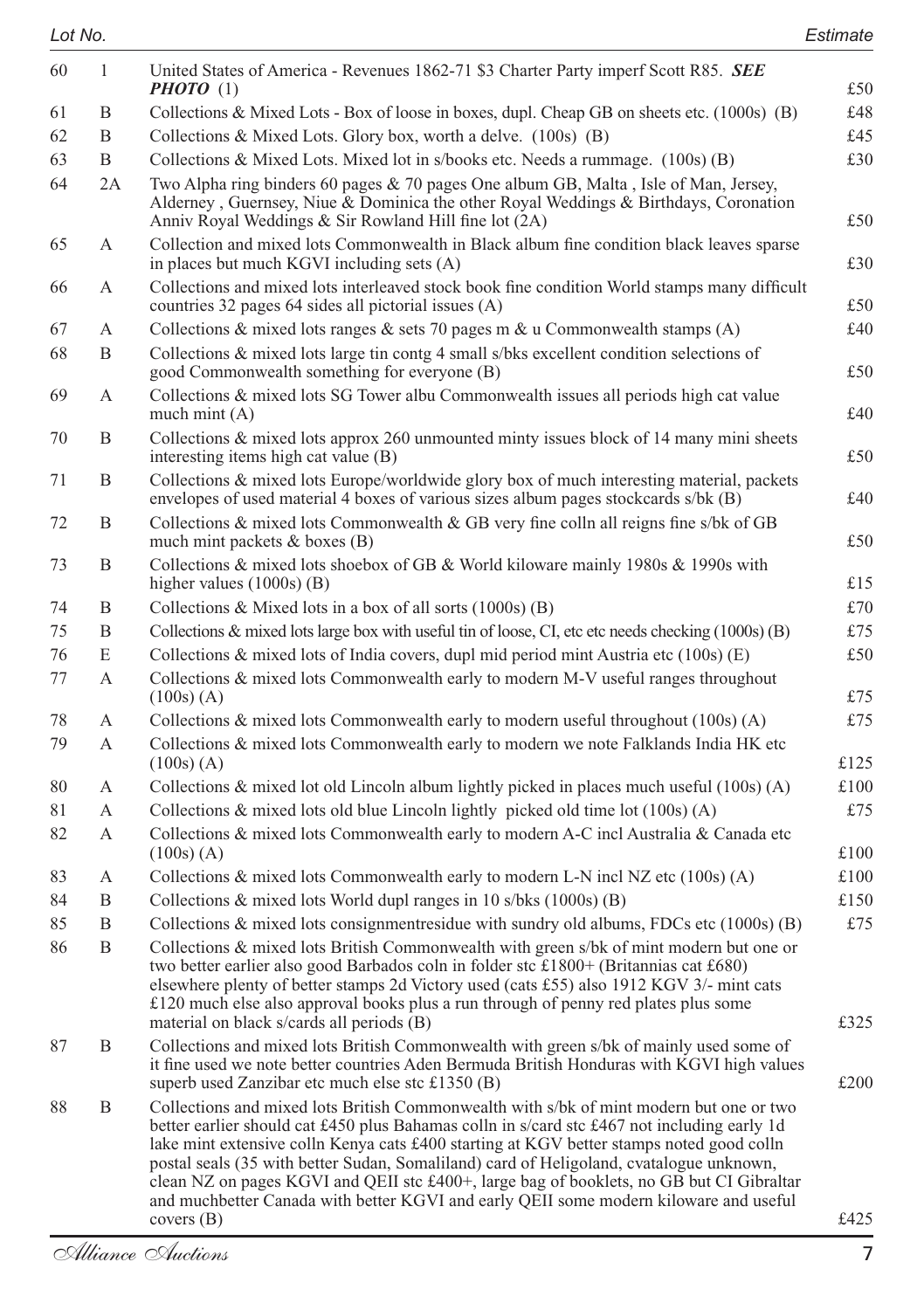| Lot No. |    |                                                                                                                                                                                                                                                                                                       | Estimate |
|---------|----|-------------------------------------------------------------------------------------------------------------------------------------------------------------------------------------------------------------------------------------------------------------------------------------------------------|----------|
| 89      | A  | Collections and mixed lots British Commonwealth in wonderful claret Devon album good<br>covering of BCW with decebnt GB section as well, useful Australian States better Gambia,<br>Saint Helena, NZ, Nigeria, Somaliland (A)                                                                         | £350     |
| 90      | B. | Collections and fmixed ots British Commonwealth with red s/bk of Jamaica cats £400<br>approx, KUT, Tanganyika etc on s/cards cat £300 Australia modern um on leaves face value<br>A\$109 bag of BCW on s/cards wide range Nigeria (Better) and BSA noted stc £850 other<br>material not described (B) | £250     |
| 91      | B  | Collections and mixed lots World huge quantity of stamps on leaves good s/bk kiloware odd<br>approval book very cheap (B)                                                                                                                                                                             | £125     |
| 92      |    | Collections and mixed lots British Commonwealth in white folder strong in St Helena with<br>attractive QV to 5/-, all later periods represented mint and used; similar lot of #Tristan Da<br>Cunha, also Morocco Agencies used and New Zealand 1935 pictorial both wmks STC SG<br>"£1670              | £240     |
| 93      | E  | collections and mixed lots Benelux selection on Schaubek leaves early to pre second World<br>War periods material very fresh with patches of typically once hinged mint also Colonies (E)                                                                                                             | £125     |
| 94      | B  | Collections and mixed lots six albums of foreign all periods (1000s) (B)                                                                                                                                                                                                                              | £125     |
| 95      | B  | Collections & mixed lots large box with loose s/bks etc needs checking $(1000s)$ (B)                                                                                                                                                                                                                  | £75      |
| 96      | B  | Collections $\&$ nixed lots Big old box lot for sorting $(1000s)$ (B)                                                                                                                                                                                                                                 | £75      |
| 97      | B  | collections $\&$ mixed lots large glory box for sorting $(1000s)$ (B)                                                                                                                                                                                                                                 | £90      |

#### **OMNIBUS ISSUES**

| 98  | Omnibus Issues 2013 Coronation Anniversary. M/S Stamps & Covers in Westminster |     |
|-----|--------------------------------------------------------------------------------|-----|
|     | Album. $(32 \text{ items})$ $(A)$                                              | £25 |
| 99. | Omnibyus 1935 Jubilees 1937 Coronation Victories UPU's etc m & u (dzns) (E)    | £60 |

#### **THEMATICS**

| 100 | А            | Aircraft Ships etc thematic range in $s/bk$ (100s) (A)                                                                                | £32  |
|-----|--------------|---------------------------------------------------------------------------------------------------------------------------------------|------|
| 101 | A            | Ships & Trains thematics $(100s)$ (A)                                                                                                 | £32  |
| 102 | E            | Air Space etc in 3 folders much Russia (100s) (E)                                                                                     | £40  |
| 103 | $\mathsf{A}$ | Stockbook of mainly ships STC £442 (100s) (A)                                                                                         | £40  |
| 104 | S            | World Cup 1965 cover from The Football Association London with meter frank World<br>Championship Jules Rimet Cup England 1966 (1) (S) | £20  |
| 105 | E            | Esperanto labels stamps covers etc World War I period onwards (dzns) (E)                                                              | £40  |
| 106 |              | WWF stamps $&$ covers in 3 vols (100s)                                                                                                | £32  |
| 107 | E            | Insects seln of FDCs etc $(58$ items $)$ $(E)$                                                                                        | £12  |
| 108 | E            | Hovercraft Mail covers $(24)$ (E)                                                                                                     | £15  |
| 109 | B            | Wine a most unusual colln in 4 vols neatly written up with stamps and covers needs<br>expansion $(100s)$ (B)                          | £130 |
| 110 | S            | Salvation Army covers USA 1943, Chile c1960, Norway 1938 & India 1960 (4) (S)                                                         | £14  |
| 111 | 3A           | Thematics - Winston Churchill 1965 Omnibus, plus foreign, plus oddments, also 1974<br>range. $(100s)$ $(3A)$                          | £100 |
| 112 | A            | Butterflies & maps m & u in stockbook $(100s)$ (A)                                                                                    | £55  |
| 113 | A            | Red Cross earlier mint in album $(dzns)$ $(A)$                                                                                        | £55  |
| 114 | 2A           | Thematics - album of Ships $\&$ a stockbook (dozens) (2A)                                                                             | £20  |
| 115 | A            | Thematics - 1966 Euro Football Covers etc. in album (40 items) (A)                                                                    | £16  |
| 116 | A            | Thematics Flowers, Mushrooms etc mainly $u/m$ in $s/bk$ (100s) (A)                                                                    | £35  |
|     |              | <b>BANKNOTES</b>                                                                                                                      |      |
| 117 | S            | Biafra £1 note uncirculated $(1)$ (S)                                                                                                 | £8   |
|     |              | <b>CINDERELLAS</b>                                                                                                                    |      |
| 118 | S            | Clark & Co Circular & Parcel Delivery Edinburgh blue stamp $(1)$ (S)                                                                  | £17  |

119 E 1897 Diamond Jubilee set to 6d on original sheet priced 2/6 (2) (E) £7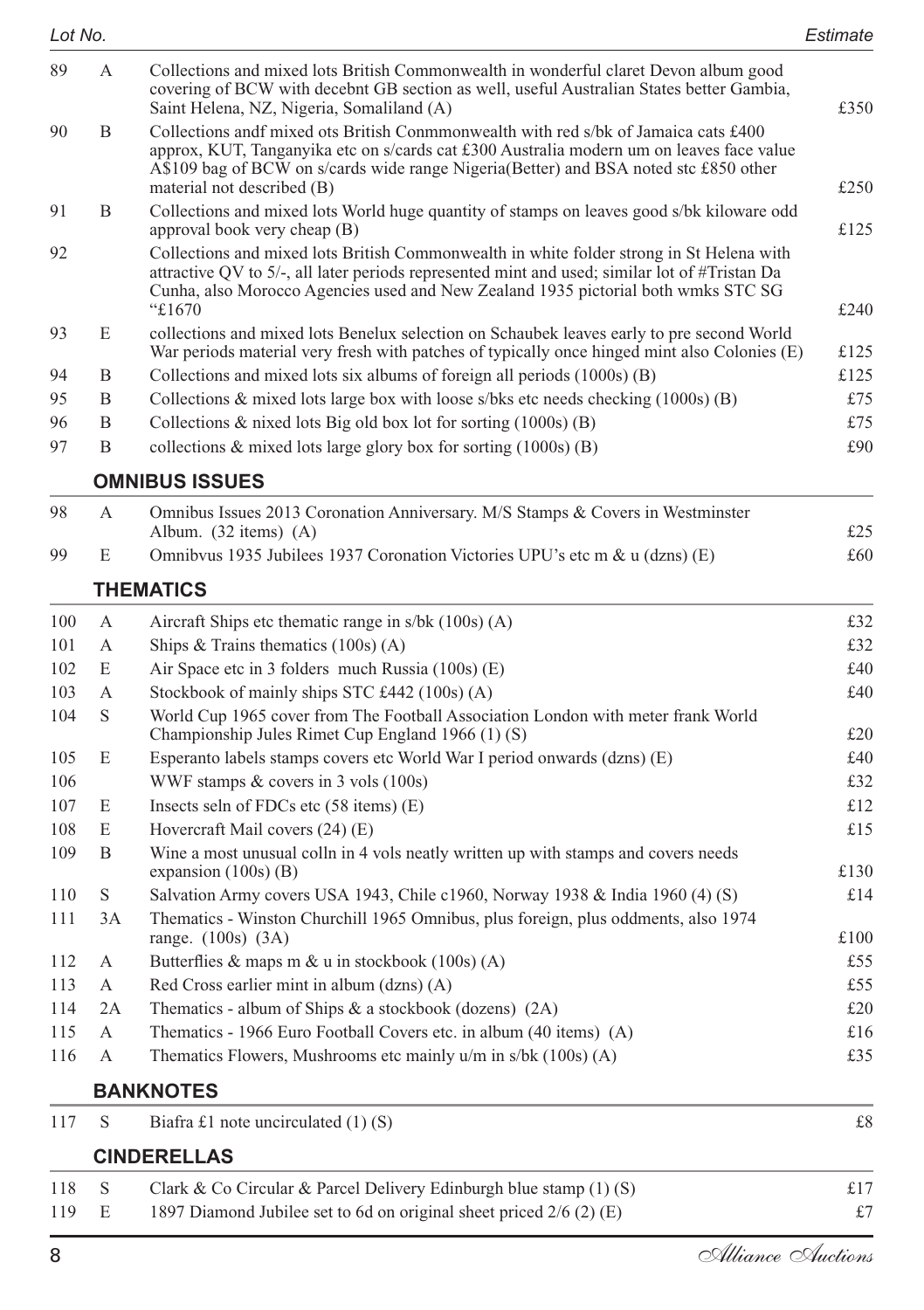|     | <b>POSTCARDS</b> |                                                                                                                                      |     |  |  |
|-----|------------------|--------------------------------------------------------------------------------------------------------------------------------------|-----|--|--|
| 120 | B                | Bamforth song types $(150+)$ (B)                                                                                                     | £40 |  |  |
| 121 | S                | Postcards - 7 Jack Kettle Comic Naval cards $\&$ 4 similar. (11) (S)                                                                 | £15 |  |  |
| 122 | -S               | Lovely RP close up of a Leicester Corporation Tram at the depot $(1)$ $(S)$                                                          | £20 |  |  |
| 123 | - S              | woven silk cards of RMS Baltic excellent condition with message on reverse $(1)$ (S)                                                 | £55 |  |  |
| 124 | -S               | Postcards - Mainly Essex, but incl Bishops Stortford & Felixstowe incl RP Types. (28) (S)                                            | £32 |  |  |
| 125 | B                | Postcards - Box of mixed covers. $(100s)$ (B)                                                                                        | £40 |  |  |
| 126 | B                | Picture Postcards mainly earlier. Many better noted Immingham RP Submarines c1913.<br>$(100s)$ (B)                                   | £75 |  |  |
| 127 | S                | Postcards - Lovely RP of a horse drawn omnibus Clapham, Wandsworth & Putney to<br>Battersea. Supberb c1905. <b>SEE PHOTO</b> (1) (S) | £30 |  |  |
| 128 | В                | Postcards 1950s onwards British & Foreign $(100s)$ (B)                                                                               | £10 |  |  |

#### **COVERS**

| 129 |   | box of mainly middle period World covers needs checking (100s)                                         | £300 |
|-----|---|--------------------------------------------------------------------------------------------------------|------|
| 130 | B | Covers - Tomato box of various, mainly GB (100s) (B)                                                   | £40  |
| 131 | B | Covers - Tomato box of various. Mainly GB. (100s) (B)                                                  | £40  |
| 132 | B | Covers - Box of GB & World. $(100s)$ (B)                                                               | £45  |
| 133 | B | Covers - Box of World Covers. (100s) (B)                                                               | £40  |
| 134 | B | Covers - Box of World Covers. (100s) (B)                                                               | £45  |
| 135 | B | Covers - Box of World Covers. (100s) (B)                                                               | £45  |
| 136 | B | Covers - Box of World Covers. (100s) (B)                                                               | £45  |
| 137 | B | Covers - Box of World Covers. (100s) (B)                                                               | £45  |
| 138 | B | Covers - Box of World Covers. (100s) (B)                                                               | £45  |
| 139 | B | Covers - Box of World Covers. (100s) (B)                                                               | £40  |
| 140 | B | Covers - Box of World Covers. (100s) (B)                                                               | £45  |
| 141 | B | Covers - Box of World Covers. (100s) (B)                                                               | £45  |
| 142 | B | Covers - Box of mixed covers. $(100s)$ (B)                                                             | £40  |
| 143 | B | Covers Box of mixed covers FDCs etc (100s) (B)                                                         | £40  |
| 144 | B | Covers box of GB & World 1980s-2000s covers $(100s)$ (B)                                               | £40  |
| 145 | B | Covers box of sundry covers $(100s)$ (B)                                                               | £40  |
| 146 | B | Covers large box with Australia prestamped envelopes, GB Airletters etc in 11 albums (100s) (B)        | £50  |
| 147 | B | Covers box with 5 albums of sundry covers plus CI PHQ cards (100s) (B)                                 | £30  |
| 148 | E | Covers 1954 Singapore Crash cover, a tatty 1d Mulready, 2 unused Spooner caricatures etc<br>$(17)$ (E) | £40  |

#### **ACCESSORIES**

| 149 | E  | Stamp collecting weekly bound volume 1913 Vol 1 No 1 to 1914 Vol 1 to No 26 (1) (E)                                         | £16 |
|-----|----|-----------------------------------------------------------------------------------------------------------------------------|-----|
| 150 | A  | Empty used Imperial for Foreign outside Europe $c1902$ (1) (A)                                                              | £8  |
| 151 | A  | Ideal 1931 issues onwards interleaved Empire only unused (1) (A)                                                            | £8  |
| 152 | 3A | Accessories - 2 Royal Mail Maroon FDC albums & another for packs. $(3)$ $(3A)$                                              | £24 |
| 153 | A  | Accessories - Blue SG Devon Peg binder, no page, good cond. $(1)$ $(A)$                                                     | £5  |
| 154 | E  | Accessories Collection multiring new leaves. $(100+)$ (E)                                                                   | £5  |
| 155 | A  | Blue SG Warweick bindet (like SG Devon) with slip case no leaves (1) (A)                                                    | £7  |
| 156 | A  | Accessories 16 page s/book. Good condn. (1) (A)                                                                             | £10 |
| 157 | A  | Accessories - Blue SG Devon peg binder as new. $(1)$ $(A)$                                                                  | £5  |
| 158 | 4A | Accessories - Four useful s/books with worthless contents! (qty) (4A)                                                       | £20 |
| 159 | A  | Accessories - 16 page s/book. Good condn. $(1)$ $(A)$                                                                       | £10 |
| 160 | E  | Accessories - Lindner T black pages with either 2 strips or one single strip. 6 packs retail 4<br>euros easy! $(qty)$ $(E)$ | £20 |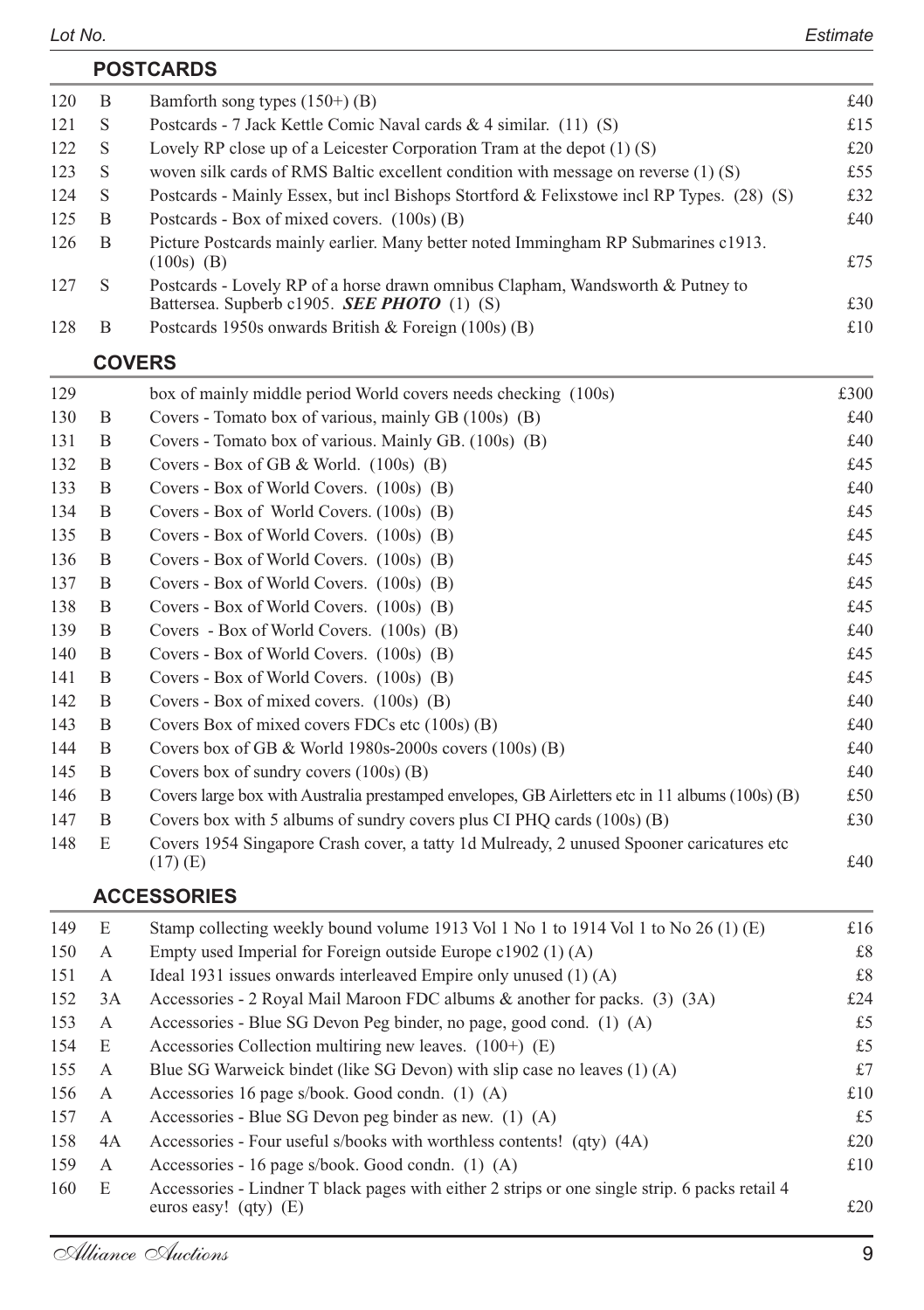| 161 | А            | Accessories - Lighthouse 32 page s/book. Good condn. (1) (A)                                                                          | £10 |
|-----|--------------|---------------------------------------------------------------------------------------------------------------------------------------|-----|
| 162 | А            | Accessories - Lighthouse brown 32 page s/book. Sealed as new. (1) (A)                                                                 | £12 |
| 163 | A            | Accessories - Lighthouse red 16 page s/book, as new. $(1)$ $(A)$                                                                      | £8  |
| 164 | A            | Accessories - large 32 page stock-book, with a few stamps. (1 item) (A)                                                               | £10 |
| 165 | A            | Accessories New Age Green Album printed pages Kedah to Perak excellent condition no<br>stamps but illustrated pages $100$ pages $(A)$ | £10 |
| 166 | B            | Accessories various Hagner $\&$ other similar leaves (qty) (B)                                                                        | £15 |
| 167 | 3A           | Accessories green Springback albums with new leaves a Simplex an SG one with no title<br>and a $J \to Lea$ one (3) (3A)               | £25 |
| 168 | A            | Accessories SG Devon Album maroon with new leaves $(1)$ (A)                                                                           | £10 |
|     |              | <b>LITERATURE</b>                                                                                                                     |     |
| 169 | E            | Literature - Canada incl QV Fancy Cancels, Admirals by Reiche Vols $1 \& 2$ etc. (E)                                                  | £15 |
| 170 | E            | Literature SG Foreign Catalogue 1927 China 1c Red Revenue mint at 6d! We are buying at<br>£6 LOL $(1)$ $(E)$                          | £10 |
|     | <b>COINS</b> |                                                                                                                                       |     |
| 171 | B            | Box of predecimal $1ds(300)$ (B)                                                                                                      | £8  |
| 172 | B            | Plastic box of predecimal $1/3$ ds $(100s)$ (B)                                                                                       | £12 |

| 172 | — Б          | Plastic box of predecimal 1/3ds (100s) (B)                                                                                                | t12  |
|-----|--------------|-------------------------------------------------------------------------------------------------------------------------------------------|------|
| 173 | <sup>S</sup> | Coins - West Germany 1972 Olympic 10mk silver coins. 5 different. (5) (S)                                                                 | £30  |
| 174 | <sup>S</sup> | Crowns 1935 VF 1953 1960 972 (3) 1977 (2) 1981 (3) [(11) (S)                                                                              | £25  |
| 175 | -S           | Coins - Mail Coach 1/2d token John Palmer c1797. (1) (S)                                                                                  | £30  |
| 176 | E            | Coins - GB range 1/4d to 2/6, dating back to King George II. Mixed condn. (dozens) (E)                                                    | £15  |
| 177 | E            | Coins - Silver 3ds QV-KGVI. $(78)$ (E)                                                                                                    | £30  |
| 178 | -S           | Coins - 1903 King Edward VII $2/-$ . Good fine. (1) (S)                                                                                   | £15  |
| 179 | E            | Coin Covers not all GB, one with miniature Waterloo Medal. (7) (E)                                                                        | £15  |
| 180 | E            | Coins - Silver £20 2014 WWI, 2015 Churchill (2), 2018 George & Dragon (3), 2015 £50<br>Britannia & 2014 £100 Buckingham Palace. $(7)$ (E) | £250 |
| 181 | B            | Coins Accum of foreign coins weight 9 kgs (B)                                                                                             | £36  |
| 182 | B            | Coins Foreign coins in tub weight 14kgs (B)                                                                                               | £55  |
|     |              |                                                                                                                                           |      |

#### **EPHEMERA**

| 183   |   | Ballet & Opera programmes 1950-1960 plus some later                                                                                                                       | £20 |
|-------|---|---------------------------------------------------------------------------------------------------------------------------------------------------------------------------|-----|
| 184   | E | 1936 Berlin Olympics German book with attached colour & black & white illustrations with<br>original dust covers the cards given away with cigarettes $(1$ item $)$ $(E)$ | £80 |
| 185 B |   | Ephemera - Beer Mats 1960's $(?) (90+) (B)$                                                                                                                               | £10 |
| 186   | B | Ephemera - Cigarette Cards & Trade Cards, mixed lot in a box. $(qty)$ (B)                                                                                                 | £20 |
| 187   | E | Ephemera - Otley Suffolk 18th - early 20th cent documents, relating to a property there. (E)                                                                              | £36 |

#### **AUTOGRAPHS**

#### **CIGARETTE CARDS**

| 189 | Cigarette Cards - Misc lot incl part-set Players Cricketers 1934, Struggle for Existence set, |     |
|-----|-----------------------------------------------------------------------------------------------|-----|
|     | various part sets etc. Incl silks. (100s) (B)                                                 | £50 |
|     |                                                                                               |     |

#### **MATCHBOX LABELS**

| 190 E |  | Matchbox Labels glued into 2 albums $1930$ 's ? (145) (E) |  |
|-------|--|-----------------------------------------------------------|--|
|-------|--|-----------------------------------------------------------|--|

#### **ABU DHABI**

191 S Abu Dhabi 1967-9 60f u/m pair SG40. (2) (S) £20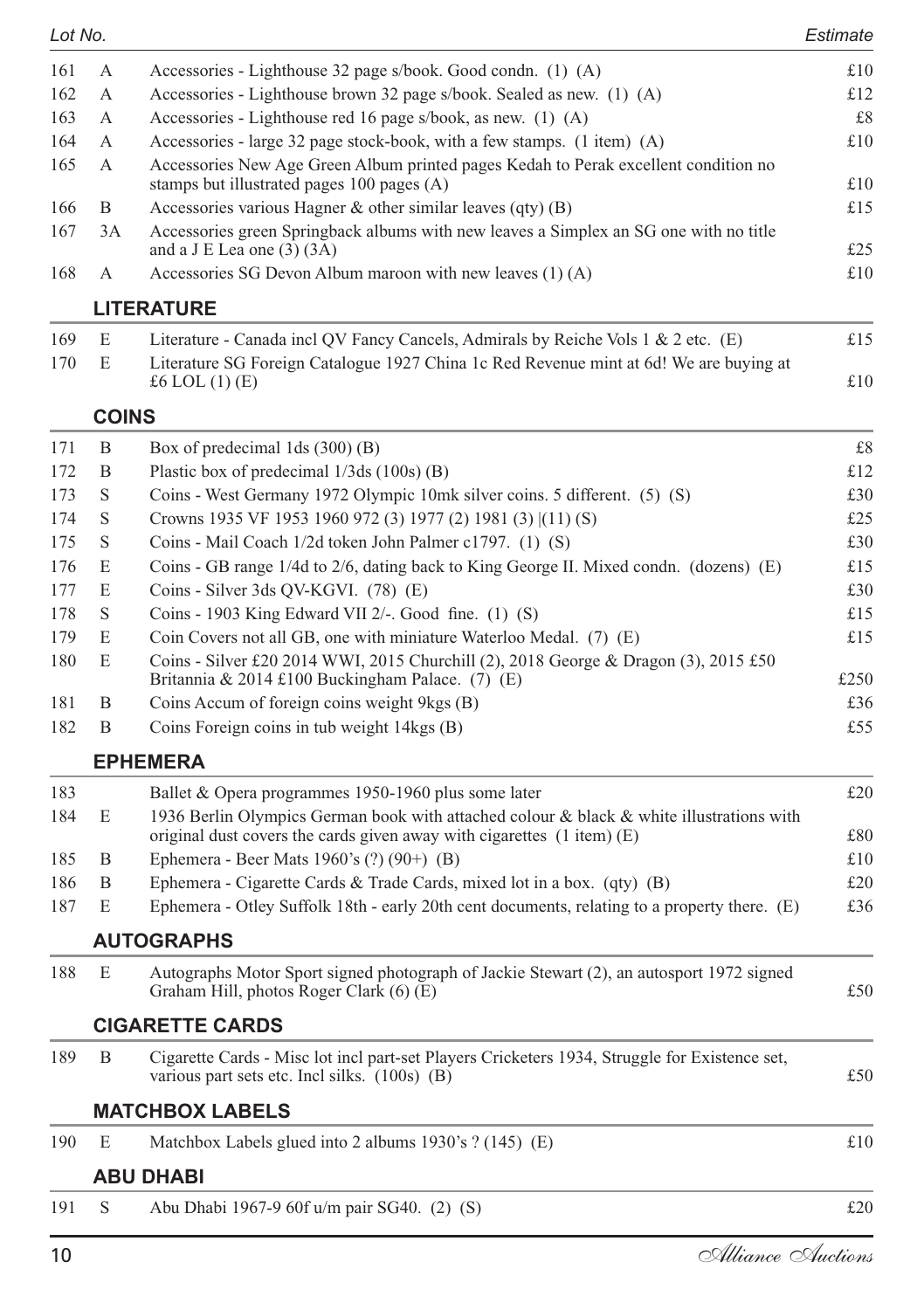| 192<br>S<br>1967 set SG38-41 mint (4) (S)<br>S<br>mint 1971 125f Accession & 1972 Dome of the rock set SG78 & 81-3 (4) (S)<br>193<br>194<br>E<br>KGV & KGVI u/m m & u range STC £140 approx (28) (E)<br>Abu Dhabi 1969 25f on 15f, see note under SG 37. U/M Marginal & creased, but come from<br>195<br>S<br>a collection formed at the time & believed genuine. <b>SEE PHOTO</b> . (1) (S)<br>£40<br>Abu Dhabi 1971 5f surcharge SG 80, very fine used. <b>SEE PHOTO</b> (1) (S)<br>196<br>S<br><b>ADEN: KATHIRI STATE</b><br>197<br>S<br>1942 1A SG3 unused smudge variety presumably non constat (1) (S)<br><b>ALBANIA</b><br>198<br>S<br>Flowers 1986 Booklet with imperf pair very unusual (1) (S)<br>199<br>S<br>Albania 1925 Triumf i legalitetic ovpts set of 7 CTO used (7) (S)<br>E<br>early to 1960 m $\&$ u ranges STC 400euros (Michel 2006) (124) (E)<br>200<br>Albania m&u Comprehensive colln in s/book 1925-49 noted 1925 Airs, 1927 Airs, 1928<br>201<br>A<br>Surcharge range, 1930 Airs etc. etc. STC £2000+ SG Balkans 2009. (dozens). (A)<br>£400<br>Albania 1927 Airs Upright R 10q SG 205c used, 1fr & 3fr M. SG 209A, SG 210A. (3) (S)<br>202<br>S<br>S<br>Albania 1943 1q 1944 variety u/m ** SG 399A. SEE PHOTO. (1) (S)<br>203<br>Albania 1962-5 M&U colln. (dozens) (A)<br>204<br>A<br>£50<br>Albania 1950-62 m&u colln, noted 1952 Air Surcharges, 1961 Spacemen, 1962 Space, etc.<br>205<br>M&U some u/m odd rust spots. STC £2000+ (SG Balkans 2009)<br>£400<br>206<br>S<br>Albania 1952-3 2-50 on 5L Air U/M Marginal SG 573 cat £375 (2009) <b>SEE PHOTO</b> . (1) (S)<br>£125<br>Albania to 1925 incl overprints on Turkey M&U some believed to be genuine (STC £4450)<br>207<br>E<br>later issues, both M&U. condn generally fine, this later section STC £3700. The best Albania<br>lot I have seen in my 49 years dealing. <b>SEE PHOTO</b> . (100S) (E)<br><b>ANDORRA: FRENCH</b><br>208<br>A<br>Andorra French - Mainly u/m mint & used colln in s/book to C2000. Believed to cat 800<br>euros plus in 2006. (dozens) $(A)$<br><b>ANTIGUA</b><br>S<br>209<br>1872 1d lake mint watermark reversed SG13x (1) (s)<br>£40<br>S<br>210<br>1863-7 1d vermillion SG7 unused faults (1) (S)<br>£13<br>211<br>S<br>£120<br>1862 6d no watermark rough perf 14-16 used (1) (S)<br>212<br>S<br>1863-7 1d dull rose rough perf 14-16 used SG6 (1) (s)<br>£13<br><b>ASCENSION</b><br>Ascension small KGV-KGVI used range. STC £59. (18) (E)<br>213<br>E<br><b>AUSTRALIA</b><br>214<br>S<br>1971 Xmas block of 7 SG498-504 u/m (S)<br>215<br>S<br>OS overprints incl 6d Roo & $1/-$ used $(11)$ (S)<br>S<br>216<br>1935 Jubilee cds SG156-8 (3) (S)<br>$\mathbf S$<br>1935 Gallipoli cds used SG154-8 (3) (s)<br>217<br>Australian FDCs for period 1948-1970s mainly 50s/60s many addressed to TRIESTE<br>218<br>$100+$<br>interesting usage $(100+)$<br>used Dues incl 1909 5/- (6) (S)<br>219<br>S<br>220<br>S<br>KGV Heads incl 1924-5 4d all mint $(8)(S)$<br>221<br>А<br>Australia all periods in s/book. (100s). (A)<br>222<br>Australia odd lot, being Froma labels & Hutt River locals. (qty) (A)<br>А<br>223<br>А<br>KGV 2d Head on accum in s/bk unchecked by us (1129) (A)<br>KGV 1d green on accum in s/bk unchecked by us (623) (A)<br>224<br>А | Lot No. |  | Estimate |
|-----------------------------------------------------------------------------------------------------------------------------------------------------------------------------------------------------------------------------------------------------------------------------------------------------------------------------------------------------------------------------------------------------------------------------------------------------------------------------------------------------------------------------------------------------------------------------------------------------------------------------------------------------------------------------------------------------------------------------------------------------------------------------------------------------------------------------------------------------------------------------------------------------------------------------------------------------------------------------------------------------------------------------------------------------------------------------------------------------------------------------------------------------------------------------------------------------------------------------------------------------------------------------------------------------------------------------------------------------------------------------------------------------------------------------------------------------------------------------------------------------------------------------------------------------------------------------------------------------------------------------------------------------------------------------------------------------------------------------------------------------------------------------------------------------------------------------------------------------------------------------------------------------------------------------------------------------------------------------------------------------------------------------------------------------------------------------------------------------------------------------------------------------------------------------------------------------------------------------------------------------------------------------------------------------------------------------------------------------------------------------------------------------------------------------------------------------------------------------------------------------------------------------------------------------------------------------------------------------------------------------------------------------------------------------------------------------------------------------------------------------------------------------------------------------------------------------------------------------------------------------------------------------------------------------------------------------------------------------------------------------------------------------------------------------------------------------------------------------------------------------------------------------------------------------------------------------------------------------------------------------------------------------------------|---------|--|----------|
|                                                                                                                                                                                                                                                                                                                                                                                                                                                                                                                                                                                                                                                                                                                                                                                                                                                                                                                                                                                                                                                                                                                                                                                                                                                                                                                                                                                                                                                                                                                                                                                                                                                                                                                                                                                                                                                                                                                                                                                                                                                                                                                                                                                                                                                                                                                                                                                                                                                                                                                                                                                                                                                                                                                                                                                                                                                                                                                                                                                                                                                                                                                                                                                                                                                                                         |         |  | £22      |
|                                                                                                                                                                                                                                                                                                                                                                                                                                                                                                                                                                                                                                                                                                                                                                                                                                                                                                                                                                                                                                                                                                                                                                                                                                                                                                                                                                                                                                                                                                                                                                                                                                                                                                                                                                                                                                                                                                                                                                                                                                                                                                                                                                                                                                                                                                                                                                                                                                                                                                                                                                                                                                                                                                                                                                                                                                                                                                                                                                                                                                                                                                                                                                                                                                                                                         |         |  | £50      |
|                                                                                                                                                                                                                                                                                                                                                                                                                                                                                                                                                                                                                                                                                                                                                                                                                                                                                                                                                                                                                                                                                                                                                                                                                                                                                                                                                                                                                                                                                                                                                                                                                                                                                                                                                                                                                                                                                                                                                                                                                                                                                                                                                                                                                                                                                                                                                                                                                                                                                                                                                                                                                                                                                                                                                                                                                                                                                                                                                                                                                                                                                                                                                                                                                                                                                         |         |  | £22      |
|                                                                                                                                                                                                                                                                                                                                                                                                                                                                                                                                                                                                                                                                                                                                                                                                                                                                                                                                                                                                                                                                                                                                                                                                                                                                                                                                                                                                                                                                                                                                                                                                                                                                                                                                                                                                                                                                                                                                                                                                                                                                                                                                                                                                                                                                                                                                                                                                                                                                                                                                                                                                                                                                                                                                                                                                                                                                                                                                                                                                                                                                                                                                                                                                                                                                                         |         |  |          |
|                                                                                                                                                                                                                                                                                                                                                                                                                                                                                                                                                                                                                                                                                                                                                                                                                                                                                                                                                                                                                                                                                                                                                                                                                                                                                                                                                                                                                                                                                                                                                                                                                                                                                                                                                                                                                                                                                                                                                                                                                                                                                                                                                                                                                                                                                                                                                                                                                                                                                                                                                                                                                                                                                                                                                                                                                                                                                                                                                                                                                                                                                                                                                                                                                                                                                         |         |  | £60      |
|                                                                                                                                                                                                                                                                                                                                                                                                                                                                                                                                                                                                                                                                                                                                                                                                                                                                                                                                                                                                                                                                                                                                                                                                                                                                                                                                                                                                                                                                                                                                                                                                                                                                                                                                                                                                                                                                                                                                                                                                                                                                                                                                                                                                                                                                                                                                                                                                                                                                                                                                                                                                                                                                                                                                                                                                                                                                                                                                                                                                                                                                                                                                                                                                                                                                                         |         |  |          |
|                                                                                                                                                                                                                                                                                                                                                                                                                                                                                                                                                                                                                                                                                                                                                                                                                                                                                                                                                                                                                                                                                                                                                                                                                                                                                                                                                                                                                                                                                                                                                                                                                                                                                                                                                                                                                                                                                                                                                                                                                                                                                                                                                                                                                                                                                                                                                                                                                                                                                                                                                                                                                                                                                                                                                                                                                                                                                                                                                                                                                                                                                                                                                                                                                                                                                         |         |  | £6       |
|                                                                                                                                                                                                                                                                                                                                                                                                                                                                                                                                                                                                                                                                                                                                                                                                                                                                                                                                                                                                                                                                                                                                                                                                                                                                                                                                                                                                                                                                                                                                                                                                                                                                                                                                                                                                                                                                                                                                                                                                                                                                                                                                                                                                                                                                                                                                                                                                                                                                                                                                                                                                                                                                                                                                                                                                                                                                                                                                                                                                                                                                                                                                                                                                                                                                                         |         |  |          |
|                                                                                                                                                                                                                                                                                                                                                                                                                                                                                                                                                                                                                                                                                                                                                                                                                                                                                                                                                                                                                                                                                                                                                                                                                                                                                                                                                                                                                                                                                                                                                                                                                                                                                                                                                                                                                                                                                                                                                                                                                                                                                                                                                                                                                                                                                                                                                                                                                                                                                                                                                                                                                                                                                                                                                                                                                                                                                                                                                                                                                                                                                                                                                                                                                                                                                         |         |  | £10      |
|                                                                                                                                                                                                                                                                                                                                                                                                                                                                                                                                                                                                                                                                                                                                                                                                                                                                                                                                                                                                                                                                                                                                                                                                                                                                                                                                                                                                                                                                                                                                                                                                                                                                                                                                                                                                                                                                                                                                                                                                                                                                                                                                                                                                                                                                                                                                                                                                                                                                                                                                                                                                                                                                                                                                                                                                                                                                                                                                                                                                                                                                                                                                                                                                                                                                                         |         |  | £30      |
|                                                                                                                                                                                                                                                                                                                                                                                                                                                                                                                                                                                                                                                                                                                                                                                                                                                                                                                                                                                                                                                                                                                                                                                                                                                                                                                                                                                                                                                                                                                                                                                                                                                                                                                                                                                                                                                                                                                                                                                                                                                                                                                                                                                                                                                                                                                                                                                                                                                                                                                                                                                                                                                                                                                                                                                                                                                                                                                                                                                                                                                                                                                                                                                                                                                                                         |         |  | £60      |
|                                                                                                                                                                                                                                                                                                                                                                                                                                                                                                                                                                                                                                                                                                                                                                                                                                                                                                                                                                                                                                                                                                                                                                                                                                                                                                                                                                                                                                                                                                                                                                                                                                                                                                                                                                                                                                                                                                                                                                                                                                                                                                                                                                                                                                                                                                                                                                                                                                                                                                                                                                                                                                                                                                                                                                                                                                                                                                                                                                                                                                                                                                                                                                                                                                                                                         |         |  |          |
|                                                                                                                                                                                                                                                                                                                                                                                                                                                                                                                                                                                                                                                                                                                                                                                                                                                                                                                                                                                                                                                                                                                                                                                                                                                                                                                                                                                                                                                                                                                                                                                                                                                                                                                                                                                                                                                                                                                                                                                                                                                                                                                                                                                                                                                                                                                                                                                                                                                                                                                                                                                                                                                                                                                                                                                                                                                                                                                                                                                                                                                                                                                                                                                                                                                                                         |         |  | £75      |
|                                                                                                                                                                                                                                                                                                                                                                                                                                                                                                                                                                                                                                                                                                                                                                                                                                                                                                                                                                                                                                                                                                                                                                                                                                                                                                                                                                                                                                                                                                                                                                                                                                                                                                                                                                                                                                                                                                                                                                                                                                                                                                                                                                                                                                                                                                                                                                                                                                                                                                                                                                                                                                                                                                                                                                                                                                                                                                                                                                                                                                                                                                                                                                                                                                                                                         |         |  | £100     |
|                                                                                                                                                                                                                                                                                                                                                                                                                                                                                                                                                                                                                                                                                                                                                                                                                                                                                                                                                                                                                                                                                                                                                                                                                                                                                                                                                                                                                                                                                                                                                                                                                                                                                                                                                                                                                                                                                                                                                                                                                                                                                                                                                                                                                                                                                                                                                                                                                                                                                                                                                                                                                                                                                                                                                                                                                                                                                                                                                                                                                                                                                                                                                                                                                                                                                         |         |  |          |
|                                                                                                                                                                                                                                                                                                                                                                                                                                                                                                                                                                                                                                                                                                                                                                                                                                                                                                                                                                                                                                                                                                                                                                                                                                                                                                                                                                                                                                                                                                                                                                                                                                                                                                                                                                                                                                                                                                                                                                                                                                                                                                                                                                                                                                                                                                                                                                                                                                                                                                                                                                                                                                                                                                                                                                                                                                                                                                                                                                                                                                                                                                                                                                                                                                                                                         |         |  |          |
|                                                                                                                                                                                                                                                                                                                                                                                                                                                                                                                                                                                                                                                                                                                                                                                                                                                                                                                                                                                                                                                                                                                                                                                                                                                                                                                                                                                                                                                                                                                                                                                                                                                                                                                                                                                                                                                                                                                                                                                                                                                                                                                                                                                                                                                                                                                                                                                                                                                                                                                                                                                                                                                                                                                                                                                                                                                                                                                                                                                                                                                                                                                                                                                                                                                                                         |         |  |          |
|                                                                                                                                                                                                                                                                                                                                                                                                                                                                                                                                                                                                                                                                                                                                                                                                                                                                                                                                                                                                                                                                                                                                                                                                                                                                                                                                                                                                                                                                                                                                                                                                                                                                                                                                                                                                                                                                                                                                                                                                                                                                                                                                                                                                                                                                                                                                                                                                                                                                                                                                                                                                                                                                                                                                                                                                                                                                                                                                                                                                                                                                                                                                                                                                                                                                                         |         |  |          |
|                                                                                                                                                                                                                                                                                                                                                                                                                                                                                                                                                                                                                                                                                                                                                                                                                                                                                                                                                                                                                                                                                                                                                                                                                                                                                                                                                                                                                                                                                                                                                                                                                                                                                                                                                                                                                                                                                                                                                                                                                                                                                                                                                                                                                                                                                                                                                                                                                                                                                                                                                                                                                                                                                                                                                                                                                                                                                                                                                                                                                                                                                                                                                                                                                                                                                         |         |  | £600     |
|                                                                                                                                                                                                                                                                                                                                                                                                                                                                                                                                                                                                                                                                                                                                                                                                                                                                                                                                                                                                                                                                                                                                                                                                                                                                                                                                                                                                                                                                                                                                                                                                                                                                                                                                                                                                                                                                                                                                                                                                                                                                                                                                                                                                                                                                                                                                                                                                                                                                                                                                                                                                                                                                                                                                                                                                                                                                                                                                                                                                                                                                                                                                                                                                                                                                                         |         |  |          |
|                                                                                                                                                                                                                                                                                                                                                                                                                                                                                                                                                                                                                                                                                                                                                                                                                                                                                                                                                                                                                                                                                                                                                                                                                                                                                                                                                                                                                                                                                                                                                                                                                                                                                                                                                                                                                                                                                                                                                                                                                                                                                                                                                                                                                                                                                                                                                                                                                                                                                                                                                                                                                                                                                                                                                                                                                                                                                                                                                                                                                                                                                                                                                                                                                                                                                         |         |  | £100     |
|                                                                                                                                                                                                                                                                                                                                                                                                                                                                                                                                                                                                                                                                                                                                                                                                                                                                                                                                                                                                                                                                                                                                                                                                                                                                                                                                                                                                                                                                                                                                                                                                                                                                                                                                                                                                                                                                                                                                                                                                                                                                                                                                                                                                                                                                                                                                                                                                                                                                                                                                                                                                                                                                                                                                                                                                                                                                                                                                                                                                                                                                                                                                                                                                                                                                                         |         |  |          |
|                                                                                                                                                                                                                                                                                                                                                                                                                                                                                                                                                                                                                                                                                                                                                                                                                                                                                                                                                                                                                                                                                                                                                                                                                                                                                                                                                                                                                                                                                                                                                                                                                                                                                                                                                                                                                                                                                                                                                                                                                                                                                                                                                                                                                                                                                                                                                                                                                                                                                                                                                                                                                                                                                                                                                                                                                                                                                                                                                                                                                                                                                                                                                                                                                                                                                         |         |  |          |
|                                                                                                                                                                                                                                                                                                                                                                                                                                                                                                                                                                                                                                                                                                                                                                                                                                                                                                                                                                                                                                                                                                                                                                                                                                                                                                                                                                                                                                                                                                                                                                                                                                                                                                                                                                                                                                                                                                                                                                                                                                                                                                                                                                                                                                                                                                                                                                                                                                                                                                                                                                                                                                                                                                                                                                                                                                                                                                                                                                                                                                                                                                                                                                                                                                                                                         |         |  |          |
|                                                                                                                                                                                                                                                                                                                                                                                                                                                                                                                                                                                                                                                                                                                                                                                                                                                                                                                                                                                                                                                                                                                                                                                                                                                                                                                                                                                                                                                                                                                                                                                                                                                                                                                                                                                                                                                                                                                                                                                                                                                                                                                                                                                                                                                                                                                                                                                                                                                                                                                                                                                                                                                                                                                                                                                                                                                                                                                                                                                                                                                                                                                                                                                                                                                                                         |         |  |          |
|                                                                                                                                                                                                                                                                                                                                                                                                                                                                                                                                                                                                                                                                                                                                                                                                                                                                                                                                                                                                                                                                                                                                                                                                                                                                                                                                                                                                                                                                                                                                                                                                                                                                                                                                                                                                                                                                                                                                                                                                                                                                                                                                                                                                                                                                                                                                                                                                                                                                                                                                                                                                                                                                                                                                                                                                                                                                                                                                                                                                                                                                                                                                                                                                                                                                                         |         |  |          |
|                                                                                                                                                                                                                                                                                                                                                                                                                                                                                                                                                                                                                                                                                                                                                                                                                                                                                                                                                                                                                                                                                                                                                                                                                                                                                                                                                                                                                                                                                                                                                                                                                                                                                                                                                                                                                                                                                                                                                                                                                                                                                                                                                                                                                                                                                                                                                                                                                                                                                                                                                                                                                                                                                                                                                                                                                                                                                                                                                                                                                                                                                                                                                                                                                                                                                         |         |  |          |
|                                                                                                                                                                                                                                                                                                                                                                                                                                                                                                                                                                                                                                                                                                                                                                                                                                                                                                                                                                                                                                                                                                                                                                                                                                                                                                                                                                                                                                                                                                                                                                                                                                                                                                                                                                                                                                                                                                                                                                                                                                                                                                                                                                                                                                                                                                                                                                                                                                                                                                                                                                                                                                                                                                                                                                                                                                                                                                                                                                                                                                                                                                                                                                                                                                                                                         |         |  |          |
|                                                                                                                                                                                                                                                                                                                                                                                                                                                                                                                                                                                                                                                                                                                                                                                                                                                                                                                                                                                                                                                                                                                                                                                                                                                                                                                                                                                                                                                                                                                                                                                                                                                                                                                                                                                                                                                                                                                                                                                                                                                                                                                                                                                                                                                                                                                                                                                                                                                                                                                                                                                                                                                                                                                                                                                                                                                                                                                                                                                                                                                                                                                                                                                                                                                                                         |         |  | £15      |
|                                                                                                                                                                                                                                                                                                                                                                                                                                                                                                                                                                                                                                                                                                                                                                                                                                                                                                                                                                                                                                                                                                                                                                                                                                                                                                                                                                                                                                                                                                                                                                                                                                                                                                                                                                                                                                                                                                                                                                                                                                                                                                                                                                                                                                                                                                                                                                                                                                                                                                                                                                                                                                                                                                                                                                                                                                                                                                                                                                                                                                                                                                                                                                                                                                                                                         |         |  |          |
|                                                                                                                                                                                                                                                                                                                                                                                                                                                                                                                                                                                                                                                                                                                                                                                                                                                                                                                                                                                                                                                                                                                                                                                                                                                                                                                                                                                                                                                                                                                                                                                                                                                                                                                                                                                                                                                                                                                                                                                                                                                                                                                                                                                                                                                                                                                                                                                                                                                                                                                                                                                                                                                                                                                                                                                                                                                                                                                                                                                                                                                                                                                                                                                                                                                                                         |         |  | £7       |
|                                                                                                                                                                                                                                                                                                                                                                                                                                                                                                                                                                                                                                                                                                                                                                                                                                                                                                                                                                                                                                                                                                                                                                                                                                                                                                                                                                                                                                                                                                                                                                                                                                                                                                                                                                                                                                                                                                                                                                                                                                                                                                                                                                                                                                                                                                                                                                                                                                                                                                                                                                                                                                                                                                                                                                                                                                                                                                                                                                                                                                                                                                                                                                                                                                                                                         |         |  | £18      |
|                                                                                                                                                                                                                                                                                                                                                                                                                                                                                                                                                                                                                                                                                                                                                                                                                                                                                                                                                                                                                                                                                                                                                                                                                                                                                                                                                                                                                                                                                                                                                                                                                                                                                                                                                                                                                                                                                                                                                                                                                                                                                                                                                                                                                                                                                                                                                                                                                                                                                                                                                                                                                                                                                                                                                                                                                                                                                                                                                                                                                                                                                                                                                                                                                                                                                         |         |  | £18      |
|                                                                                                                                                                                                                                                                                                                                                                                                                                                                                                                                                                                                                                                                                                                                                                                                                                                                                                                                                                                                                                                                                                                                                                                                                                                                                                                                                                                                                                                                                                                                                                                                                                                                                                                                                                                                                                                                                                                                                                                                                                                                                                                                                                                                                                                                                                                                                                                                                                                                                                                                                                                                                                                                                                                                                                                                                                                                                                                                                                                                                                                                                                                                                                                                                                                                                         |         |  | £12      |
|                                                                                                                                                                                                                                                                                                                                                                                                                                                                                                                                                                                                                                                                                                                                                                                                                                                                                                                                                                                                                                                                                                                                                                                                                                                                                                                                                                                                                                                                                                                                                                                                                                                                                                                                                                                                                                                                                                                                                                                                                                                                                                                                                                                                                                                                                                                                                                                                                                                                                                                                                                                                                                                                                                                                                                                                                                                                                                                                                                                                                                                                                                                                                                                                                                                                                         |         |  | £50      |
|                                                                                                                                                                                                                                                                                                                                                                                                                                                                                                                                                                                                                                                                                                                                                                                                                                                                                                                                                                                                                                                                                                                                                                                                                                                                                                                                                                                                                                                                                                                                                                                                                                                                                                                                                                                                                                                                                                                                                                                                                                                                                                                                                                                                                                                                                                                                                                                                                                                                                                                                                                                                                                                                                                                                                                                                                                                                                                                                                                                                                                                                                                                                                                                                                                                                                         |         |  | £13      |
|                                                                                                                                                                                                                                                                                                                                                                                                                                                                                                                                                                                                                                                                                                                                                                                                                                                                                                                                                                                                                                                                                                                                                                                                                                                                                                                                                                                                                                                                                                                                                                                                                                                                                                                                                                                                                                                                                                                                                                                                                                                                                                                                                                                                                                                                                                                                                                                                                                                                                                                                                                                                                                                                                                                                                                                                                                                                                                                                                                                                                                                                                                                                                                                                                                                                                         |         |  | £19      |
|                                                                                                                                                                                                                                                                                                                                                                                                                                                                                                                                                                                                                                                                                                                                                                                                                                                                                                                                                                                                                                                                                                                                                                                                                                                                                                                                                                                                                                                                                                                                                                                                                                                                                                                                                                                                                                                                                                                                                                                                                                                                                                                                                                                                                                                                                                                                                                                                                                                                                                                                                                                                                                                                                                                                                                                                                                                                                                                                                                                                                                                                                                                                                                                                                                                                                         |         |  | £22      |
|                                                                                                                                                                                                                                                                                                                                                                                                                                                                                                                                                                                                                                                                                                                                                                                                                                                                                                                                                                                                                                                                                                                                                                                                                                                                                                                                                                                                                                                                                                                                                                                                                                                                                                                                                                                                                                                                                                                                                                                                                                                                                                                                                                                                                                                                                                                                                                                                                                                                                                                                                                                                                                                                                                                                                                                                                                                                                                                                                                                                                                                                                                                                                                                                                                                                                         |         |  | £65      |
|                                                                                                                                                                                                                                                                                                                                                                                                                                                                                                                                                                                                                                                                                                                                                                                                                                                                                                                                                                                                                                                                                                                                                                                                                                                                                                                                                                                                                                                                                                                                                                                                                                                                                                                                                                                                                                                                                                                                                                                                                                                                                                                                                                                                                                                                                                                                                                                                                                                                                                                                                                                                                                                                                                                                                                                                                                                                                                                                                                                                                                                                                                                                                                                                                                                                                         |         |  | £65      |
|                                                                                                                                                                                                                                                                                                                                                                                                                                                                                                                                                                                                                                                                                                                                                                                                                                                                                                                                                                                                                                                                                                                                                                                                                                                                                                                                                                                                                                                                                                                                                                                                                                                                                                                                                                                                                                                                                                                                                                                                                                                                                                                                                                                                                                                                                                                                                                                                                                                                                                                                                                                                                                                                                                                                                                                                                                                                                                                                                                                                                                                                                                                                                                                                                                                                                         |         |  | £36      |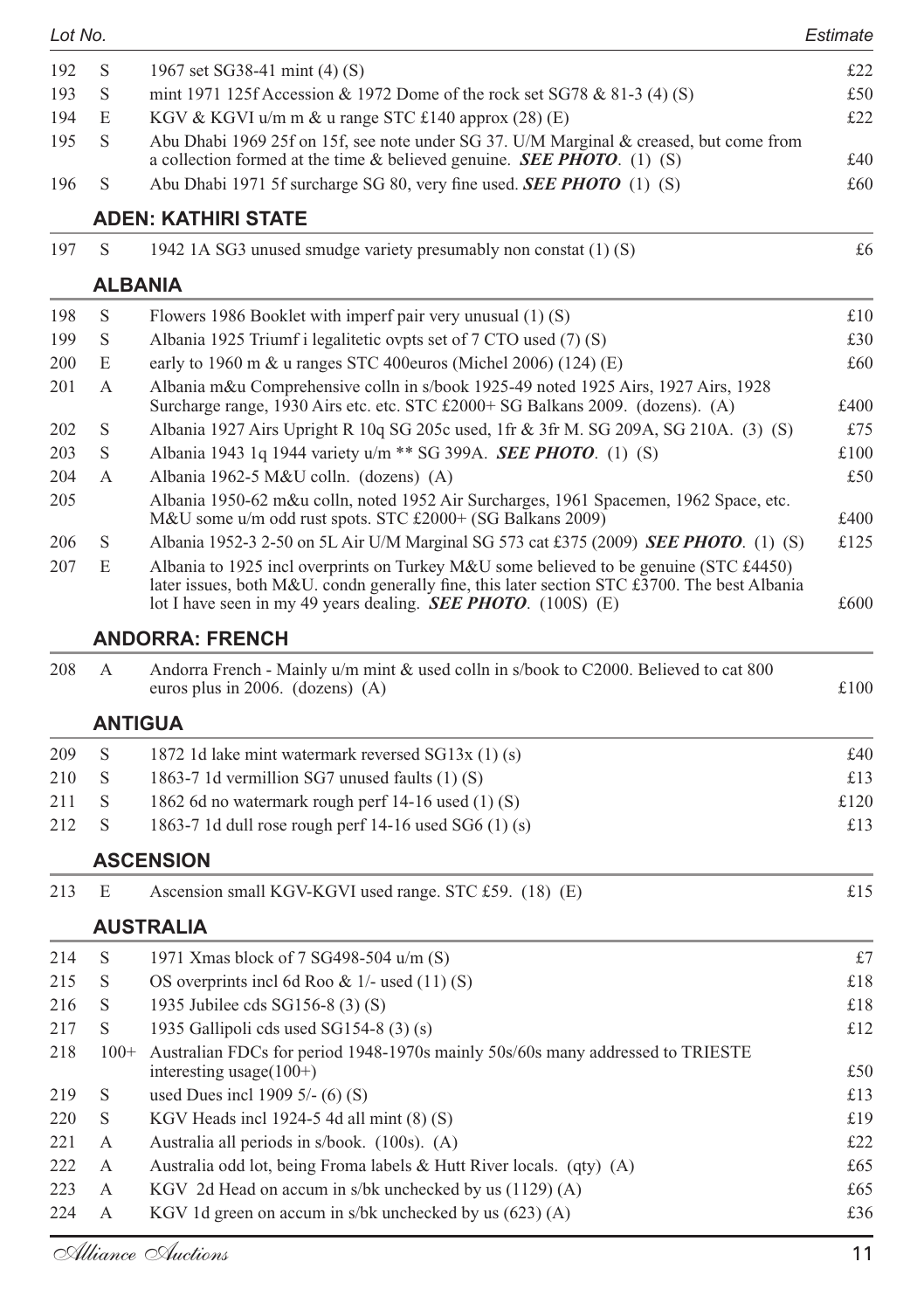| Lot No. |   |                                                                                                                                                                                                                                                            | Estimate |
|---------|---|------------------------------------------------------------------------------------------------------------------------------------------------------------------------------------------------------------------------------------------------------------|----------|
| 225     | А | 1940s-1950s m & u vals to £2 (3) (dzns) (A)                                                                                                                                                                                                                | £11      |
| 226     | E | m & u Roos & Heads incl some on old auction cards $(30)$ (E)                                                                                                                                                                                               | £26      |
| 227     | E | Group pf QEII booklet panes incl SG385a x 6 different labels plus famous australians<br>mainly MUH some lmm 19 panes cat $£120$ (E)                                                                                                                        | £30      |
| 228     | E | 1913-1964 approx 20 s/c note Roos from 1st wmk fu to 1/- 3rd wmk 1/- m wmk sideways<br>5/-gu CoA mint 30s commem sets m/u KGV Heads KGVI MUH 1959/64 Flowers MUH<br>blocks of 4 1953/59 Dues to 5/- MUH etc covers incl Norfolk early FDCs Cocos & Keeling |          |
|         |   | strikes etc stams cat approx $£1300$ (E)                                                                                                                                                                                                                   | £180     |
| 229     | S | Australia 1914 4d OS Type II used. SG 021 fine used. <b>SEE PHOTO</b> . (1) (S)                                                                                                                                                                            | £45      |
| 230     |   | Australia KGV Heads from various mixed lots vals to 1/4 (1000+)                                                                                                                                                                                            | £100     |
|         |   | AUSTRALIAN STATES: QUEENSLAND                                                                                                                                                                                                                              |          |
| 231     | S | 1882-95 2/- "Mint" looks fine but under a glass you can see a bleached out pen cancel<br>SG152 (1) (S)                                                                                                                                                     | £13      |
|         |   | <b>AUSTRALIAN STATES: SOUTH AUSTRALIA</b>                                                                                                                                                                                                                  |          |
| 232     | S | 1902-4 P12 4d fine used variety on E of postage $(1)(s)$                                                                                                                                                                                                   | £13      |
| 233     | S | 1894-1906 2 1/2d violet blue P15 SG234 very fine mint (1) (S)                                                                                                                                                                                              | £11      |
|         |   | AUSTRALIAN STATES: TASMANIA                                                                                                                                                                                                                                |          |
| 234     | S | 1857-67 2d slate green fine unused $SG34(1)(s)$                                                                                                                                                                                                            | £80      |
| 235     | S | 1863-71 P10 1d dull vermilion SG58 used $(1)$ (S)                                                                                                                                                                                                          | £13      |
| 236     | S | 1864 2/6 & 5/- proofs in issued colours imperf on thin card (2) possibly 1889 reprints ? (S)                                                                                                                                                               | £55      |
|         |   | AUSTRALIAN STATES: VICTORIA                                                                                                                                                                                                                                |          |
| 237     | S | 1884-96 10/- Typo perf 12 mint with gum no indication of cleaning SG261A (1) (S)                                                                                                                                                                           | £400     |
|         |   | <b>AUSTRALIAN STATES: WESTERN AUSTRALIA</b>                                                                                                                                                                                                                |          |
| 238     | S | Australian States Western Australia 1902-11 2/- cds SG 124c. (1) (S)                                                                                                                                                                                       | £12      |
|         |   | <b>AUSTRIA</b>                                                                                                                                                                                                                                             |          |
| 239     | А | $u/m$ 1947-2002 STC £1800 (100s) (A)                                                                                                                                                                                                                       | £120     |
| 240     | А | mainly mint in Davo album 1945-82 STC £1329 in 2004 plus some used $(100s)$ (A)                                                                                                                                                                            | £60      |
| 241     | A | 1968-74 in $u/m$ blocks of 4 probably complete for period $(100s)$ (A)                                                                                                                                                                                     | £32      |
|         |   | <b>AUSTRIAN LEVANT</b>                                                                                                                                                                                                                                     |          |
| 242     | S | Austrian Levant small seln (8) (S)                                                                                                                                                                                                                         | £12      |
|         |   | <b>BAHAMAS</b>                                                                                                                                                                                                                                             |          |
| 243     | S | 1863-80 $1/-$ inverted watermark used SG396W $(1)$ (s)                                                                                                                                                                                                     | £32      |
| 244     | A | Stockbook mainly QE u/m STC £231 (dzns) (A)                                                                                                                                                                                                                | £40      |
| 245     | S | 1882 1d P12 SG40 fresh mint (1) (S)                                                                                                                                                                                                                        | £18      |
| 246     | S | 1911 1d with good strike of fresh creek cds (1) (S)                                                                                                                                                                                                        | £8       |
|         |   | <b>BAHRAIN</b>                                                                                                                                                                                                                                             |          |
| 247     | E | useful used seln from 1948 to $c1984$ noted 1983 Bicentennial 500f used (5) ex mini sheet (90) (E)                                                                                                                                                         | £24      |
| 248     | E | m & u on pages & s/cards with better STC £200+ (dzns) (E)                                                                                                                                                                                                  | £26      |
| 249     | E | early to modern mainly used STC £232 (100s) $(E)$                                                                                                                                                                                                          | £26      |
| 250     | S | 1976-2000 400f P14 1/2 SG 242C very fine used (1) (S)                                                                                                                                                                                                      | £12      |
| 251     | E | Bahrain 1986 Causeway 50 u/m sets in sheets. SG 343-5 & Saudi counterpart. 50 sets SG<br>1515-16. Cat £500. (E)                                                                                                                                            | £75      |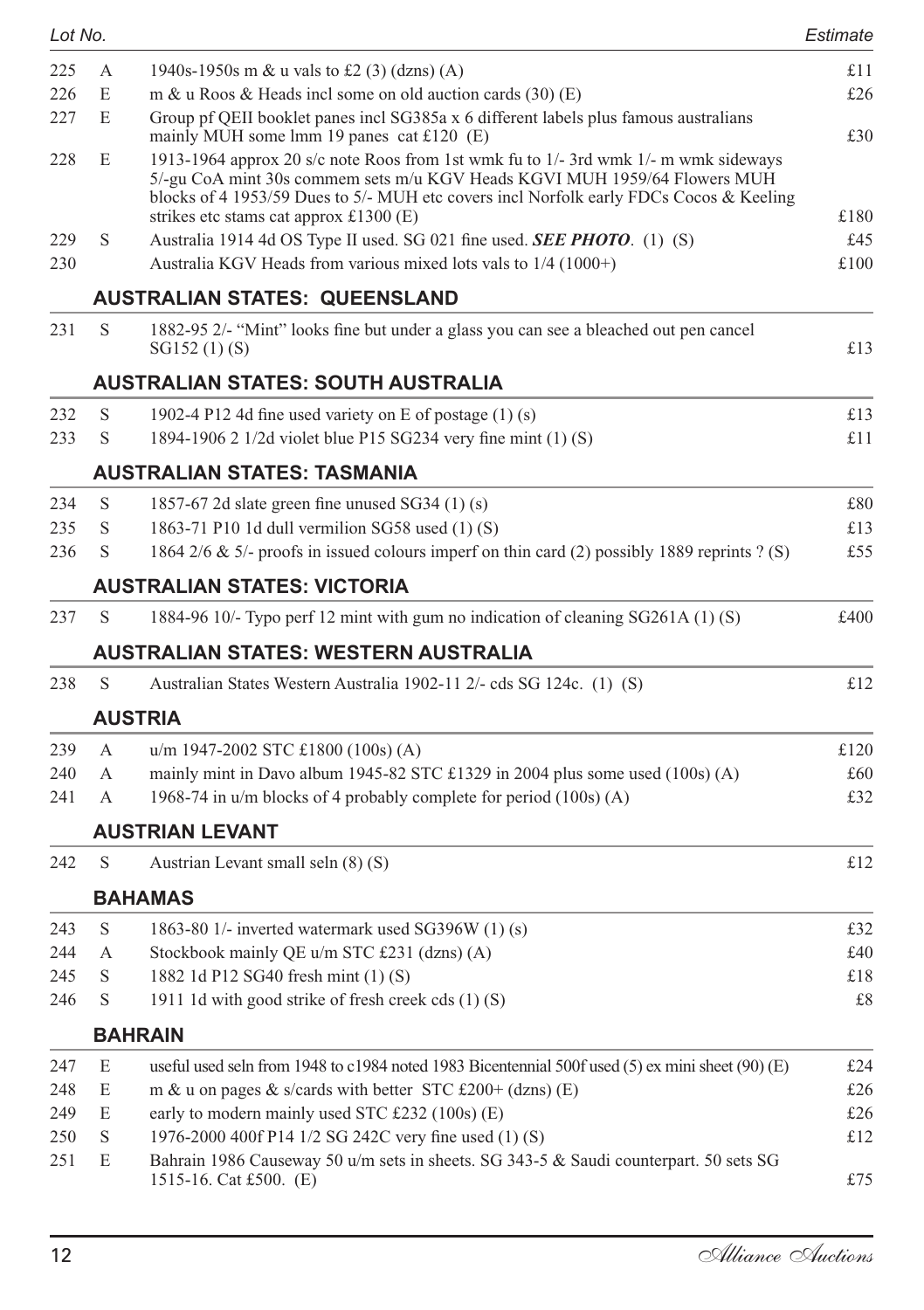|     |              | <b>BARBADOS</b>                                                                                                                                                                                                                                                                                                           |      |
|-----|--------------|---------------------------------------------------------------------------------------------------------------------------------------------------------------------------------------------------------------------------------------------------------------------------------------------------------------------------|------|
| 252 | S            | 1872 1d SG52 1/- SG54 & 1873 6d SG60 colour oxidised all used (3) (s)                                                                                                                                                                                                                                                     | £16  |
| 253 | S            | 1897-8 Jubilee 5d on blued used slight wrinkle SG129 (1) (S)                                                                                                                                                                                                                                                              | £55  |
|     | <b>BATUM</b> |                                                                                                                                                                                                                                                                                                                           |      |
| 254 | E            | Batum mint seln $(14)$ (E)                                                                                                                                                                                                                                                                                                | £8   |
|     |              | <b>BELGIAN CONGO</b>                                                                                                                                                                                                                                                                                                      |      |
| 255 | E            | 1866-1937 m/u on stock leaf with 1886 to 25c m 1877 50c chocolate m/u 1915 commems<br>with $p/mark$ interest nice PPC stamps cat £185 (E)                                                                                                                                                                                 | £38  |
|     |              | <b>BELGIUM</b>                                                                                                                                                                                                                                                                                                            |      |
| 256 | E            | Official Pesentation book of $u/m$ 1954-7 a few rust spots STC 472euros (Michel) (72) (E)                                                                                                                                                                                                                                 | £40  |
| 257 | S            | 1954 50fr & 100fr Airs perf 11 3/4 x 11 1/2 superb u/m ** (2) (S)                                                                                                                                                                                                                                                         | £80  |
| 258 | E            | 1936-1949 colln by Yvert m with Orval and charity fund exhibition sheetlets useful early<br>post war mint sets incl 1941 Red Cross private issue sheetlet 1949 paintings min sheet pr<br>mint (Cat £450 partly stuck down) 1947 War victims 1948 Industry 1949 Anti Tuberculosis<br>set m/u etc fine condition $100s$ (E) | £225 |
|     |              | <b>BERMUDA</b>                                                                                                                                                                                                                                                                                                            |      |
| 259 | S            | 1938-53 $2/-$ shading omitted from top right scroll cds but a little faded SG116db (1) (s)                                                                                                                                                                                                                                | £130 |
| 260 | S            | 1924-32 10/- fiscally used SG92 good spacefiller (1) (S)                                                                                                                                                                                                                                                                  | £8   |
| 261 | S            | 1938-53 2/- P13 SG116e cds used (1) (s)                                                                                                                                                                                                                                                                                   | £6   |
| 262 |              | Bermuda 1874-1962 u colln useful QV sideface SG117 one penny on 1/- (faults) 1938 key<br>types $2/-$ & 5/- 1953 QEII set to £1 etc approx 120                                                                                                                                                                             | £75  |
| 263 | S            | 1938-53 5/- broken top right scroll fine used with control SG 118BD (1) (S)                                                                                                                                                                                                                                               | £140 |
| 264 | S            | 1924-32 10/- fine used on deep emerald $SG92G (1) (S)$                                                                                                                                                                                                                                                                    | £75  |
| 265 | E            | QV-1959 m & u colln many better STC £800 approx $(141)$ (E)                                                                                                                                                                                                                                                               | £100 |
| 266 | S            | Bermuda 1865-1903 CC 2d bright blue unused 2 straight edges SG4 cat £550 (1) (S)                                                                                                                                                                                                                                          | £25  |
| 267 | S            | Bermuda 1924-32 12/6 very light used fiscal. Small fault. SG 93 (1) (S)                                                                                                                                                                                                                                                   | £25  |
|     |              | <b>BHUTAN</b>                                                                                                                                                                                                                                                                                                             |      |
| 268 | E            | m & u colln noted 1969 Fish m?S (plastic surfaced) $(40 + 3 \text{ m/s})$ (E)                                                                                                                                                                                                                                             | £12  |
| 269 | E            | mid 1980s Official Presentation book of $u/m \&covers (1 item) (E)$                                                                                                                                                                                                                                                       | £13  |
| 270 | S            | 1976 Non Aligned Conference 10ch & 25ch u/m unissued sold by mistake at the Thimpho                                                                                                                                                                                                                                       |      |
|     |              | Post Office $(2)$ $(S)$                                                                                                                                                                                                                                                                                                   | £16  |
| 271 | E            | interesting M & U in s/bk (several $100$ ) (E)                                                                                                                                                                                                                                                                            | £26  |
| 272 | A            | Bhutan mainly u/m to c1991 in s/book. (234) (A)                                                                                                                                                                                                                                                                           | £25  |
|     |              | <b>BRITISH GUIANA</b>                                                                                                                                                                                                                                                                                                     |      |
| 273 | S            | Specimens 1889 1c 1900-03 1c 2c 6c 1905-7 5c & 1907-10 2c (6) (S)                                                                                                                                                                                                                                                         | £22  |
|     |              | <b>BRITISH OCCUP. OF ITALIAN COLONIES</b>                                                                                                                                                                                                                                                                                 |      |
| 274 | A            | misc used dupl accum STC £198 (dzns) (A)                                                                                                                                                                                                                                                                                  | £16  |
| 275 | S            | Cyrenica 1950 1m to 10m u/m SG136-42 (7) (S)                                                                                                                                                                                                                                                                              | £6   |
| 276 | E            | British Occupation of Italian Colonies MEDF & Tripolitania m & u vals to 240 M.A.L. on<br>10/- STC £221 (44) (E)                                                                                                                                                                                                          | £65  |
|     |              | BRITISH VIRGIN ISLANDS                                                                                                                                                                                                                                                                                                    |      |
| 277 | S            | British Virgin Islands 1867-70 1/- SG14B used with cancel A91 Atlantic Packet very rare<br>cancel <i>see photo</i> small faults (1) (S)                                                                                                                                                                                   | £300 |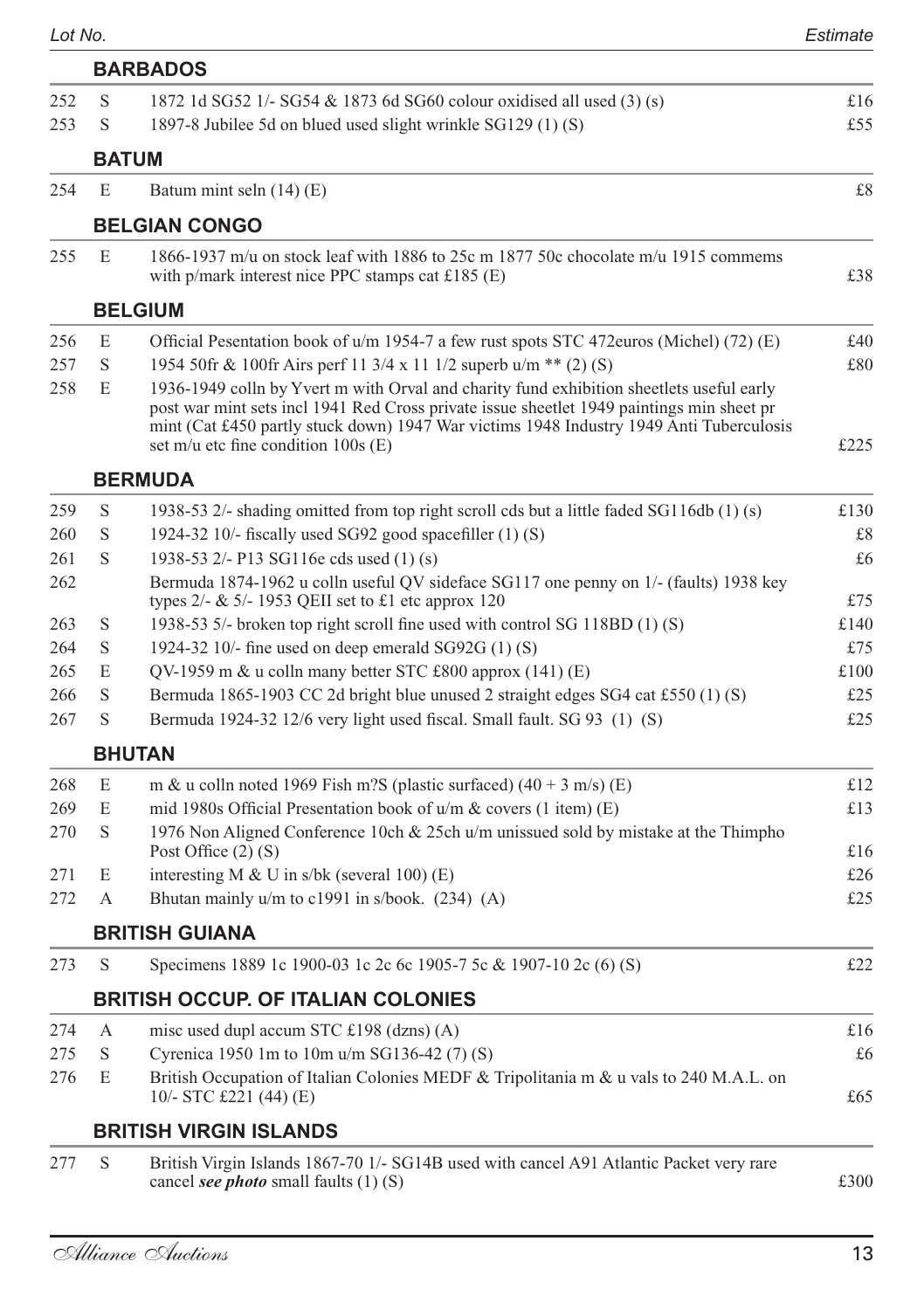|     |   | <b>BRUNEI</b>                                                                                                                                  |      |
|-----|---|------------------------------------------------------------------------------------------------------------------------------------------------|------|
| 278 |   | Brunei 1906-1964 u colln to \$5 later also to \$5 fu c65                                                                                       | £38  |
| 279 | E | m & u colln 1907-1959 STC £180 (52) (E)                                                                                                        | £26  |
|     |   | <b>BURMA</b>                                                                                                                                   |      |
| 280 | S | 1954-7 official 1p SG0151 unused pair overprint inverted & misplaced (2) (S)                                                                   | £40  |
| 281 | S | Burma 1937 to $6A \& 12A$ incl $3A \& 6p$ , both shades mint. Between SG 1-12. (12) (S)                                                        | £30  |
| 282 | E | Burma small KGVI mint seln. (11) (E)                                                                                                           | £13  |
|     |   | <b>BURMA: JAPANESE OCCUPATION</b>                                                                                                              |      |
| 283 | S | 1943 Independence 5c perf x rouletted SG18B unused tiny surface mark (S)                                                                       | £20  |
| 284 | E | 1943 3c & 5c in complete sheets of 100 SG J90 & J91 some tropicalisation (200) (E)                                                             | £17  |
|     |   | <b>BUSHIRE</b>                                                                                                                                 |      |
| 285 | S | 1915 5ch, 24ch & 1kr unused 6ch used & 1915 1T mint SG4, 9, 10, 5 & 28 STC £2940 but<br>offered as is $(5)$ (S)                                | £70  |
|     |   | <b>CANADA</b>                                                                                                                                  |      |
| 286 |   | 1928/29 50c used SG284 cat val £55                                                                                                             | £14  |
| 287 | S | 1882-97 1/2c u/m 1889-97 10c with fancy cancel & Nova Scotia 1860-3 5c used (3) (s)                                                            | £20  |
| 288 | A | Canada early to modern used in SG album (100s) (A)                                                                                             | £60  |
| 289 | S | 1951-2 25c booklet SG SB48 (1) (S)                                                                                                             | £12  |
| 290 | E | early to middle used on stockleaf mixed condn (dzns) (E)                                                                                       | £32  |
| 291 | S | 1889-97 10c brownish red fresh mint poor gum SG111 (1) (S)                                                                                     | £32  |
| 292 | S | 1928-9 50c Bluenose cds used SG284 (1) (s)                                                                                                     | £16  |
| 293 | S | 1930 -1 \$1 SG303 cds used (1) (s)                                                                                                             | £12  |
| 294 | E | Canada 1859 12 1/2c SG 39-41 all used, majority fine. Minimum catalogue is £3500. Good<br>study lot. $(50)$ $(E)$                              | £200 |
| 295 | E | 1859 17c between SG 42-43A a used range chiefly fine. Min cat £2185. (23) (E)                                                                  | £150 |
| 296 | E | Canada 1859 5c between SG31 & 32 a used range. Many fine. Min cat £580. $(24)$ (E)                                                             | £40  |
| 297 | E | $1970s/1980s$ u/m range on 2 hagners (83) (E)                                                                                                  | £11  |
| 298 | S | 1859 1c (2 shades 5c & 10c) red purple all good used (4) (S)                                                                                   | £32  |
| 299 | S | 1859 1c unused slightly reduces perfs at base but looks good SG30 (1) (S)                                                                      | £30  |
| 300 | А | vast early to modern in $s/bk$ (100s) (A)                                                                                                      | £90  |
| 301 | S | 1908 Quebec 20c cds used SG195 (1) (S)                                                                                                         | £26  |
| 302 | A | s/bk of OV to 1950s mainly used many better (100s) (A)                                                                                         | £55  |
| 303 | А | Canada mainly u/m QE to 1970s plus back of book QV-QE u/m & used $(100s)$ (A)                                                                  | £65  |
| 304 | E | Canada collection of QV on leaves with mint and used condition a little mixed as reflected<br>in the reserve one or two cancels stc $£2580(E)$ | £200 |
|     |   | <b>CAPE OF GOOD HOPE</b>                                                                                                                       |      |
| 305 | S | 1902-4 6d SG76 mint (1) (S)                                                                                                                    | £10  |
| 306 | S | QV Revenues incl 1898 $5/-$ mint $(14)$ (s)                                                                                                    | £13  |
|     |   | <b>CEYLON</b>                                                                                                                                  |      |
| 307 | S | 1857-9 4d imperf almost certainly but could be cut down SG12 faults (1) (S)                                                                    | £32  |
| 308 | E | QV-KGV seln on a hagner (59) (E)                                                                                                               | £10  |
| 309 | S | 1899-1900 15c official SG020 mint (1) (S)                                                                                                      | £5   |
|     |   |                                                                                                                                                |      |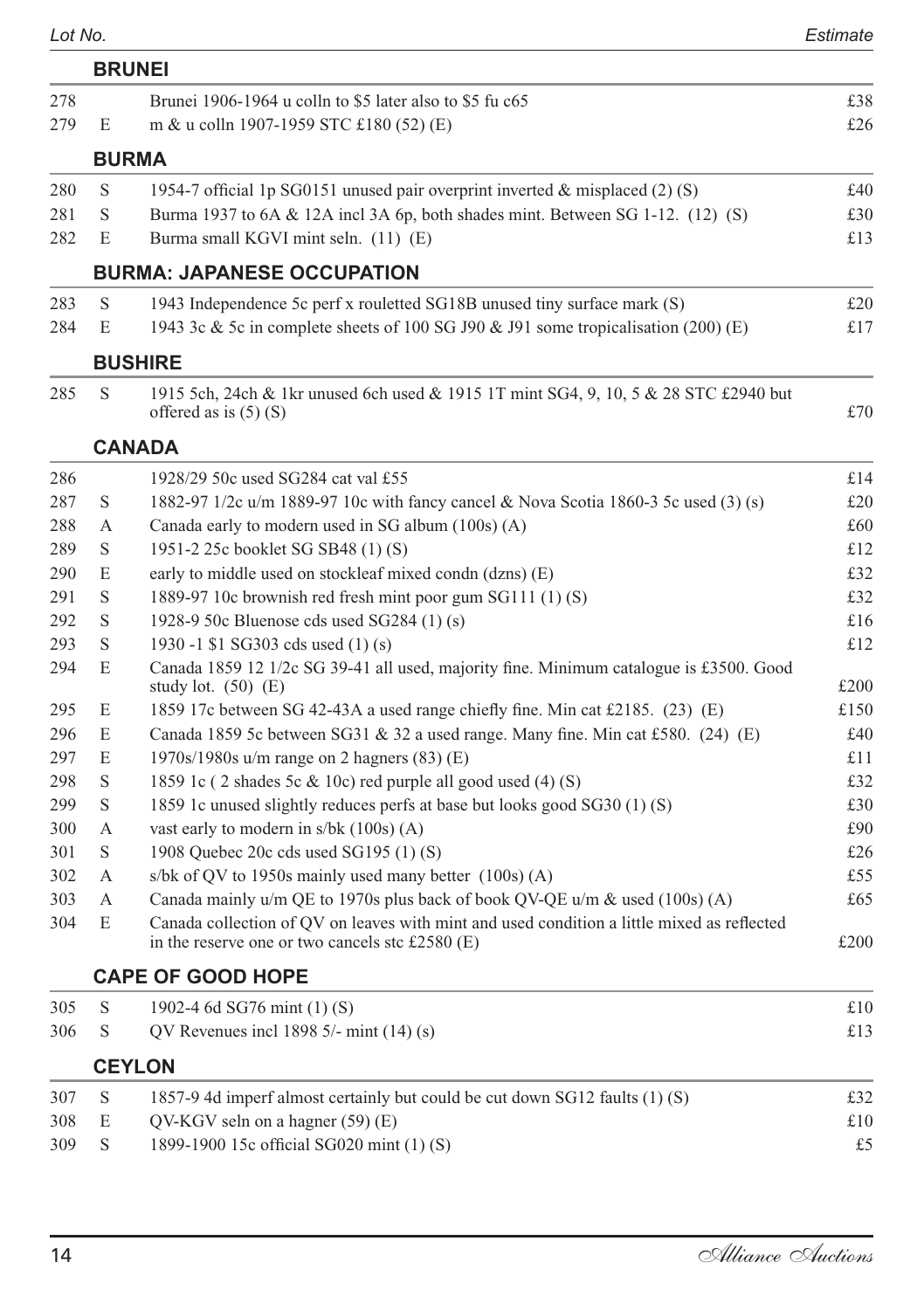|     | <b>CHINA</b> |                                                                                                                                                                                                                              |      |
|-----|--------------|------------------------------------------------------------------------------------------------------------------------------------------------------------------------------------------------------------------------------|------|
| 310 | E            | Seln on page mainly but not exclusively war against Japan period noted SG692e with<br>narrow setting (Chan $x20$ ) rest cats £208 (E)                                                                                        | £44  |
| 311 | E            | French Area large envelope with pages incl Monaco (um cat £125) pages of colonies small<br>s/bk and approval book these have a mix of colonies and France with some decent material<br>throughout total cat STC SG £1380 (E) | £100 |
| 312 | E            | China early to middle 20th C. Used selection in small s/book in envelope. (80 stamps) (E)                                                                                                                                    | £20  |
|     |              | <b>CHINA: FOREIGN POST OFFICES</b>                                                                                                                                                                                           |      |
| 313 | E            | China - Foreign Post Offices Russia m&u range on page. STC £82. (21) (E)                                                                                                                                                     | £25  |
|     |              | <b>CHINA: TAIWAN</b>                                                                                                                                                                                                         |      |
| 314 | S            | 1960 Palace Paintings u/m SG358-61 (4) (S)                                                                                                                                                                                   | £13  |
| 315 | S            | small late 1960s/1970s u/m seln (20) (S)                                                                                                                                                                                     | £8   |
|     |              | <b>COCO (KEELING) ISLAND</b>                                                                                                                                                                                                 |      |
| 316 | A            | Cocos Keeling Island - Mainly $u/m$ in s/book $(61 + 1$ item) $(A)$                                                                                                                                                          | £10  |
|     |              | <b>COMMUNIST CHINA: PEOPLES REPUBLIC</b>                                                                                                                                                                                     |      |
| 317 | А            | modern $u/m$ in s/bk etc (dzns)m $(A)$                                                                                                                                                                                       | £28  |
| 318 | E            | 2005 Army Senior Generals u/m & FDCs (2005/20) (1 item) (E)                                                                                                                                                                  | £8   |
| 319 | A            | Extensive mint colln 1990-97 (100s) (A)                                                                                                                                                                                      | £130 |
| 320 | S            | 1950 SG1424a \$500 perf 14 (1) (S)                                                                                                                                                                                           | £12  |
|     |              | <b>COSTA RICA</b>                                                                                                                                                                                                            |      |
| 321 | A            | 1960-80 m $\&$ u colln in album unusual material $(100s)(A)$                                                                                                                                                                 | £60  |
|     |              | <b>CYPRUS</b>                                                                                                                                                                                                                |      |
| 322 |              | 1989 mosaics u/m to £1 in half sheets of 25 (ex 13c & 25c x 10) no £3 value SG770-SG<br>756/69 cat value £577                                                                                                                | £28  |
| 323 | А            | modern specimens mainly Euro issues $(164+10 \text{ m/s} + 1 \text{ item})$ (A)                                                                                                                                              | £180 |
| 324 | S            | KEVII & KGV used accum noted 1904-10 4pi (3) STC £101 (28) (S)                                                                                                                                                               | £16  |
| 325 | S            | 1904-10 5 paras broken triangle used SG60A (1) (S)                                                                                                                                                                           | £48  |
| 326 | E            | Cyprus 1995 Europhilex m/sheet MS 891 surcharged £10. Cat in Karamitsos F18 un-mint<br>$\pounds$ 190. Scarce sheet only 7200 sold. SG has mention, but not priced. (E)                                                       | £40  |
| 327 | S            | 1928 1pi mint block of 4 one $u/m$ SG124 (4) (s)                                                                                                                                                                             | £6   |
| 328 | S            | 1881 1/2pi CC used SG11 (1) (s)                                                                                                                                                                                              | £9   |
| 329 | S            | 1912-15 1/2pi broken triangle used SG75A slight wrinkle (1) (S)                                                                                                                                                              | £13  |
| 330 | E            | used 1880-1960 colln on leaves value found in all reigns incl seldom seen $\&$ hi vals much<br>cds approx 110 cat £450+ $(E)$                                                                                                | £85  |
| 331 | А            | Cyprus colln from 1d red plate 216 useful m $\&$ u ranges to 1977 (100s) (A)                                                                                                                                                 | £75  |
|     |              | <b>CYRENAICA</b>                                                                                                                                                                                                             |      |
| 332 | S            | 1950 1M-100M SG136-46 u/m mint (11) (s)                                                                                                                                                                                      | £24  |
| 333 | Е            | Cyrenaica 1950 m & u range vals to 100m between SG136-146 STC approx £200 (20) (E)                                                                                                                                           | £70  |
|     |              | <b>CZECHOSLOVAKIA</b>                                                                                                                                                                                                        |      |
| 334 | А            | 1962-72 mint colln STC £953 plus some other oddments $(850+)$ (A)                                                                                                                                                            | £60  |
|     |              | <b>DENMARK</b>                                                                                                                                                                                                               |      |
| 335 | $\mathbf S$  | Denmark 1851 2RBS unused small thin spots, but looks good. <b>SEE PHOTO</b> . (1) (S)                                                                                                                                        | £100 |
|     |              |                                                                                                                                                                                                                              |      |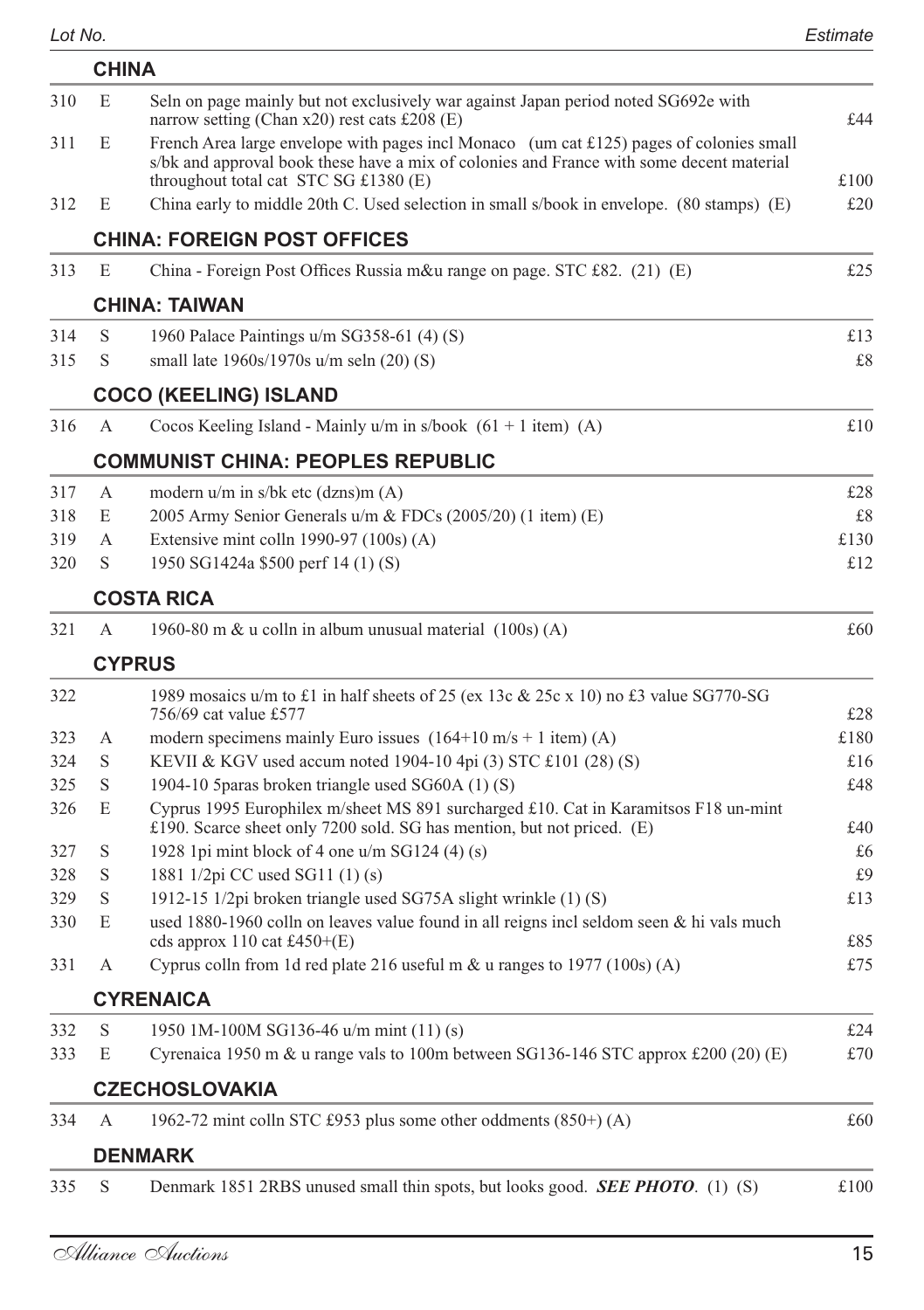|--|--|--|--|

| Lot No. |              |                                                                                                                                                                  | Estimate |
|---------|--------------|------------------------------------------------------------------------------------------------------------------------------------------------------------------|----------|
|         |              | <b>DOMINICA</b>                                                                                                                                                  |          |
| 336     | S            | View of Roseau m & u types 1903-1909 (7) (S)                                                                                                                     | £7       |
|         | <b>EGYPT</b> |                                                                                                                                                                  |          |
| 337     | E            | u/m modern colln 2003-10 good thematics STC £400+ (dzns) (E)                                                                                                     | £70      |
| 338     | E            | Egypt small seln on leaves & stock-cards. STC $£100+$ (dozens) (E)                                                                                               | £20      |
|         |              | <b>ETHIOPIA</b>                                                                                                                                                  |          |
| 339     | 2A           | Ethiopia 2 large s/bks with m $\&$ u colln all periods (100s) (2A)                                                                                               | £150     |
| 340     | E            | Ethiopia selection on ideal album leaves and stock cards all periods but interesting earlies<br>noted $(E)$                                                      | £100     |
| 341     | А            | Ethiopia early to modern in s/bk (few 100s) (A)                                                                                                                  | £40      |
|         |              | <b>FALKLAND ISLANDS</b>                                                                                                                                          |          |
| 342     | S            | Falkland Islands 1968 Flowers to £1 cds. SG 232-45. $(14)$ (S)                                                                                                   | £15      |
| 343     | S            | 1966-6 1/2d-3d in u/m blocks of 8 (40) (S)                                                                                                                       | £26      |
|         |              | <b>FALKLAND ISLANDS DEPENDENCIES</b>                                                                                                                             |          |
| 344     | E            | Falkland Island Dependencies 1944-5 to 1/- mint each set less South Georgia (24) (E)                                                                             | £20      |
|         |              | <b>FAROE ISLANDS</b>                                                                                                                                             |          |
| 345     | A            | u/mint to $2012 (100s)(A)$                                                                                                                                       | £75      |
| 346     | E            | mainly very modern u/m STC £350 (dzns) (E)                                                                                                                       | £65      |
| 347     | А            | Faroe Islands 2010-2014 $u/m \& a few cds$ . STC £900. (dozens) (A)                                                                                              | £250     |
| 348     | А            | Faroe Islands $2001-09$ u/m a fine used colln STC £482 (dzns) (A)                                                                                                | £100     |
|         |              | <b>FINLAND</b>                                                                                                                                                   |          |
| 349     | А            | Aland $u/m$ colln to 2012 STC £641 (100s) (A)                                                                                                                    | £120     |
| 350     | A            | Colln 1876-1960 m & u with much better (100s) (A)                                                                                                                | £80      |
| 351     | А            | Finland 19th C accum in s/bk from a few roulettes & large number of Arms issues<br>wonderful lot for postmarks (100s) (A)                                        | £400     |
| 352     | S            | Finland - 1866-7 5p roulette mint with gum, some blunt roulettes. <b>SEE PHOTO</b> (1) (s)                                                                       | £50      |
|         |              | <b>FRANCE</b>                                                                                                                                                    |          |
| 353     |              | 1853-1938 used colln on album leaves incl SG295 SG400c 519, 601 and 1953 Red Cross<br>SG1191/2 etc 240 stamps high cat value                                     | £20      |
| 354     | S            | 1849-50 40c used grill cancel 4 margins 3 of which are huge (1) (S)                                                                                              | £160     |
| 355     | S            | 1876-7 N under U 30c & 1fr & 1877-88 1c, 2c, 3c, 4c, 20c, 40c, 50c & 75c mint paper<br>hinges $\&$ a few odd faults but fresh (10) (S)                           | £60      |
| 356     | E            | France 1986-1947 used selection, many better Commems, some dupl in small s/book in<br>brown envelope. $(E)$                                                      | £24      |
| 357     | E            | 1917-19 Orphans 2c, 5c & 15c (3) used pairs 50c singles (2) 1918 Red Cross (3) on page (18) (E)                                                                  | £70      |
| 358     | E            | 1960 Postal Conference folder with de stael mint used (2 diff cancels) & imperf proof sheet (1) (E)                                                              | £7       |
| 359     | S            | 1871-5 large figures 80c vertical pair fine S118 cancel of Yokohama one has crease which<br>does not detract $(2)$ $(S)$                                         | £36      |
| 360     | E            | 1967 40c Philippe Augustus in strip of 5 in unissued colours imperf & 1969 Battle of<br>Gargaline 45c strip of 5 in unissued colours some creasing (2 items) (E) | £30      |
| 361     | S            | France 1958 Brussels Expo 35fr u/m imperf (1) (S)                                                                                                                | £8       |
| 362     | А            | 1903-1960 fu colln in well filled album solid range of pre/post war issues with better stamps                                                                    |          |
|         |              | & sets 1918 Red Cross Mersons to 20F 1922 Orphans to 25c on 1F & 1F red etc good 50s<br>portrait sets etc $100s$ cat £2300 (A)                                   | £320     |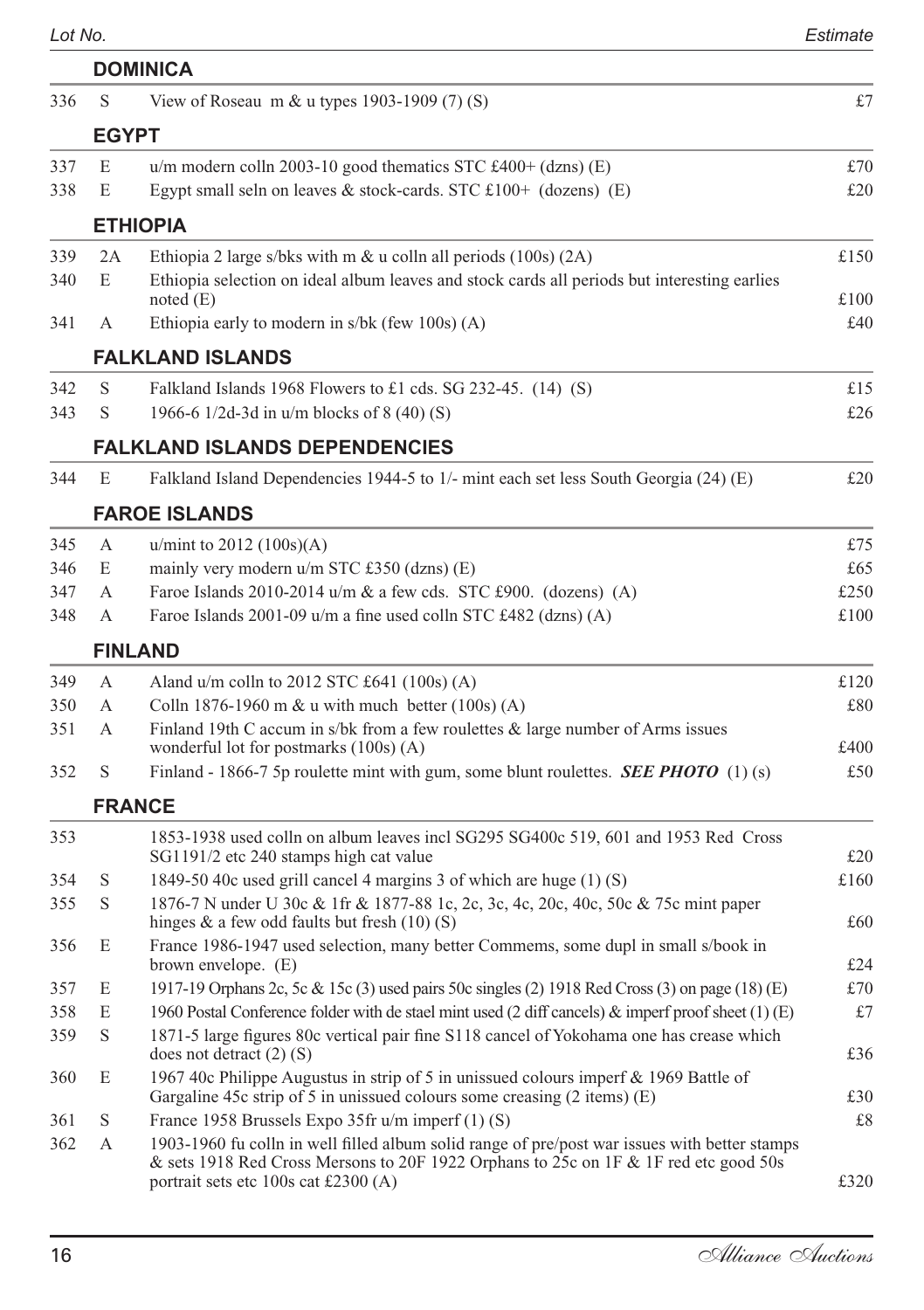| 363        | А           | 1893-90 Colln on 35 s/cards in an album good range of classics from imperf in nice condn<br>incl TPO 3rd Republic siege of Pevis imperf/perf 1876-90 P & C dups to 5F some material<br>a little mixed mainly well above average cat approx £4200 (A)  | £320        |
|------------|-------------|-------------------------------------------------------------------------------------------------------------------------------------------------------------------------------------------------------------------------------------------------------|-------------|
| 364        | E           | 1922-1939 fine m colln on leaves note 1922 2nd Orphan set 1925 5F 1926-7 3rd Orphan set<br>1927-30 Sinking Fund sets ditto hi vals incl $1F50 + 8.50$ blue $1F50 + 3F50$ reddish purple<br>1930s commems 1937 museum 1938 Ader etc 200+ Cat £3700 (E) | £450        |
| 365        | А           | 1959-1982 fine m colln in album looks 99.9% complete the issues 1965-1982 are MUH Art<br>stamps numerous attractive commems Red Cross long defin sets B of B Counsel of Europe                                                                        |             |
| 366        | S           | etc Cat approx E1100 lovely lot 100s (A)<br>France 1862 Napoleon III 1c fresh mint. <b>SEE PHOTO</b> (1) (S)                                                                                                                                          | £130<br>£50 |
|            |             | <b>FRANCE AND COLONIES</b>                                                                                                                                                                                                                            |             |
|            |             |                                                                                                                                                                                                                                                       |             |
| 367<br>368 | A<br>A      | France & Colonies early to middle. $(100s)$ (A)                                                                                                                                                                                                       | £32         |
|            |             | France & Colonies in large display folder holding album leaves containing France, plus<br>some decent Cols, condition very Fresh & French between the wars, especially nice with<br>numerous better items, but good throughout. (A)                   | £290        |
|            |             | <b>FRENCH COLONIES</b>                                                                                                                                                                                                                                |             |
| 369        | A           | small red s/bk with Indochina area with French Indochina Vietnam Laos etc STC SG £1240<br>incl Vietnam with 2 mobile post office booklets SB3 cat £350 each (A)                                                                                       | £120        |
| 370        | E           | French Somali Coast colln on leaves and s/cards with better mint and used we note Madam<br>Curie (UM & FU) and 1939 revolution set of 5 (UM) STC SG £660+ (E)                                                                                         | £100        |
| 371        | S           | French Polynesia 1975 Games 25fr $u/m$ ** strip of 5 (5) (S)                                                                                                                                                                                          | £8          |
| 372        | E           | French Colonies Equatorial Africa & Madagascar with useful used France Libre issues. (20) (E)                                                                                                                                                         | £20         |
| 373        | S           | 1872-77 5c fresh mint pair (2) (S)                                                                                                                                                                                                                    | £6          |
| 374        | B           | French Cols etc mixed lot in box (100s) (B)                                                                                                                                                                                                           | £225        |
| 375        | E           | French Cols old lot on pages (dzns) (E)                                                                                                                                                                                                               | £26         |
| 376<br>377 | S<br>S      | French Cols Morocco 1928 Flood Relief set SG149-158 some adherence (10) (S)<br>French Madagascar 1935 Airs mint long set to 50F (no 1F75) incl scarce 4F and 4F50 issues<br>$(17)$ cat £120 (s)                                                       | £16<br>£36  |
| 378        | E           | Togo 1957-1959 Airs hi vals in fine MUH in large blocks and complete sheets note 1957 25F<br>x 100 in 4 complete sheets 1959 SG231 25F-500F 20 sets in large blocks (200) Cat £425 (E)                                                                | £50         |
| 379        | S           | French Cols Polynesia incl 1909 100f Napoleon & New Caledonia all u/m photo (20) (S)                                                                                                                                                                  | £40         |
| 380        | S           | French Colonies Algeria 1930 Centenary mint ex 50 $c \&$ 5f couple of values with incomplete<br>gum & one unused also 1930 10f Exhibition used $(12)$ (S)                                                                                             | £35         |
|            |             | <b>GEORGIA</b>                                                                                                                                                                                                                                        |             |
| 381        | S           | Georgia 1919-23 m&u range. (14) (S)                                                                                                                                                                                                                   | £10         |
|            |             | <b>GERMAN STATES</b>                                                                                                                                                                                                                                  |             |
| 382        | S           | Bavaria 1914-20 20mk used SG194A (1) (S)                                                                                                                                                                                                              | £32         |
| 383        | S           | Brunswick 1852 2sgr used blue cds 3 close margins (1) (S)                                                                                                                                                                                             | £19         |
| 384        | S           | German States Oldenburg. 1861 1/2gr mint gum traces. <b>SEE PHOTO</b> . (1) (S)                                                                                                                                                                       | £90         |
| 385        | S           | Prussia 1850 $1/2pf$ unused slight oxidisation $(1)$ (S)                                                                                                                                                                                              | £14         |
| 386        | S           | Bremen 1856 5gr used looks fine but thinned (1) (S)                                                                                                                                                                                                   | £24         |
| 387        | S           | Bremen 1855 3gr unused thinned (1) (S)                                                                                                                                                                                                                | £17         |
| 388        | $\mathbf S$ | Oldenburg 1861 1/3gr 1/3gr used 3 margins (1) (S)                                                                                                                                                                                                     | £70         |
| 389        | $\mathbf S$ | Wurttemburg 1851 18hr 4 margins used thin spot $(1)$ (S)                                                                                                                                                                                              | £60         |
| 390        | $\mathbf S$ | Hamburg 1866 1 1/2sch used attractive blue cds (1) (S)                                                                                                                                                                                                | £44         |
| 391        | S           | Brunswick 1861-4 1sgr fine unused no gum hint of trimmed rouette but must be offered as<br>imperf $(1)$ (S)                                                                                                                                           | £65         |
| 392        | S           | Bremen 1856-63 7gr fine used boxed cancel $\&$ red pen cancel (1) (S)                                                                                                                                                                                 | £210        |
| 393        | S           | Hanover 1861 10gr olive green SG31 margins all round blue cds small faults (1) (S)                                                                                                                                                                    | £90         |
|            |             | Alliance Auctions                                                                                                                                                                                                                                     | 17          |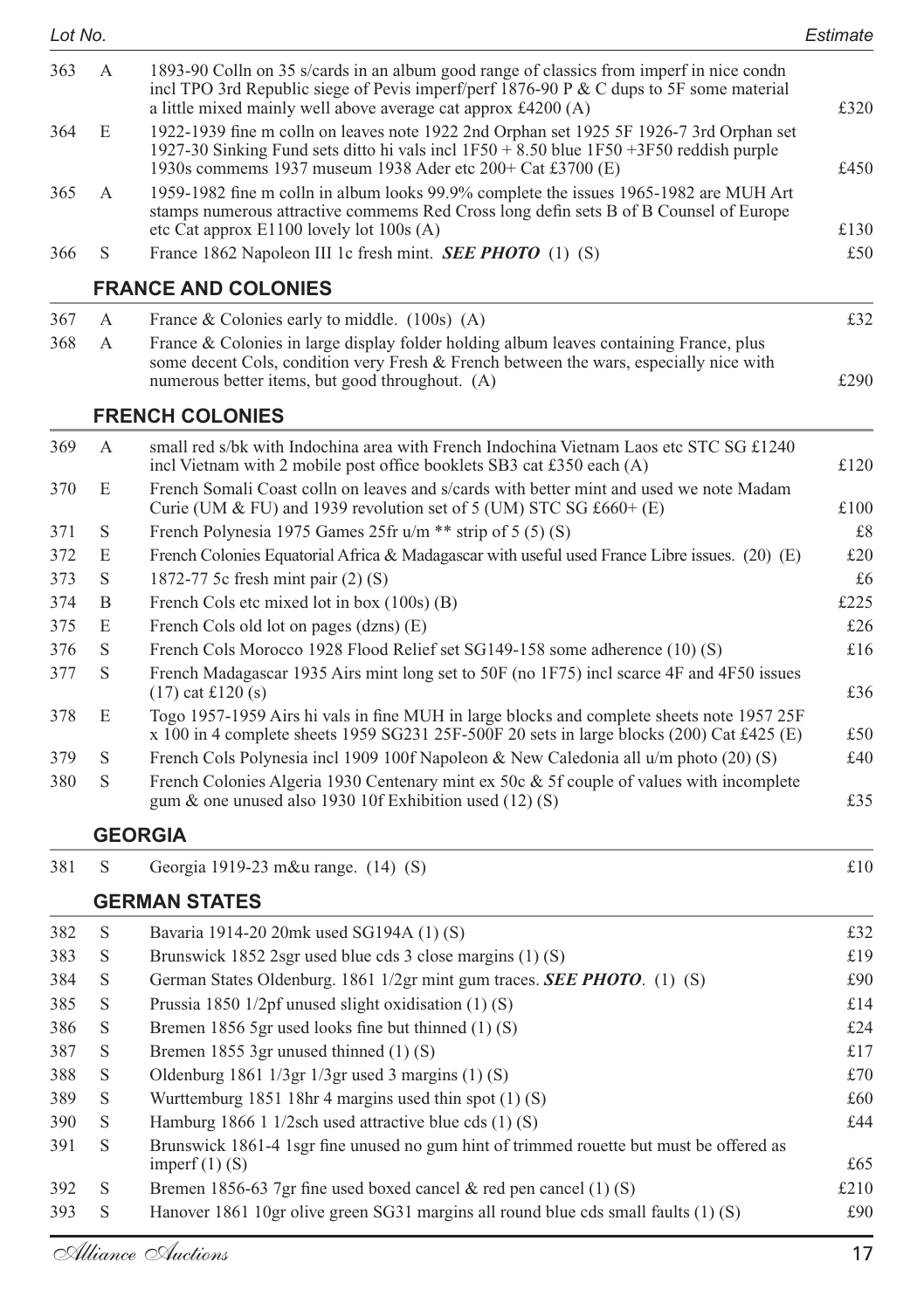| Lot No. |                                                                                               | Estimate |  |
|---------|-----------------------------------------------------------------------------------------------|----------|--|
| E       | Hamburg m & u range mixed condn High Cat $(41 + 20 \text{ cut out})$ (E)                      | £80      |  |
| E       | Brunswick m & u range mixed condn $(46 + 4$ cut outs) (E)                                     | £130     |  |
| E       | Baden extensive range m $\&$ u mixed condn (105) (E)                                          | £130     |  |
| S       | Saxony 1856-63 10gr fine used on piece just touched on one corner $(1)$ (S)                   | £34      |  |
| S       | Saxony 1855 2 ngr fine use on piece just touch on one corner $(1)$ (S)                        | £34      |  |
| S       | Bremen 1860 7gr fine used boxed cancel (1)(S)                                                 | £180     |  |
| S       | Wurttemburg officials 1881 10pf & 1890-1902 set all in pristine $u/m$ ** blocks of 4 (36) (S) | £55      |  |
| 4       | Wurttemburg officials 1881 20pf pale ultramarine SG0116 in superb $u/m$ ** block of 4 (4)     | £100     |  |
| S       | Wurttemburg 1865-8 6kr blue and dark blue both shades $SG64 \& 65 (2) (S)$                    | £100     |  |
| A       | Bavaria valuable m & u colln in s/bk 1850-1920 (100s) (A)                                     | £260     |  |
| S       | Bavaria 1850 18kr fine used on piece (1) (S)                                                  | £48      |  |
| S       | Bavaria 3kr interpanneau pair (gutter) marked on margin attractive (2) (S)                    | £11      |  |
| S       | Baden 1862 6kr fine used 57 target cancel Michel 14 (1) (s)                                   | £22      |  |
| S       | Baden 1862 18kr good used Michel 21 (1) (S)                                                   | £100     |  |
|         |                                                                                               |          |  |

#### **GERMANY**

| Germany Soviet Zone Mecklenburg-Vorpommern 1945 6+14pf Breitscheid used & 1945                                                                                                                                                                                                                                      |                                                                                      |
|---------------------------------------------------------------------------------------------------------------------------------------------------------------------------------------------------------------------------------------------------------------------------------------------------------------------|--------------------------------------------------------------------------------------|
| <b>GERMANY: ALLIED OCCUPATION</b>                                                                                                                                                                                                                                                                                   |                                                                                      |
| German Area on s/cards mainly third Reich used plus some better Zara plus Saar STC £1660<br>useful material (E)                                                                                                                                                                                                     | £90                                                                                  |
| Germany Marienwerder 1920 1mk mint poor gum inverted ovpt & expertised Cat 500euros<br>Mi20 $photo(1)(S)$                                                                                                                                                                                                           | £75                                                                                  |
| various inflation issues PTSA £91 in 2000 (44) (S)                                                                                                                                                                                                                                                                  | £15                                                                                  |
| Germany oddments incl 4RM Zeppelin used mint better Saar etc & a couple of GB items<br>$(27 + 4$ items) (S)                                                                                                                                                                                                         | £40                                                                                  |
| German Occ of Luxemburg 1940 ovptd set to 100Rpf on 10f (16v) used/cto on piece x 10<br>sets SG cat $£310(E)$                                                                                                                                                                                                       | £50                                                                                  |
| Third Reich 1933-45 u colln mainly fu/cds note 1933 Wagner set (missing one low val)<br>Welfare sets with 1934 vocation set 1935 Costumes 1936 Olympics min sheet pr cds Hitler<br>m/sheets 1939 Transport with ovptd later set 1939 Danzig issues ovptd Horseman issues<br>p/dues etc 100s STC appriox $£2400$ (E) | £350                                                                                 |
| 3 large s/bks noted 3rd Reich 1942-45 MUH/fu dups inc blocks also 30s Hindenburg m<br>marginals with control nos se-tennant items Dues 1920s-1944 (this s/bk stc DM4166)<br>$(f1400)$ plus a massive MUH stock for W German issues in 2 s/bks 1954-83 meticulously<br>arranged MUH dups $1000s$ huge cat $(3)$ (B)  | £375                                                                                 |
| various in a carton with 3 s/bks we note 3rd Reich on pece se-tennant items Danzig 1920/23<br>dup west Berlin MUH 1953-1982 dups cat approx Euro 2500 1000s (B)                                                                                                                                                     | £360                                                                                 |
| Germany Memel 1920 40pf complete sheet of 100 CTO (100) (E)                                                                                                                                                                                                                                                         | £26                                                                                  |
| postwar in large $s/bk$ (100s) (A)                                                                                                                                                                                                                                                                                  | £26                                                                                  |
| all periods in $s/bk$ (100s) (A)                                                                                                                                                                                                                                                                                    | £26                                                                                  |
| 1872 & 1875 Telegraphs mixed condn (9) (S)                                                                                                                                                                                                                                                                          | £7                                                                                   |
| Status unknown. <b>SEE PHOTO</b> . (1) (S)<br>Hindenburg se-tenant sheets $u/m$ but some imperfections (3 items) (E)                                                                                                                                                                                                | £20<br>£36                                                                           |
| Germany WW2 imperf copy of Italy 25c overprints SOLDATEN PACKCHEN & Swastika.                                                                                                                                                                                                                                       |                                                                                      |
| 1941-4 Hitler 1RM complete sheet of 25 u/m ** some nibbled margins (25) (E)                                                                                                                                                                                                                                         | £10                                                                                  |
| Staadsdrukerei Wien inscription $u/m(15)(s)$<br>German Area envelope contgcards all periods early to 2000 mint and used STC SG £1640 (S)                                                                                                                                                                            | £110<br>£60                                                                          |
| s/cards needs sorting high cat value<br>Poland General Govt 1942-3 Hitler types imperf set of 15 corner, marginal examples with                                                                                                                                                                                     | £18                                                                                  |
|                                                                                                                                                                                                                                                                                                                     | 1970s-1980s fine used seln of W Germany and West Berlin 430 stamps incl some sets on |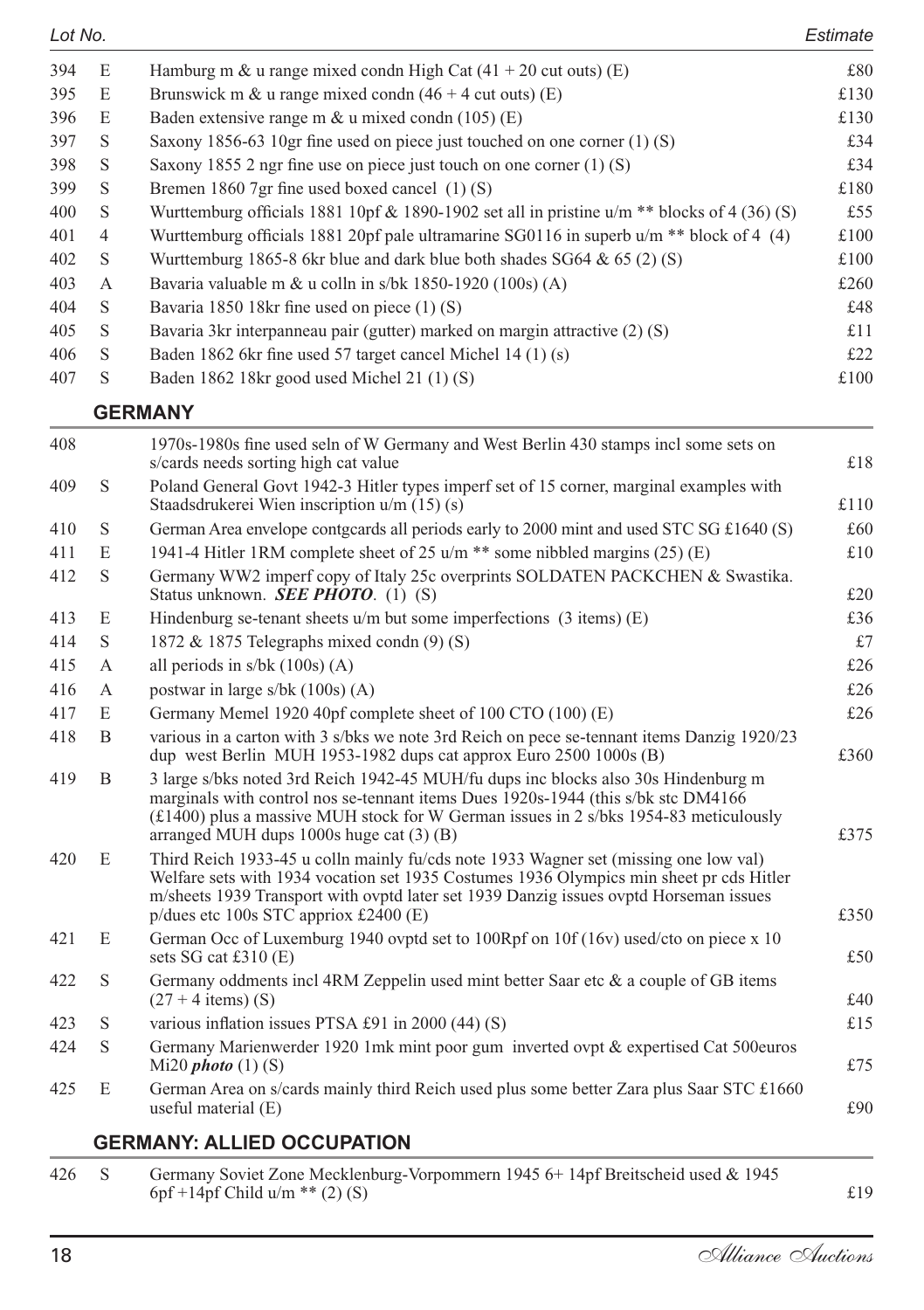| S<br>427<br>SWA m & u range noted 1901 3MK used (19) (S)<br>428<br>POs in Turkey 1884 20pa m 1889 10pa 1pi (u) 2 1/2pi 1900 m vals to 5p 1968 to 50c 1905<br>E<br>unwatermarked vals to 10pi wmkd vals to 5pi m & u STC £756 (SG 2012) (31) (E)<br><b>GERMANY: EAST GERMANY</b><br>429<br>A<br>useful ranges in $2/bk (100s) (A)$<br>1949-55 fine mint colln on leaves many good sets 1949-51 Piek issues 1950 Academies<br>430<br>Debria m/sheet 1951 Polish President mint Mao set 1955 Engels imperf mini sheet cto used<br>etc cat (2014) £1764 (E),<br>1953 Karl Marx MUH set of perf & imperf m/sheets 2 pairs (4 sheets) cat £500 (S)<br>431<br>S<br>GERMANY: POST OFFICES ABROAD<br>432<br>S<br>Turkey 1870 10gr with manuscript cancel Constantipol 1/5/72 Michel NV25 cat 3000euros<br>faults <i>photo</i> $(1)$ $(S)$<br><b>GERMANY: SAAR</b><br>E<br>433<br>North Korea accum of interest to Kim family thematisists but much else (100s) (E)<br>S<br>434<br>1949 Officials long set $(12v)$ mint cat £180 (S)<br><b>GERMANY: WEST BERLIN</b><br>435<br>E<br>1949-53 fine used range incl all 3 bell sets $(37)$ (E)<br>S<br>436<br>1949 Relief Fund cds used commem cancels (1) (S)<br>437<br>S<br>1949 Goethe set fu cds cat £225 (S)<br>GERMANY: WEST GERMANY<br>438<br>mainly $u/m$ in album STC £900+ (A)<br>А<br>439<br>А<br>West Germany $u/m$ 1976-85 in Safe album. $(100s)$ (A)<br>S<br>1949 UPU 30pf fine used (1) (S)<br>440<br>S<br>441<br>1953 Charity fine used $(1)$ (S)<br>442<br>S<br>1950 Bach pair fine used (2) (S)<br>443<br>S<br>1949 Charity fine used (4) (S)<br>S<br>1954 Chantry $u/m$ ** with marginal amounts (4) (S)<br>444<br>S<br>445<br>1952 Children fine used pair (2) (S)<br>1951 Lubeck Church $u/m$ ** (2) (S)<br>S<br>446<br>1949-87 fine used colln with a high degree of completion earlier god stamps & sets v clean<br>447<br>E<br>lot 100s cat Euro3000 $(E)$<br>GIBRALTAR<br>448<br>S<br>Gibraltar modern m/s. Face £22. (15) (S)<br><b>GOLD COAST</b><br>449<br>А<br>& Ghana accum in s/bk mainly used (100) (A)<br>1883 to post independence used colln on several leaves QV to 10/- KEVII with 1902 20/-<br>450<br>E<br>pen cancelled (£275) 1928 KGV set to 5/- 1935 Jubilee set 1938-48 set to 10/- ditto 1948 &<br>52 sets to $10/-$ approx 180 original lot (E)<br><b>GREECE</b><br>stamps covers $\&$ cards mixed lot (qty) (E)<br>451<br>E<br>452<br>extensive colln 1920s-1960s a note says cat £1442 this seems possible $(100s)$ (A)<br>А<br>S<br>1959 coins SG799-808 u/m (10) (S)<br>453<br>454<br>S<br>1960 set SG837-47 u/m (11) (S)<br>Alliance Auctions |  | <b>GERMANY: COLONIES</b> |      |
|------------------------------------------------------------------------------------------------------------------------------------------------------------------------------------------------------------------------------------------------------------------------------------------------------------------------------------------------------------------------------------------------------------------------------------------------------------------------------------------------------------------------------------------------------------------------------------------------------------------------------------------------------------------------------------------------------------------------------------------------------------------------------------------------------------------------------------------------------------------------------------------------------------------------------------------------------------------------------------------------------------------------------------------------------------------------------------------------------------------------------------------------------------------------------------------------------------------------------------------------------------------------------------------------------------------------------------------------------------------------------------------------------------------------------------------------------------------------------------------------------------------------------------------------------------------------------------------------------------------------------------------------------------------------------------------------------------------------------------------------------------------------------------------------------------------------------------------------------------------------------------------------------------------------------------------------------------------------------------------------------------------------------------------------------------------------------------------------------------------------------------------------------------------------------------------------------------------------------------------------------------------------------------------------------------------------------------------------------------------------------------------------------------------------------------------------------------------------------------------------------------------------------------------------------------------------------------------------------------------------------------|--|--------------------------|------|
|                                                                                                                                                                                                                                                                                                                                                                                                                                                                                                                                                                                                                                                                                                                                                                                                                                                                                                                                                                                                                                                                                                                                                                                                                                                                                                                                                                                                                                                                                                                                                                                                                                                                                                                                                                                                                                                                                                                                                                                                                                                                                                                                                                                                                                                                                                                                                                                                                                                                                                                                                                                                                                    |  |                          | £32  |
|                                                                                                                                                                                                                                                                                                                                                                                                                                                                                                                                                                                                                                                                                                                                                                                                                                                                                                                                                                                                                                                                                                                                                                                                                                                                                                                                                                                                                                                                                                                                                                                                                                                                                                                                                                                                                                                                                                                                                                                                                                                                                                                                                                                                                                                                                                                                                                                                                                                                                                                                                                                                                                    |  |                          | £140 |
|                                                                                                                                                                                                                                                                                                                                                                                                                                                                                                                                                                                                                                                                                                                                                                                                                                                                                                                                                                                                                                                                                                                                                                                                                                                                                                                                                                                                                                                                                                                                                                                                                                                                                                                                                                                                                                                                                                                                                                                                                                                                                                                                                                                                                                                                                                                                                                                                                                                                                                                                                                                                                                    |  |                          |      |
|                                                                                                                                                                                                                                                                                                                                                                                                                                                                                                                                                                                                                                                                                                                                                                                                                                                                                                                                                                                                                                                                                                                                                                                                                                                                                                                                                                                                                                                                                                                                                                                                                                                                                                                                                                                                                                                                                                                                                                                                                                                                                                                                                                                                                                                                                                                                                                                                                                                                                                                                                                                                                                    |  |                          | £32  |
|                                                                                                                                                                                                                                                                                                                                                                                                                                                                                                                                                                                                                                                                                                                                                                                                                                                                                                                                                                                                                                                                                                                                                                                                                                                                                                                                                                                                                                                                                                                                                                                                                                                                                                                                                                                                                                                                                                                                                                                                                                                                                                                                                                                                                                                                                                                                                                                                                                                                                                                                                                                                                                    |  |                          | £220 |
|                                                                                                                                                                                                                                                                                                                                                                                                                                                                                                                                                                                                                                                                                                                                                                                                                                                                                                                                                                                                                                                                                                                                                                                                                                                                                                                                                                                                                                                                                                                                                                                                                                                                                                                                                                                                                                                                                                                                                                                                                                                                                                                                                                                                                                                                                                                                                                                                                                                                                                                                                                                                                                    |  |                          | £140 |
|                                                                                                                                                                                                                                                                                                                                                                                                                                                                                                                                                                                                                                                                                                                                                                                                                                                                                                                                                                                                                                                                                                                                                                                                                                                                                                                                                                                                                                                                                                                                                                                                                                                                                                                                                                                                                                                                                                                                                                                                                                                                                                                                                                                                                                                                                                                                                                                                                                                                                                                                                                                                                                    |  |                          |      |
|                                                                                                                                                                                                                                                                                                                                                                                                                                                                                                                                                                                                                                                                                                                                                                                                                                                                                                                                                                                                                                                                                                                                                                                                                                                                                                                                                                                                                                                                                                                                                                                                                                                                                                                                                                                                                                                                                                                                                                                                                                                                                                                                                                                                                                                                                                                                                                                                                                                                                                                                                                                                                                    |  |                          | £150 |
|                                                                                                                                                                                                                                                                                                                                                                                                                                                                                                                                                                                                                                                                                                                                                                                                                                                                                                                                                                                                                                                                                                                                                                                                                                                                                                                                                                                                                                                                                                                                                                                                                                                                                                                                                                                                                                                                                                                                                                                                                                                                                                                                                                                                                                                                                                                                                                                                                                                                                                                                                                                                                                    |  |                          |      |
|                                                                                                                                                                                                                                                                                                                                                                                                                                                                                                                                                                                                                                                                                                                                                                                                                                                                                                                                                                                                                                                                                                                                                                                                                                                                                                                                                                                                                                                                                                                                                                                                                                                                                                                                                                                                                                                                                                                                                                                                                                                                                                                                                                                                                                                                                                                                                                                                                                                                                                                                                                                                                                    |  |                          | £9   |
|                                                                                                                                                                                                                                                                                                                                                                                                                                                                                                                                                                                                                                                                                                                                                                                                                                                                                                                                                                                                                                                                                                                                                                                                                                                                                                                                                                                                                                                                                                                                                                                                                                                                                                                                                                                                                                                                                                                                                                                                                                                                                                                                                                                                                                                                                                                                                                                                                                                                                                                                                                                                                                    |  |                          | £48  |
|                                                                                                                                                                                                                                                                                                                                                                                                                                                                                                                                                                                                                                                                                                                                                                                                                                                                                                                                                                                                                                                                                                                                                                                                                                                                                                                                                                                                                                                                                                                                                                                                                                                                                                                                                                                                                                                                                                                                                                                                                                                                                                                                                                                                                                                                                                                                                                                                                                                                                                                                                                                                                                    |  |                          |      |
|                                                                                                                                                                                                                                                                                                                                                                                                                                                                                                                                                                                                                                                                                                                                                                                                                                                                                                                                                                                                                                                                                                                                                                                                                                                                                                                                                                                                                                                                                                                                                                                                                                                                                                                                                                                                                                                                                                                                                                                                                                                                                                                                                                                                                                                                                                                                                                                                                                                                                                                                                                                                                                    |  |                          | £120 |
|                                                                                                                                                                                                                                                                                                                                                                                                                                                                                                                                                                                                                                                                                                                                                                                                                                                                                                                                                                                                                                                                                                                                                                                                                                                                                                                                                                                                                                                                                                                                                                                                                                                                                                                                                                                                                                                                                                                                                                                                                                                                                                                                                                                                                                                                                                                                                                                                                                                                                                                                                                                                                                    |  |                          | £150 |
|                                                                                                                                                                                                                                                                                                                                                                                                                                                                                                                                                                                                                                                                                                                                                                                                                                                                                                                                                                                                                                                                                                                                                                                                                                                                                                                                                                                                                                                                                                                                                                                                                                                                                                                                                                                                                                                                                                                                                                                                                                                                                                                                                                                                                                                                                                                                                                                                                                                                                                                                                                                                                                    |  |                          | £48  |
|                                                                                                                                                                                                                                                                                                                                                                                                                                                                                                                                                                                                                                                                                                                                                                                                                                                                                                                                                                                                                                                                                                                                                                                                                                                                                                                                                                                                                                                                                                                                                                                                                                                                                                                                                                                                                                                                                                                                                                                                                                                                                                                                                                                                                                                                                                                                                                                                                                                                                                                                                                                                                                    |  |                          |      |
|                                                                                                                                                                                                                                                                                                                                                                                                                                                                                                                                                                                                                                                                                                                                                                                                                                                                                                                                                                                                                                                                                                                                                                                                                                                                                                                                                                                                                                                                                                                                                                                                                                                                                                                                                                                                                                                                                                                                                                                                                                                                                                                                                                                                                                                                                                                                                                                                                                                                                                                                                                                                                                    |  |                          | £40  |
|                                                                                                                                                                                                                                                                                                                                                                                                                                                                                                                                                                                                                                                                                                                                                                                                                                                                                                                                                                                                                                                                                                                                                                                                                                                                                                                                                                                                                                                                                                                                                                                                                                                                                                                                                                                                                                                                                                                                                                                                                                                                                                                                                                                                                                                                                                                                                                                                                                                                                                                                                                                                                                    |  |                          | £55  |
|                                                                                                                                                                                                                                                                                                                                                                                                                                                                                                                                                                                                                                                                                                                                                                                                                                                                                                                                                                                                                                                                                                                                                                                                                                                                                                                                                                                                                                                                                                                                                                                                                                                                                                                                                                                                                                                                                                                                                                                                                                                                                                                                                                                                                                                                                                                                                                                                                                                                                                                                                                                                                                    |  |                          | £8   |
|                                                                                                                                                                                                                                                                                                                                                                                                                                                                                                                                                                                                                                                                                                                                                                                                                                                                                                                                                                                                                                                                                                                                                                                                                                                                                                                                                                                                                                                                                                                                                                                                                                                                                                                                                                                                                                                                                                                                                                                                                                                                                                                                                                                                                                                                                                                                                                                                                                                                                                                                                                                                                                    |  |                          | £20  |
|                                                                                                                                                                                                                                                                                                                                                                                                                                                                                                                                                                                                                                                                                                                                                                                                                                                                                                                                                                                                                                                                                                                                                                                                                                                                                                                                                                                                                                                                                                                                                                                                                                                                                                                                                                                                                                                                                                                                                                                                                                                                                                                                                                                                                                                                                                                                                                                                                                                                                                                                                                                                                                    |  |                          | £20  |
|                                                                                                                                                                                                                                                                                                                                                                                                                                                                                                                                                                                                                                                                                                                                                                                                                                                                                                                                                                                                                                                                                                                                                                                                                                                                                                                                                                                                                                                                                                                                                                                                                                                                                                                                                                                                                                                                                                                                                                                                                                                                                                                                                                                                                                                                                                                                                                                                                                                                                                                                                                                                                                    |  |                          | £36  |
|                                                                                                                                                                                                                                                                                                                                                                                                                                                                                                                                                                                                                                                                                                                                                                                                                                                                                                                                                                                                                                                                                                                                                                                                                                                                                                                                                                                                                                                                                                                                                                                                                                                                                                                                                                                                                                                                                                                                                                                                                                                                                                                                                                                                                                                                                                                                                                                                                                                                                                                                                                                                                                    |  |                          | £12  |
|                                                                                                                                                                                                                                                                                                                                                                                                                                                                                                                                                                                                                                                                                                                                                                                                                                                                                                                                                                                                                                                                                                                                                                                                                                                                                                                                                                                                                                                                                                                                                                                                                                                                                                                                                                                                                                                                                                                                                                                                                                                                                                                                                                                                                                                                                                                                                                                                                                                                                                                                                                                                                                    |  |                          | £8   |
|                                                                                                                                                                                                                                                                                                                                                                                                                                                                                                                                                                                                                                                                                                                                                                                                                                                                                                                                                                                                                                                                                                                                                                                                                                                                                                                                                                                                                                                                                                                                                                                                                                                                                                                                                                                                                                                                                                                                                                                                                                                                                                                                                                                                                                                                                                                                                                                                                                                                                                                                                                                                                                    |  |                          | £26  |
|                                                                                                                                                                                                                                                                                                                                                                                                                                                                                                                                                                                                                                                                                                                                                                                                                                                                                                                                                                                                                                                                                                                                                                                                                                                                                                                                                                                                                                                                                                                                                                                                                                                                                                                                                                                                                                                                                                                                                                                                                                                                                                                                                                                                                                                                                                                                                                                                                                                                                                                                                                                                                                    |  |                          | £220 |
|                                                                                                                                                                                                                                                                                                                                                                                                                                                                                                                                                                                                                                                                                                                                                                                                                                                                                                                                                                                                                                                                                                                                                                                                                                                                                                                                                                                                                                                                                                                                                                                                                                                                                                                                                                                                                                                                                                                                                                                                                                                                                                                                                                                                                                                                                                                                                                                                                                                                                                                                                                                                                                    |  |                          |      |
|                                                                                                                                                                                                                                                                                                                                                                                                                                                                                                                                                                                                                                                                                                                                                                                                                                                                                                                                                                                                                                                                                                                                                                                                                                                                                                                                                                                                                                                                                                                                                                                                                                                                                                                                                                                                                                                                                                                                                                                                                                                                                                                                                                                                                                                                                                                                                                                                                                                                                                                                                                                                                                    |  |                          | £12  |
|                                                                                                                                                                                                                                                                                                                                                                                                                                                                                                                                                                                                                                                                                                                                                                                                                                                                                                                                                                                                                                                                                                                                                                                                                                                                                                                                                                                                                                                                                                                                                                                                                                                                                                                                                                                                                                                                                                                                                                                                                                                                                                                                                                                                                                                                                                                                                                                                                                                                                                                                                                                                                                    |  |                          |      |
|                                                                                                                                                                                                                                                                                                                                                                                                                                                                                                                                                                                                                                                                                                                                                                                                                                                                                                                                                                                                                                                                                                                                                                                                                                                                                                                                                                                                                                                                                                                                                                                                                                                                                                                                                                                                                                                                                                                                                                                                                                                                                                                                                                                                                                                                                                                                                                                                                                                                                                                                                                                                                                    |  |                          | £32  |
|                                                                                                                                                                                                                                                                                                                                                                                                                                                                                                                                                                                                                                                                                                                                                                                                                                                                                                                                                                                                                                                                                                                                                                                                                                                                                                                                                                                                                                                                                                                                                                                                                                                                                                                                                                                                                                                                                                                                                                                                                                                                                                                                                                                                                                                                                                                                                                                                                                                                                                                                                                                                                                    |  |                          | £175 |
|                                                                                                                                                                                                                                                                                                                                                                                                                                                                                                                                                                                                                                                                                                                                                                                                                                                                                                                                                                                                                                                                                                                                                                                                                                                                                                                                                                                                                                                                                                                                                                                                                                                                                                                                                                                                                                                                                                                                                                                                                                                                                                                                                                                                                                                                                                                                                                                                                                                                                                                                                                                                                                    |  |                          |      |
|                                                                                                                                                                                                                                                                                                                                                                                                                                                                                                                                                                                                                                                                                                                                                                                                                                                                                                                                                                                                                                                                                                                                                                                                                                                                                                                                                                                                                                                                                                                                                                                                                                                                                                                                                                                                                                                                                                                                                                                                                                                                                                                                                                                                                                                                                                                                                                                                                                                                                                                                                                                                                                    |  |                          | £36  |
|                                                                                                                                                                                                                                                                                                                                                                                                                                                                                                                                                                                                                                                                                                                                                                                                                                                                                                                                                                                                                                                                                                                                                                                                                                                                                                                                                                                                                                                                                                                                                                                                                                                                                                                                                                                                                                                                                                                                                                                                                                                                                                                                                                                                                                                                                                                                                                                                                                                                                                                                                                                                                                    |  |                          | £80  |
|                                                                                                                                                                                                                                                                                                                                                                                                                                                                                                                                                                                                                                                                                                                                                                                                                                                                                                                                                                                                                                                                                                                                                                                                                                                                                                                                                                                                                                                                                                                                                                                                                                                                                                                                                                                                                                                                                                                                                                                                                                                                                                                                                                                                                                                                                                                                                                                                                                                                                                                                                                                                                                    |  |                          | £13  |
|                                                                                                                                                                                                                                                                                                                                                                                                                                                                                                                                                                                                                                                                                                                                                                                                                                                                                                                                                                                                                                                                                                                                                                                                                                                                                                                                                                                                                                                                                                                                                                                                                                                                                                                                                                                                                                                                                                                                                                                                                                                                                                                                                                                                                                                                                                                                                                                                                                                                                                                                                                                                                                    |  |                          | £7   |
|                                                                                                                                                                                                                                                                                                                                                                                                                                                                                                                                                                                                                                                                                                                                                                                                                                                                                                                                                                                                                                                                                                                                                                                                                                                                                                                                                                                                                                                                                                                                                                                                                                                                                                                                                                                                                                                                                                                                                                                                                                                                                                                                                                                                                                                                                                                                                                                                                                                                                                                                                                                                                                    |  |                          | 19   |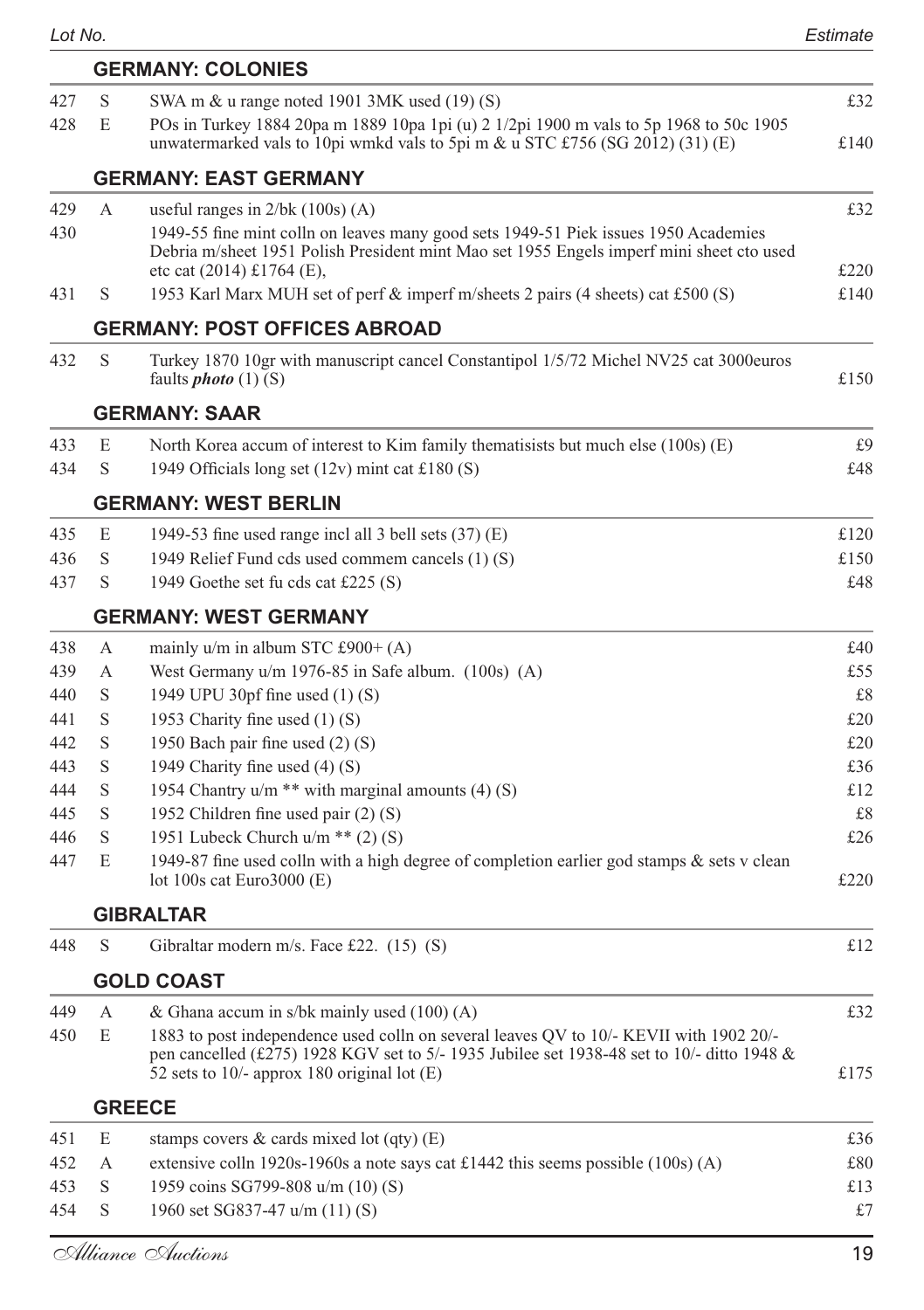| Lot No. |              |                                                                                                                                                                                                                         | Estimate |
|---------|--------------|-------------------------------------------------------------------------------------------------------------------------------------------------------------------------------------------------------------------------|----------|
| 455     | S            | Greece 1901 50L Type 2 imperf pair unused (2) (S)                                                                                                                                                                       | £14      |
| 456     | A            | Greece u/m 1970's to 1999 $\&$ a few back to 1940s inclused. (100s) (A)                                                                                                                                                 | £100     |
|         |              | <b>GREENLAND</b>                                                                                                                                                                                                        |          |
| 457     | A            | Greenland mint & used range to modern also Thurle locals u/m & used STC 350euros (dzns) (A)                                                                                                                             | £90      |
|         | HAITI        |                                                                                                                                                                                                                         |          |
| 458     | S            | 1904 1c green mint SG109 double print (1) (S)                                                                                                                                                                           | £12      |
|         |              | <b>HONG KONG</b>                                                                                                                                                                                                        |          |
| 459     | S            | HK Japanese Occupation 1945 50y & 3y SGJ1 & J2 both fine $u/m$ mint (2) (s)                                                                                                                                             | £16      |
| 460     | S            | 1938-52 \$2 SG157 cds used (1) (S)                                                                                                                                                                                      | £12      |
| 461     | S            | 1969 New Year SG257-8 (2) (S)                                                                                                                                                                                           | £10      |
| 462     | S            | Japanese Occupation 1945 50sen & 3yen mint former with adhesion SGJ1 & J2 (2) (S)                                                                                                                                       | £13      |
| 463     | S            | Hong Kong 1967 Year of the Ram $u/m$ SG 242-3. (2) (S)                                                                                                                                                                  | £6       |
| 464     | S            | Hong Kong Canton C1 barred obliterators on 1882-96 2c rose lake & 10c dull mauve SG                                                                                                                                     |          |
|         |              | $Z159 \& Z163. (2) (S)$                                                                                                                                                                                                 | £40      |
| 465     | S            | 1880 2c dull rose fine used SG28A (1) (s)                                                                                                                                                                               | £12      |
| 466     | S            | 1938-52 \$2 fine used SG157 (1) (S)                                                                                                                                                                                     | £11      |
| 467     | S            | 1882-96 2c rose lake wmk inverted used very slight perf trimming SG32W (1) (S)                                                                                                                                          | £65      |
| 468     | $\mathbf{1}$ | 1938-52 \$5 SG159 very fine used (1)                                                                                                                                                                                    | £13      |
| 469     | S            | Hong Kong 1862-3 24c no wmk SG S attractive example B62 cancel photo (1) (S)                                                                                                                                            | £40      |
| 470     | S            | Hong Kong Jap Occ 1945 3yen on 2s $u/m$ ** SG J2 (1)(S)                                                                                                                                                                 | £8       |
| 471     | E            | Hong Kong 1962-73 to \$20, (2 sets) & commems 1966-8 all mint. (46) (E)                                                                                                                                                 | £125     |
|         |              | <b>HUNGARY</b>                                                                                                                                                                                                          |          |
| 472     | A            | Hungary $m \&$ u colln form 1st issues to 1970s a bit haphazardly presented but remounting<br>& expanding needed $(100s)$ (A)                                                                                           | £44      |
| 473     | А            | Hungary lovely used colln very much German quality 1916-1960 no minisheets but<br>otherwise virtually complete we note 1932 Virgin Mary 1945 Paris 1952 Stamp Exhibition<br>etc STC 2200euros+ Michel 2006 (100s) $(A)$ | £180     |
| 474     | E            | 1871-1938 colln on leaves chiefly used with some mint we note good first printings of Franz<br>Joseph to 25k complet & near complete sets through pre/post WWI with much cds & p/mark<br>interest $(100s)$ (E)          | £125     |
|         |              | <b>ICELAND</b>                                                                                                                                                                                                          |          |
| 475     | E            | Iceland 1991 Year Pack. (1) (E)                                                                                                                                                                                         | £15      |
| 476     | E            | Iceland early to middle ranges. Mixed condn. (32) (E)                                                                                                                                                                   | £13      |
| 477     | S            | Iceland 1931-7 10aur brown mint $SG187(1)(S)$                                                                                                                                                                           | £24      |
|         | <b>INDIA</b> |                                                                                                                                                                                                                         |          |
| 478     | S            | CEF seln incl $1900$ 1R used $(8)$ $(S)$                                                                                                                                                                                | £16      |
| 479     | S            | India 1929-30 Airs Mint 3A-12A with extra 4A. (6) (S)                                                                                                                                                                   | £18      |
| 480     | $\mathbf S$  | 1932-6 1A u/m block of 4 SG234 (4) (S)                                                                                                                                                                                  | £12      |
| 481     | $\mathbf S$  | 1911-23 15R used Telegraph cancel SG190 (1) (S)                                                                                                                                                                         | £9       |
| 482     | E            | 1937-40 mint to 1R plus 5 earlier used $(18)$ (E)                                                                                                                                                                       | £26      |
| 483     | $\mathbf S$  | CEF small $m \& u$ range $(8)$ $(S)$                                                                                                                                                                                    | £7       |
| 484     | $\mathbf S$  | CEF small seln incl 1914-22 2A6P used on piece FPO no $1(6)(S)$                                                                                                                                                         | £7       |
| 485     | S            | 1926-33 1A SG203 double print one inverted on cream paper imperf presumably printers                                                                                                                                    |          |
|         |              | waste $(1)$ (S)                                                                                                                                                                                                         | £26      |
| 486     | S            | 1931 New Delhi 1R used $(1)$ (S)                                                                                                                                                                                        | £11      |
| 487     | E            | India 1958-66 mint range with vals to 15R $(44)$ (E)                                                                                                                                                                    | £50      |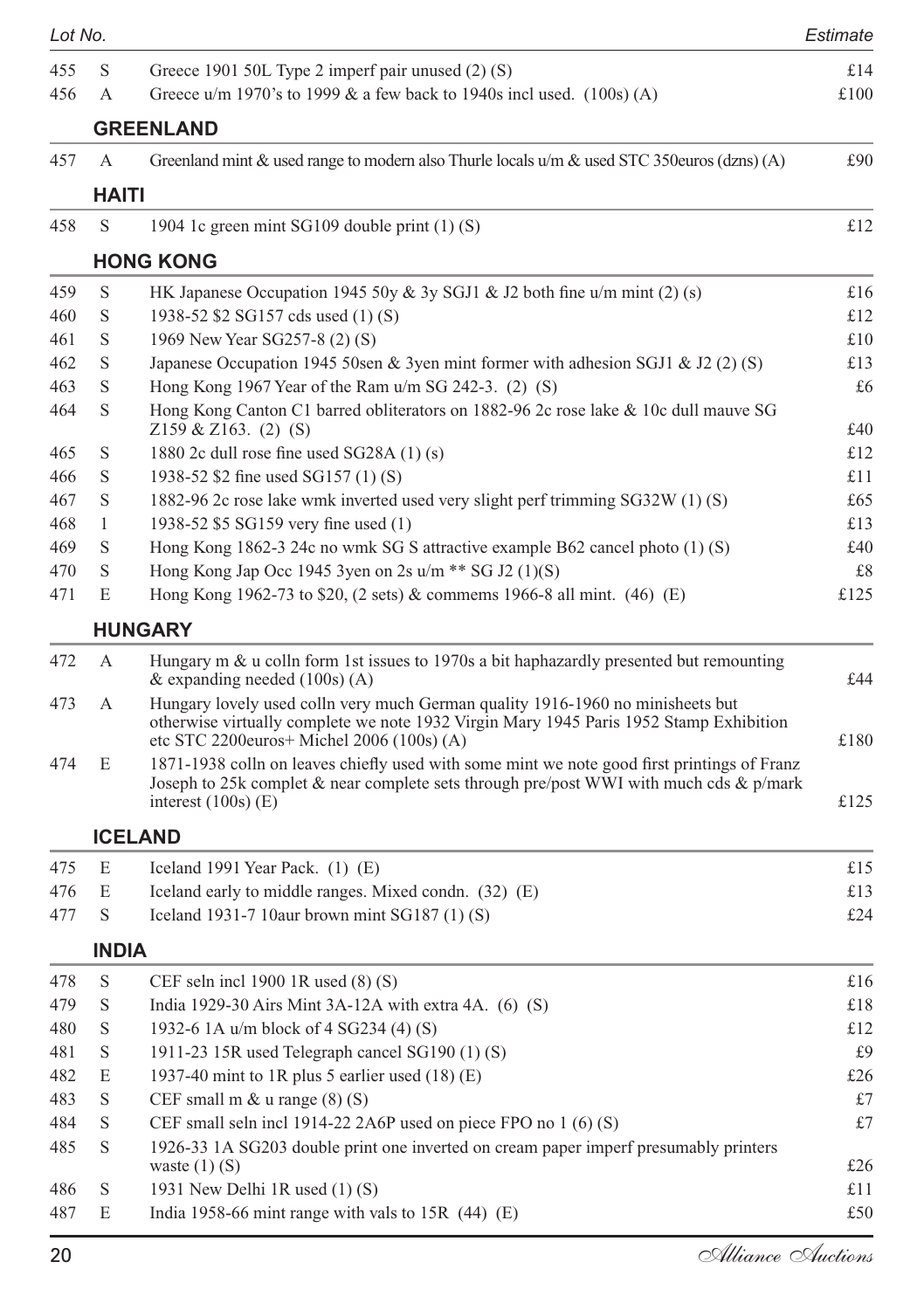|     |             | <b>INDIAN CONVENTION STATES</b>                                                                                                                                                                             |      |
|-----|-------------|-------------------------------------------------------------------------------------------------------------------------------------------------------------------------------------------------------------|------|
| 488 | E           | Nabha small KGVI m $\&$ u seln (9) (E)                                                                                                                                                                      | £5   |
| 489 | S           | Gwalior & 2 Faridkot incl SG012 mint (45) (S)                                                                                                                                                               | £9   |
| 490 | S           | Pataia m & u range (25) (S)                                                                                                                                                                                 | £13  |
| 491 | E           | Indian Convention States small seln with useful KGVI mainly used (16) (E)                                                                                                                                   | £8   |
| 492 | E           | Indian Convention States Gwalior small lot (12) (E)                                                                                                                                                         | £12  |
|     |             | <b>INDIAN FEUDATORY STATES</b>                                                                                                                                                                              |      |
| 493 | S           | Jaipur small selection $(11)$ (S)                                                                                                                                                                           | £19  |
| 494 | S           | Nawangar 1877 1 doc used very deep shade (1) (S)                                                                                                                                                            | £13  |
| 495 | S           | Charkari SG50 1931 1R used drastic green shift (1) (S)                                                                                                                                                      | £26  |
| 496 | S           | Indian Feudatory States 1dar 1938-45 1 1/4 Postal Fiscal yellow green mint SG F5. Not<br>often seen. $(1)$ $(S)$                                                                                            | £12  |
| 497 | S           | 1946-8 4p used very light toning SG103 (1) (S)                                                                                                                                                              | £26  |
| 498 | S           | Bhopal m & u range noted 1944-9 3A official used SG0354 (32) (S)                                                                                                                                            | £12  |
| 499 | S           | Faridkot remainders/reprints m & "used" $(16)$ (s)                                                                                                                                                          | £5   |
| 500 | S           | Indore m $&$ u range $(27)(S)$                                                                                                                                                                              | £5   |
| 501 | S           | Soruth 1864 handstamped in water colour 1A black on grey wove used SG2 cut on corner<br>clear of design $(1)$ (S)                                                                                           | £85  |
| 502 | S           | Sirmoor 1892 1p blue imperf pair mint SG4D (2) (S)                                                                                                                                                          | £24  |
| 503 | S           | Morvi 1931 1/2A SG5 mint thinned 1934 6p m SG13 & 1935-48 3p SG16 u/m (3) (S)                                                                                                                               | £4   |
| 504 | S           | Soruth 1890 4A Gujarati official immitation on wove (1) (S)                                                                                                                                                 | £4   |
| 505 | S           | Jammu & Kashmir range (43) (S)                                                                                                                                                                              | £22  |
| 506 | S           | Charkhari m & u range (16) (S)                                                                                                                                                                              | £4   |
| 507 | S           | Bhopal small seln (18) (S)                                                                                                                                                                                  | £7   |
| 508 | S           | Sirmoor m & u range $(16)$ (s)                                                                                                                                                                              | £7   |
|     |             | <b>INDIAN STATES</b>                                                                                                                                                                                        |      |
| 509 | E           | Indian States Hyderabad 14 pairs of Wyon Essays all pairs different (28 in total) fine<br>appearance unusual to see such a variety of types (E)                                                             | £130 |
|     | <b>IRAN</b> |                                                                                                                                                                                                             |      |
| 510 | 3A          | Early to modern in 3 vols STC £2400+ $(100s)$ $(3a)$                                                                                                                                                        | £180 |
| 511 | E           | Iran early to middle on stock leaves (dzns) (E)                                                                                                                                                             | £28  |
|     | <b>IRAQ</b> |                                                                                                                                                                                                             |      |
|     |             |                                                                                                                                                                                                             |      |
| 512 | E           | 1959-61 u/m range (44) (E)                                                                                                                                                                                  | £14  |
| 513 | E           | late 1950s/1960s u/m & used sen noted 1966 Football m/s 1967 Tourist 500f u/m (slight<br>adhesive) etc $(dzns)(E)$                                                                                          | £44  |
| 514 | E           | Iraq early to modern on pages $\&$ a few loose (100s) (E)                                                                                                                                                   | £24  |
|     |             | <b>IRELAND</b>                                                                                                                                                                                              |      |
| 515 | А           | 1930-1990 dup seln of m, u/m m and fine used incl 1941 Rising (7) Davitt (7) Wadding (10)<br>Emmett (10) Aikenhead (19) 1950 Holy Year (4) 1982 Europa (4) etc cat value £4000<br>approx in blue $s/bk$ (a) | £200 |
| 516 | E           | Europa 1960-2012 m (mainly $u/m$ ) & U STC 600 euros (Hibernian 2014) (155) (E)                                                                                                                             | £60  |
| 517 | А           | s/bk c1940 onwards to modern mainly used (A)                                                                                                                                                                | £32  |
| 518 | А           | Green album with m $\&$ u ranges to 1970s some dupln High Cat (100s) (A)                                                                                                                                    | £32  |
| 519 | А           | Red album with colln 1922-87 m & u $(100s)$ (A)                                                                                                                                                             | £32  |
| 520 | E           | u/m commems 1929-1960 noted 1953 An Tostal Emmet etc STC £138 (25) (E)                                                                                                                                      | £24  |
| 521 | $\mathbf S$ | Ireland 1925-8 $2/6$ flat accent used SG86C (1) (S)                                                                                                                                                         | £100 |
|     |             |                                                                                                                                                                                                             |      |

*Lot No. Estimate*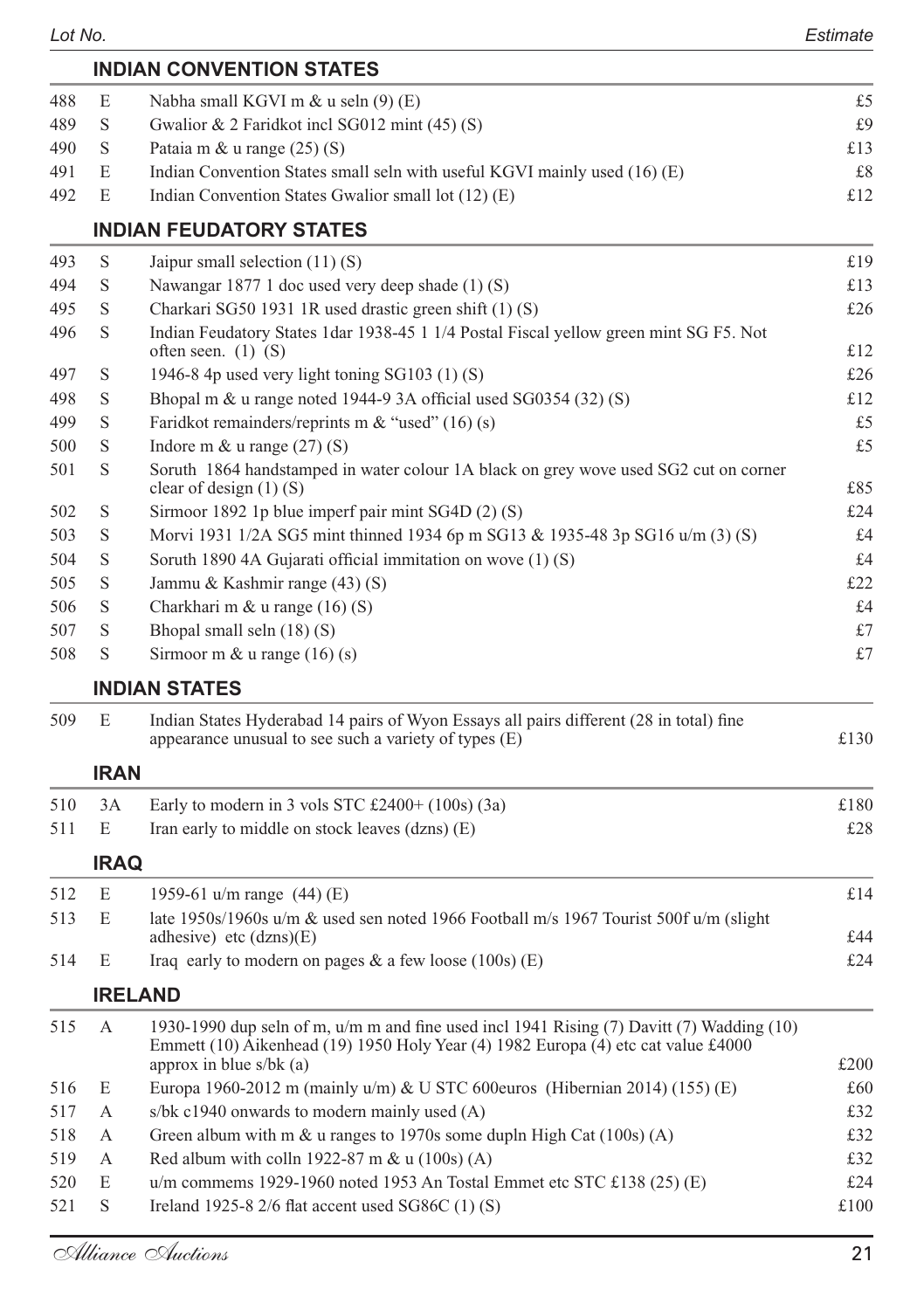| Lot No. |               |                                                                                                                                                                                                                                           | Estimate |
|---------|---------------|-------------------------------------------------------------------------------------------------------------------------------------------------------------------------------------------------------------------------------------------|----------|
| 522     | S             | Ireland 1937 hi vals mint $SG102-4$ (3) (S)                                                                                                                                                                                               | £75      |
|         | <b>ISRAEL</b> |                                                                                                                                                                                                                                           |          |
| 523     | 3A            | clean colln in 3 vols $u/m$ used & covers (100s) (3A)                                                                                                                                                                                     | £50      |
| 524     | A             | Israel 1950/68 UM collection in Kabe hingeless album inc 1952 Flowers set. 1953/54 Airs<br>vals to 500. 1958 Ships set. etc. Most have tabs, condition fine. (A)                                                                          | £50      |
| 525     | А             | Israel Highly specialised colln of triangular cancels as used at New Year on loose stamps<br>piece and cover and other postal history (100s) (A)                                                                                          | £50      |
|         |               | <b>ITALIAN COLONIES</b>                                                                                                                                                                                                                   |          |
| 526     | S             | Aegean Is 1932 Dante Alighieri 100L used on piece (1) (S)                                                                                                                                                                                 | £45      |
| 527     | S             | Eritrea small m & u seln Sassone 72 euros $(2008)$ (7) (S)                                                                                                                                                                                | £13      |
| 528     | S             | Rhodes seln incl 1934 used 1934 Dues M & 1916 20c corner block of 4 m (3 are $u/m$ ) (s)                                                                                                                                                  | £14      |
| 529     | E             | Occ of Aegean mint on hagner 1930s Ferrucci ovptd sets from Calchi Lero Lisso & Rodi<br>1932 Garibaldi ovptd Calchin p/set to 2L55 + 50c orange (27) cat £272 (E)                                                                         | £50      |
| 530     | A             | Italian Colonies Tripolitania & Cyrenaica useful mint lot STC 160euros+ (40) (A)                                                                                                                                                          | £40      |
|         | <b>ITALY</b>  |                                                                                                                                                                                                                                           |          |
| 531     | S             | 1950 Tobacco set of fire illus FDC (Sassone 250euros) (1) (S)                                                                                                                                                                             | £80      |
| 532     | S             | 1950 Radio 55L cds used (1) (S)                                                                                                                                                                                                           | £46      |
| 533     | S             | 1944 Florence welcomes the Allies 11-8-1944 ovpts on 1L25 & segnatesse 50c & 1L mint (3) (S)                                                                                                                                              | £26      |
| 534     | А             | colln in 60 page s/bk 1st page with useful Italian States then Kingdom issues from 1862<br>imperf dups & later good perforated issues used incl 1863-65 2L red x 2 1878 surch<br>officials etc late to WWII period huge cat many 100s (A) | £220     |
| 535     | А             | Italian Area in red album with Italy stc SG £2600 Colonies etc STC £1200 plus two pages<br>of States uncatalogued but look interesting $(50+)$ good lot $(A)$                                                                             | £250     |
|         | <b>JAPAN</b>  |                                                                                                                                                                                                                                           |          |
| 536     | S             | 1872 1sen Dragon used laid paper SG19 (1) (s)                                                                                                                                                                                             | £100     |
| 537     | S             | Japan 1949 Postal Week SG556 u/m photo (1) (S)                                                                                                                                                                                            | £50      |
|         |               | <b>JAPAN: POST OFFICES IN CHINA</b>                                                                                                                                                                                                       |          |
| 538     | S             | Japanese Post Offices in China seln of m&u, the mint is fresh, but heavy hinges etc. stc.                                                                                                                                                 |          |
|         |               | £730, also noted 1yen SG18A, but damaged. (18) (S)                                                                                                                                                                                        | £125     |
| 539     | S             | Japanese Post Offices in China 1913 4sen on white paper SG 27 mint round corner. (1) (S)                                                                                                                                                  | £25      |
| 540     | S             | Japan Post Offices in China 1900-08 6sen mint SG 11c P12 x 12 1/2 comb. Heavy hinge.<br>SEE PHOTO $(1)$ $(S)$                                                                                                                             | £75      |
|         | <b>KENYA</b>  |                                                                                                                                                                                                                                           |          |
| 541     | S             | Kenya 1971 defins in Harrison pack (1 item) (S)                                                                                                                                                                                           | £8       |
|         |               | KENYA UGANDA AND TANGANYIKA                                                                                                                                                                                                               |          |
| 542     | S             | 1959 50c official used overprint double see note under SG 01-012 $(1)$ (S)                                                                                                                                                                | £14      |
| 543     | S             | 1938-54 3/- mint SG147 one slightly short perf (1) (S)                                                                                                                                                                                    | £13      |
| 544     | S             | 1012-21 10R SG57 cleaned fiscal MOMBASA REGISTERED 27 NO 22 face cds (1) (S)                                                                                                                                                              | £12      |
| 545     | S             | Kenya Uganda & Tanganyika 1919 4c on 6c mint in vertical pair, one with bars omitted. SG<br>64A. <b><i>SEE PHOTO.</i></b> (2) (S)                                                                                                         | £40      |
|         | <b>KOREA</b>  |                                                                                                                                                                                                                                           |          |
| 546     | S             | Korea early range incl 1900 4ch mint. (8) (S)                                                                                                                                                                                             | £26      |
|         |               | <b>KUWAIT</b>                                                                                                                                                                                                                             |          |
| 547     | S             | 1963 2nd Anniv National Day SG191-4 (4) (S)                                                                                                                                                                                               | £8       |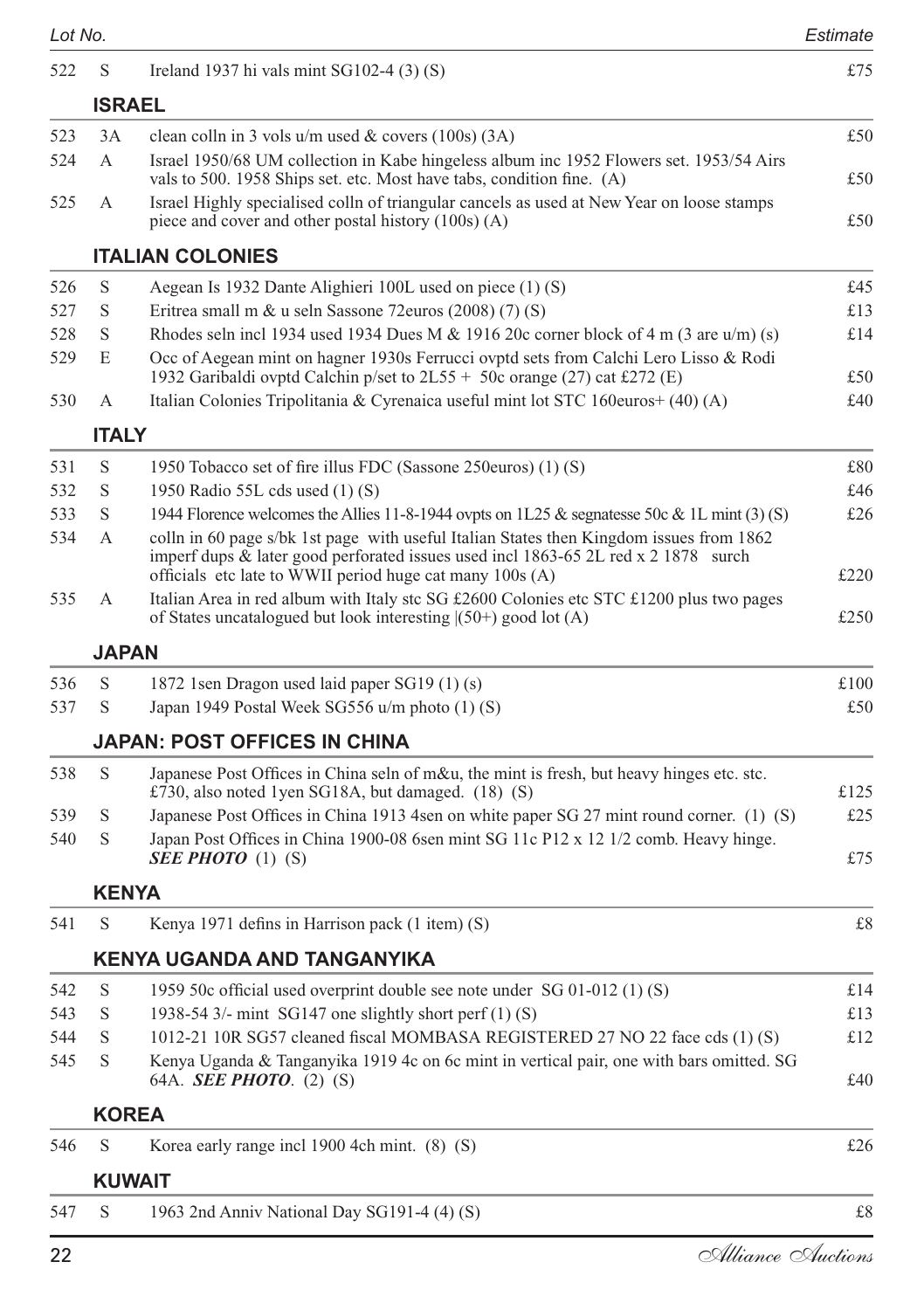| Lot No. |             |                                                                                                                                                                                                                                                                                                                                         | Estimate     |
|---------|-------------|-----------------------------------------------------------------------------------------------------------------------------------------------------------------------------------------------------------------------------------------------------------------------------------------------------------------------------------------|--------------|
| 548     | E           | m & u mainly 1960s STC £185 (127) (E)                                                                                                                                                                                                                                                                                                   | £40          |
| 549     | S           | 1939 8A cds used SG45 (1) (S)                                                                                                                                                                                                                                                                                                           | £13          |
| 550     | S           | 1945 14A used SG63 (1) (S)                                                                                                                                                                                                                                                                                                              | £6           |
| 551     | S           | 1948 green Coronation Anniversary Poster stamp (1) (S)                                                                                                                                                                                                                                                                                  | £7           |
| 552     | E           | useful lot on pages STC £144 incl $u/m$ (100s) (E)                                                                                                                                                                                                                                                                                      | £18          |
| 553     | E           | Kuwait 1962-70 u/m sets STC £97 (42) (E)                                                                                                                                                                                                                                                                                                | £14          |
| 554     | E           | Kuwait mixed lot mainly used STC £400+ (100s) (E)                                                                                                                                                                                                                                                                                       | £44          |
| 555     | S           | Kuwait 1945 6A fine used $(1)$ (s)                                                                                                                                                                                                                                                                                                      | £10          |
| 556     | E           | 1964 set to 1D mint SG216-34 (19) (E)                                                                                                                                                                                                                                                                                                   | £25          |
|         |             | LABUAN                                                                                                                                                                                                                                                                                                                                  |              |
| 557     | S           | 1897-1901 3c & 6c & 1900-02 2c all u/m SG91B 93, 111 (3) (S)                                                                                                                                                                                                                                                                            | £6           |
|         |             | <b>LAGOS</b>                                                                                                                                                                                                                                                                                                                            |              |
| 558     | S           | 1884-6 6d olive used hint of a wrinkle SG25 (S)                                                                                                                                                                                                                                                                                         | £12          |
|         | <b>LAOS</b> |                                                                                                                                                                                                                                                                                                                                         |              |
| 559     | А           | Fine colln 1966-74 majority u/m STC £582 (A)                                                                                                                                                                                                                                                                                            | £100         |
|         |             | LATVIA                                                                                                                                                                                                                                                                                                                                  |              |
| 560     | A           | Latvia s/bk of M & U to 19450 some dupln $(100s)$ (A)                                                                                                                                                                                                                                                                                   | £30          |
|         |             | <b>LEEWARD ISLANDS</b>                                                                                                                                                                                                                                                                                                                  |              |
| 561     | E           | QV-QE m & u ranges better noted incl 1954 1/2c used loop flow STC £325++ (163) (E)                                                                                                                                                                                                                                                      | £65          |
|         | LIBYA       |                                                                                                                                                                                                                                                                                                                                         |              |
| 562     | E           | 1952 & 1955 m & u vals to £1 (17) (E)                                                                                                                                                                                                                                                                                                   | £12          |
| 563     | S           | 1950 set to 500m Mint SG176-87 (12) (S)                                                                                                                                                                                                                                                                                                 | £14          |
|         |             | <b>LIECHTENSTEIN</b>                                                                                                                                                                                                                                                                                                                    |              |
| 564     | E           | Liechtenstein 1912-1977 val m colln much MUH '20s sets incl 1924-27 set $(f140)$ 1928<br>Flood relief (£80) 1930 Commems to 50r (£170) 1930 Airs (£160) 1933 80th b/day (£80)<br>WWII period issues 1951 vocations (£190) 1952 paintings both sets (£240) 1953 National<br>Museum (£100) 1955 Royal Portraits (£260) 100s Cat £3200 (E) | £400         |
|         |             | LITHUANIA                                                                                                                                                                                                                                                                                                                               |              |
| 565     | A           | Lithuania s/bk of m $\&$ u prewar plus a few later odds (100s) (A)                                                                                                                                                                                                                                                                      | £30          |
|         |             | <b>LUXEMBOURG</b>                                                                                                                                                                                                                                                                                                                       |              |
| 566     | E           | 1867-1927 mint collection many sets throughout we note 1882-84 to 5F 20/30s Child<br>Welfare Nazi Occ good post War with complete run through $u/m \&$ good sets incl 1950<br>Orphans 1952 Centilux good Europe '57 PAX set etc 100s cat approx £2800 (E)                                                                               | £300         |
| 567     | S           | Luxembourg 1852 10c light grey superb used $(1)$ (S)                                                                                                                                                                                                                                                                                    | £20          |
|         |             | <b>MACAO</b>                                                                                                                                                                                                                                                                                                                            |              |
| 568     | $\mathbf E$ | 1985 Year Book contents cat £151 (1 item) (E)                                                                                                                                                                                                                                                                                           | £36          |
| 569     | E           | 1984 Year Book contents cat £109 (1 item) (E)                                                                                                                                                                                                                                                                                           | £26          |
| 570     | $\mathbf S$ | 1902 18A on 300A p12 1/2 SG160 fine used block of 4 (4) (S)                                                                                                                                                                                                                                                                             | £34          |
| 571     | E           | Macao chiefly early to middle on s/card mixed condition (70) (E)                                                                                                                                                                                                                                                                        | £40          |
|         |             | <b>MALAYA</b>                                                                                                                                                                                                                                                                                                                           |              |
| 572     |             | QV-QEII Malayan States, North Borneo, Sarawak, Singapore, Labuan mainly used with                                                                                                                                                                                                                                                       |              |
|         |             | some higher values incl Perak 1938 \$1 fine used (cat £40) in red s/bk 568 stamps                                                                                                                                                                                                                                                       | $\pounds 20$ |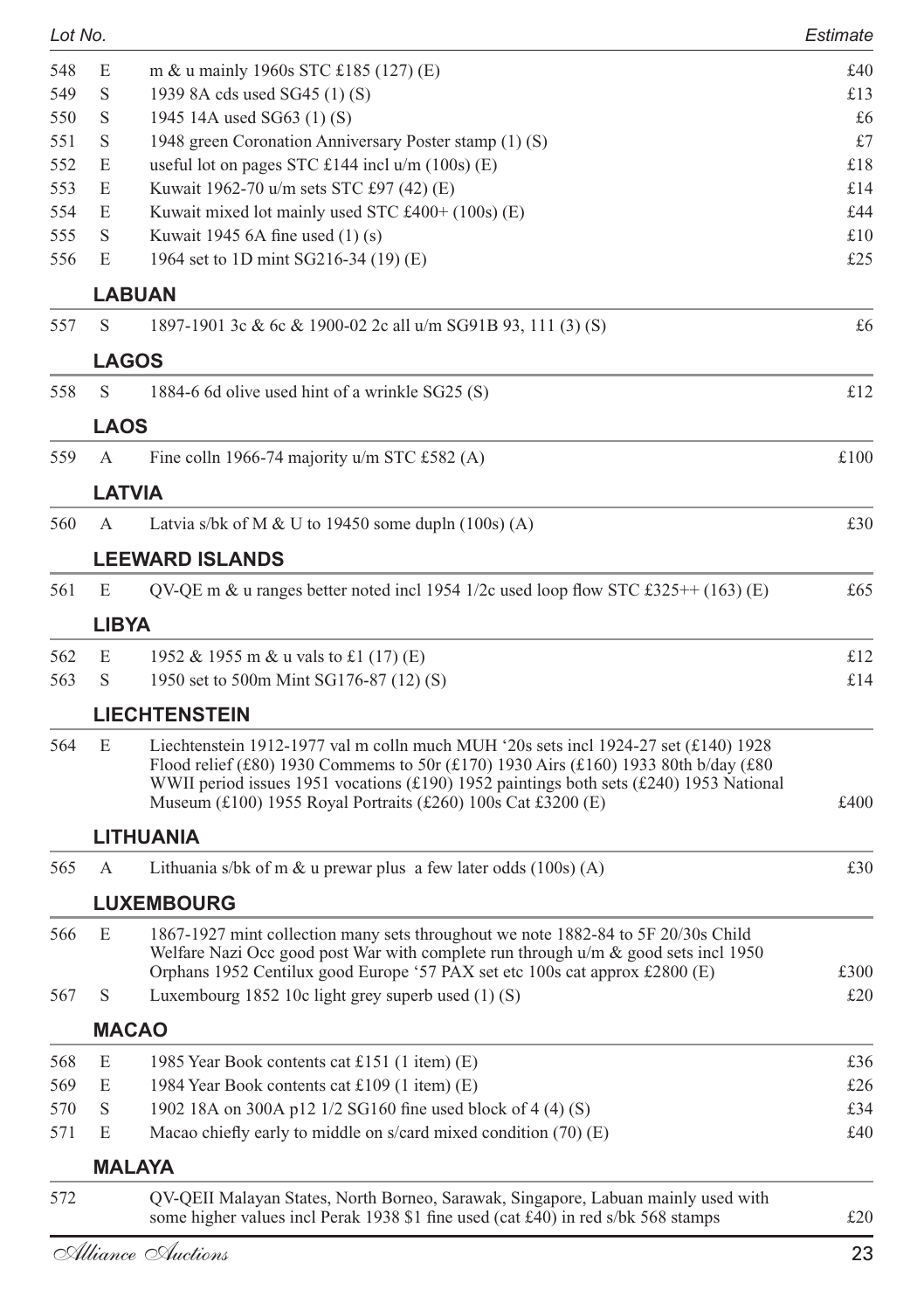| Lot No. |   |                                                                                                           | Estimate    |
|---------|---|-----------------------------------------------------------------------------------------------------------|-------------|
| 573     | A | Malaya s/bk contg extensive colln/accum QV-QE good starter lot (100s) (A)                                 | £180        |
|         |   | <b>MALAYA: BRITISH MILITARY ADMIN</b>                                                                     |             |
| 574     | E | m & u range STC $£120(82)$ (E)                                                                            | £26         |
| 575     | S | BMA 1945-8 3c blue green fine $u/m$ block of 4 SG4A (4) (S)                                               | £12         |
| 576     | S | Malaya BMA 1945-8 2c mint block of 4 SG2 Faults on one $\&$ some marks on gum (4) (S)                     | £6          |
|         |   | <b>MALAYA: FEDERATED MALAY STATES</b>                                                                     |             |
| 577     | S | 1904-22 \$25 fiscally used SG51 (1) (S)                                                                   | £22         |
| 578     | S | 1904-22 \$1 cds used SG48A (1) (S)                                                                        | £17         |
| 579     | S | 1922-34 \$1 SG76A & \$2 SG F8 both fiscally used Cat £165 (ostal use) (2) (S)                             | £12         |
| 580     | S | 1904-22 \$1 green & pale green used SG48A (1) (S)                                                         | £13         |
| 581     | E | m & u on stockleaf $(66)$ (E)                                                                             | £36         |
| 582     | S | 1923-34 \$1 grey green & emerald cds used SG76 (1) (S)                                                    | £13         |
|         |   | <b>MALAYA: JAPANESE OCCUPATION</b>                                                                        |             |
| 583     | S | Malaya Japanese Occupation used bocks of 4 with mainly central PENANG Cds. Mainly<br>1943 issue. (32) (S) | £8          |
|         |   | <b>MALAYA: MALAYAN POSTAL UNION</b>                                                                       |             |
| 584     | E | group of used Dues incl SG D11 STC £89 (8) (E)                                                            | £22         |
|         |   | <b>MALAYA: THAI OCCUPATION</b>                                                                            |             |
| 585     | S | Malaya Thai Occupation 1944 1c TMI 3c P12 1/2 x 11, SG TM3A, & 8C SGTMS, all fine<br>used. $(3)$ $(S)$    | £40         |
|         |   | <b>MALAYAN STATES</b>                                                                                     |             |
| 586     | S | Malaya Straits 1867 3c on 1A, fine used D17 cancel of Penang SG3. <b>SEE PHOTO</b> (1) (S)                | £35         |
|         |   | <b>MALAYAN STATES: JOHORE</b>                                                                             |             |
| 587     | E | early to modern remainder colln (163) (E)                                                                 | £22         |
| 588     | E | Late KGV, KGVI colln to 1853 noted 1949-55 m vals to \$2 & used vals to \$5 various                       |             |
|         |   | multiples etc STC £342 (143) (E)                                                                          | £65         |
| 589     | S | 1918-20 \$10 SG102 fiscally used $\&$ a bit faded (1) (S)                                                 | £12         |
|         |   | <b>MALAYAN STATES: KELANTAN</b>                                                                           |             |
| 590     | E | colln mainly KGVI m & u STC £93 (32) (E)                                                                  | £19         |
| 591     | S | 1937-40 mint vals to 40c (2) plus 3 used (17) (S)                                                         | £14         |
|         |   | MALAYAN STATES: MALACCA                                                                                   |             |
| 592     | E | mainly KGVI m vals to \$1 & used to \$5 STC £327 (72) (E)                                                 | £65         |
|         |   | MALAYAN STATES: NEGRI SEMBILAN                                                                            |             |
| 593     | E | mainly KGVI range incl \$5 used STC £241 (89) (E)                                                         | £44         |
| 594     | S | 1949-50 \$2 SG61 cds used vertical pane (2) (S)                                                           | £24         |
|         |   | <b>MALAYAN STATES: PAHANG</b>                                                                             |             |
| 595     | E | mainly KGVI m vals to \$1 etc STC £84 (E)                                                                 | $\pounds16$ |
|         |   | <b>MALAYAN STATES: PENANG</b>                                                                             |             |
| 596     | E | mainly KGVI m $\&$ u STC £110 (36) (E)                                                                    | £24         |
|         |   |                                                                                                           |             |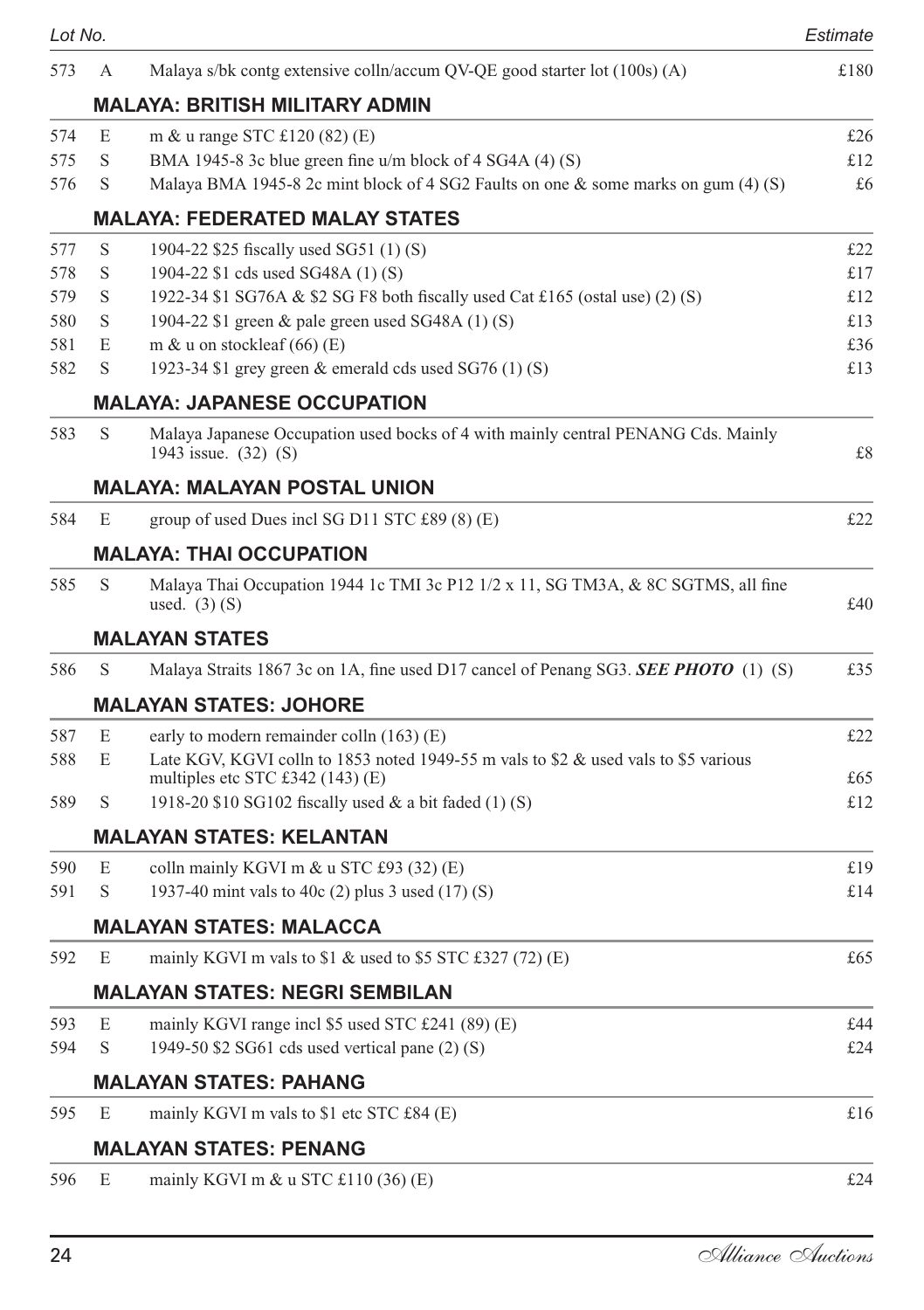| Lot No. |              |                                                                                                                                           | Estimate |
|---------|--------------|-------------------------------------------------------------------------------------------------------------------------------------------|----------|
|         |              | <b>MALAYAN STATES: PERAK</b>                                                                                                              |          |
| 597     | E            | mainly KGVI m $\&$ u STC £89 (48) (E)                                                                                                     | £18      |
|         |              | <b>MALAYAN STATES: PERLIS</b>                                                                                                             |          |
| 598     | E            | mainly KGVI inclused vals to 50c incl 40c STC £171 $(25)$ (E)                                                                             | £34      |
|         |              | <b>MALAYAN STATES: SELANGOR</b>                                                                                                           |          |
| 599     | E            | mainly KGVI m U& u STC $£70(51)$ (E)                                                                                                      | £14      |
| 600     | S            | 1895-99 \$1 fiscally used SG61 (1) (S)                                                                                                    | £9       |
| 601     | S            | small seln we note 1892 5c m, 1895-9 5c m, 1949-55 50c u/m etc (20) (S)                                                                   | £12      |
| 602     | S            | Malaya Selangor 1900 3c on 50c antique T, superb u/m SG 67A. <b>SEE PHOTO</b> . (1) (S)                                                   | £200     |
|         |              | <b>MALAYAN: STRAITS SETTLEMENTS</b>                                                                                                       |          |
| 603     | S            | 1937-41 5c u/m strip of 4 slight toning SG281 one creased (4) (S)                                                                         | £16      |
| 604     | S            | 1882 10c slate $u/m$ light overall toning marginal $(1)$ (S)                                                                              | £9       |
| 605     | А            | good used colln also Malaysia issues to c1999 also used good lot (100s) (A)                                                               | £130     |
| 606     | E            | mainly KGVI m & u on leaves STC £166 (81) (E)                                                                                             | £30      |
| 607     | S            | 1937-41 5c SG281 u/m strip of 4 very light toning (4) (S)                                                                                 | £18      |
| 608     | S            | 1904-10 \$5 SG138 Perfin B & Co cds used (1) (S)                                                                                          | £12      |
| 609     | S            | 1904-10 \$5 used cds B & Co perfin SG138 (1) (S)                                                                                          | £20      |
|         |              | <b>MALAYSIA</b>                                                                                                                           |          |
| 610     | E            | mainly used on leaves $(137)$ (E)                                                                                                         | £9       |
|         | <b>MALTA</b> |                                                                                                                                           |          |
| 611     | S            | 1863-81 1/2d pale buff unused SG11 (1) (s)                                                                                                | £20      |
| 612     | E            | QV-early QE m $\&$ u on s/cards (100s) (E)                                                                                                | £55      |
| 613     | E            | 1948 Wedding 1d sheet of 60 & 1947 Self Government 1/4d nearly complete sheet of 114<br>$(6 \text{ missing}) (174) (E)$                   | £14      |
| 614     | А            | vast early to modern accum in s/bk noted 1/2d yellow (2) 1922-6 10/- mint 1914-21 2/- used<br>10d QV GB used in Malta etc etc (1000s) (A) | £240     |
| 615     | E            | $QV$ -QE mainly used $(162)$ (E)                                                                                                          | £10      |
| 616     | S            | 1928 ovpt 2/- fine used SG188 (1) (S)                                                                                                     | £16      |
| 617     | S            | Malta 1926 1/2d Registers Revenue used small faults (1) (S)                                                                               | £7       |
| 618     | E            | Malta colln on leaves noted SG237A Z44 etc (dzns) (E)                                                                                     | £55      |
| 619     | E            | 1885-1960 used colln on leaves usefgul throughout good KGV hi vals KGVI sets to 10/-<br>QEII clean range to 5/0 ca 200 (E)                | £125     |
| 620     | S            | Malta 1925 Dues fine used ex D3 & D5 $(8)$ (S)                                                                                            | £80      |
|         |              | <b>MAURITIUS</b>                                                                                                                          |          |
| 621     | 15           | 1953-8 set mounted in official booklet SG293-306 (15)                                                                                     | £16      |
| 622     | S            | 1859-61 1/- used 4 margins SG34 (1) (S)                                                                                                   | £22      |
| 623     | E            | mainly used colln to modern (96) (E)                                                                                                      | £7       |
|         |              | <b>MONACO</b>                                                                                                                             |          |
| 624     | E            | mint sheets incl Princess Caroline 1957 marriage 1956 etc (E)                                                                             | £26      |
|         |              |                                                                                                                                           |          |
|         |              | <b>MONGOLIA</b>                                                                                                                           |          |
| 625     | S<br>E       | 1951 2T u/m but pencil mark SG85 (1) (S)                                                                                                  | £6       |
| 626     |              | Mongolia nice little lot with 1962 Genghis Khan etc (172+2 items) (E)                                                                     | £14      |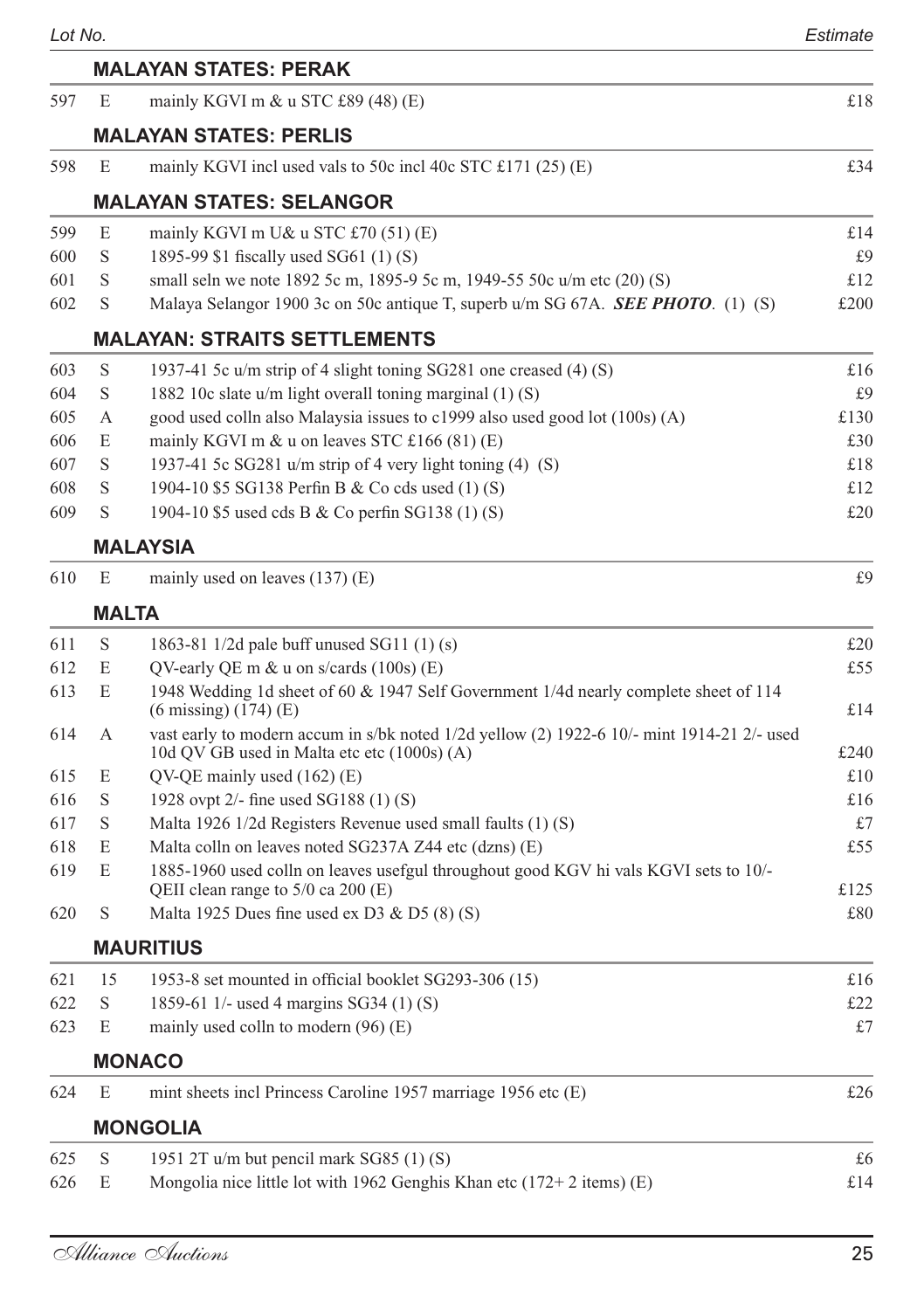|     |              | <b>MOROCCO</b>                                                                                                                                                                                                         |      |
|-----|--------------|------------------------------------------------------------------------------------------------------------------------------------------------------------------------------------------------------------------------|------|
| 627 | E            | mainly post independence incl sheets of relatively modern STC $\text{\pounds}400+ (100s)$ (E)                                                                                                                          | £50  |
|     |              | <b>MOROCCO AGENCIES</b>                                                                                                                                                                                                |      |
| 628 | S            | 1889-96 Gibraltar 5c (3) 10c pair & single & 25c all with Rabat cancels (7) (S)                                                                                                                                        | £44  |
| 629 | S            | Gibraltar 1886-7 2 1/2d 1889-96 5c (3) 10c (1) 25c (3) all with Mogador cancels (11) (S)                                                                                                                               | £60  |
| 630 | E            | QV-QE u/m m $\&$ u many better values STC £500+ (187) (E)                                                                                                                                                              | £65  |
|     | <b>NATAL</b> |                                                                                                                                                                                                                        |      |
| 631 | S            | Natal 1876 1/- unused no gum, slight soiling SG84. (1) (S)                                                                                                                                                             | £15  |
|     | <b>NAURU</b> |                                                                                                                                                                                                                        |      |
| 632 | 2A           | mainly $u/m$ in 2 Lindner albums 1954-2007 STC £480+ (2A)                                                                                                                                                              | £80  |
| 633 | А            | fine used 1952-1980s STC £333 (100s) (A)                                                                                                                                                                               | £55  |
| 634 | S            | 1916-23 2d Die I & 9d both fine used (2) (S)                                                                                                                                                                           | £8   |
|     | <b>NEPAL</b> |                                                                                                                                                                                                                        |      |
| 635 | E            | Nepal small early lot. (14) (E)                                                                                                                                                                                        | £14  |
| 636 | А            | Nepal 1968-85 m&u colln in album. $(301 + 2$ items) (A)                                                                                                                                                                | £36  |
|     |              | <b>NETHERLANDS</b>                                                                                                                                                                                                     |      |
| 637 | А            | 1852-1964 in album STC £2500+ (A)                                                                                                                                                                                      | £120 |
| 638 | А            | 1965-2007 m & u STC £1000+ (100s) (A)                                                                                                                                                                                  | £65  |
| 639 | S            | International Court of Justice 1951-8 set in CTO blocks of 4 (56) (S)                                                                                                                                                  | £13  |
| 640 | S            | 1852 15c mint no gum cut close $(1)$ (S)                                                                                                                                                                               | £24  |
| 641 | E            | 1852-1938 colln on printed leaves used with much fu better styamps & many sets incl<br>1852-63 King William III imperf 4 margin copies incl 15c orange superb example & much<br>else later 100s cat approx $£2400$ (E) | £320 |
|     |              | <b>NETHERLANDS COLONIES</b>                                                                                                                                                                                            |      |
| 642 | S            | New Guinea 1961 UNTEA West New Guinea set mint (19) (S)                                                                                                                                                                | £17  |
|     |              | <b>NETHERLANDS INDIES</b>                                                                                                                                                                                              |      |
| 643 | E            | m & u on leaves $(100s)$ (E)                                                                                                                                                                                           | £75  |
|     |              | <b>NEW HEBRIDES</b>                                                                                                                                                                                                    |      |
| 644 | E            | New Hebrides Postage Dues m&u STC £193. (22) (E)                                                                                                                                                                       | £55  |
|     |              | <b>NEW ZEALAND</b>                                                                                                                                                                                                     |      |
| 645 |              | 1873-1982 mainly used collection incl Officials in red s/bk (360 stamps)                                                                                                                                               | £16  |
| 646 | А            | 1977-95 FDCs incl 1994 \$20 (104) (A)                                                                                                                                                                                  | £20  |
| 647 | S            | 1d Universals STC $\text{\pounds}256(113)(s)$                                                                                                                                                                          | £16  |
| 648 | S            | 1931-40 £2 used slight crease SG F162 (1) (S)                                                                                                                                                                          | £17  |
| 649 | S            | 1938 1/4d Honey Seal Reserve Barefoot 4 (1) (s)                                                                                                                                                                        | £9   |
| 650 | S            | 1857-63 6d pale brown used SG14 2 margins faults STC £325 (1) (S)                                                                                                                                                      | £13  |
| 651 | $\mathbf S$  | c1940 Fruit Inspection Fee $1/2d$ & 1d mint (2) (S)                                                                                                                                                                    | £20  |
| 652 | $\mathbf S$  | New Zealand Revenues 1927 Mortgages Indemnity Fee 1/- yellow, used Barefoot 2. (1) (S)                                                                                                                                 | £12  |
| 653 | $\mathbf S$  | 1926-34 2/- SG469 used cds on piece (1) (S)                                                                                                                                                                            | £7   |
| 654 | $\mathbf S$  | 1926-34 3/- fine used SG470 (1) (S)                                                                                                                                                                                    | £55  |
| 655 | S            | 1862-4 P13 watermark star 2d SG72 used (1) (S)                                                                                                                                                                         | £14  |
| 656 | А            | QV-QE in s/bk noted Arms £2 used pair on piece £1 Arms used block of 6 etc (dzn) (A)                                                                                                                                   | £24  |
|     |              |                                                                                                                                                                                                                        |      |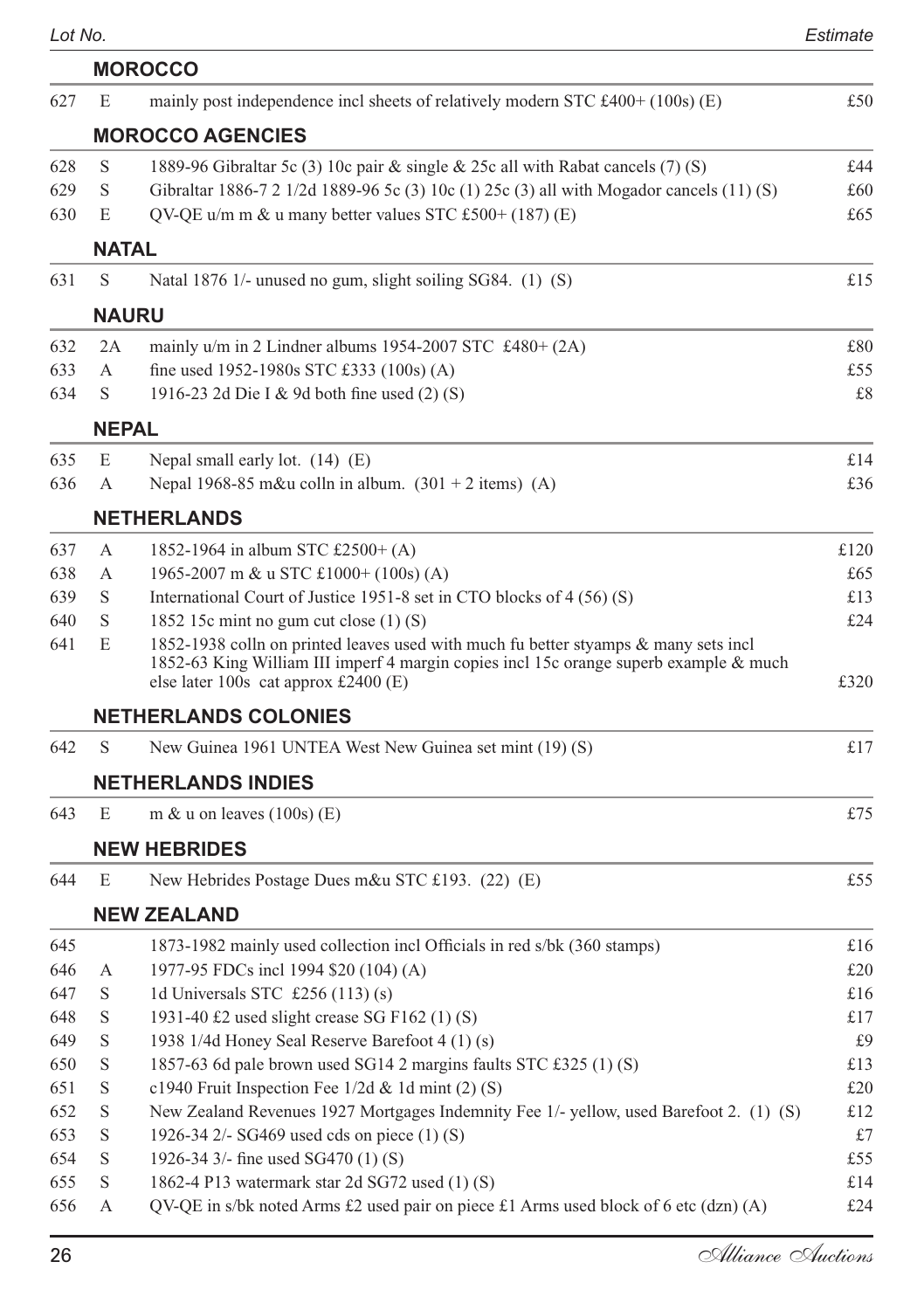| Lot No. |      |                                                                                                                                          | Estimate |
|---------|------|------------------------------------------------------------------------------------------------------------------------------------------|----------|
| 657     | S    | Club book with useful earlier issues m & $u(33)(S)$                                                                                      | £11      |
| 658     | S    | NZ 1864-71 1d orange used SG112 (1) (S)                                                                                                  | £13      |
| 659     | S    | NZ 1857-63 6d pale brown 4 margins SG14 small thin spot $(1)$ (S)                                                                        | £35      |
| 660     | E    | New Zealand QV first side face on page rarely offered values to 2/- stc £1160 (E)                                                        | £100     |
|         |      | <b>NEWFOUNDLAND</b>                                                                                                                      |          |
| 661     | E    | Newfoundland Both 1937 Coronation sets used SG254-267 (14) (E)                                                                           | £20      |
|         |      | <b>NORFOLK ISLAND</b>                                                                                                                    |          |
| 662     |      | 1966 long commem set in MUH blocks of 4 to \$1 tropic seabird incl extra tablet designs<br>$(14v)$ £48 <sup>++</sup> attractive          | £13      |
| 663     | E    | group of multi franked FDCs featuring 1947 Balls Bay issue inc FDCs to Melbourne with<br>the original 12 includes affixed nice lot $(E)$ | £50      |
|         |      | <b>NORTH BORNEO</b>                                                                                                                      |          |
| 664     | E    | Seln of Postage Dues (15) (E)                                                                                                            | £13      |
| 665     | E    | issues with birds m & u also Labuan STC £714 (29) (E)                                                                                    | £120     |
| 666     | S    | 1886 10c and Revenue ovpt used faults Barefoot 2 (1) (S)                                                                                 | £14      |
| 667     | S    | 1909-23 12c SG173 u/m mint (1) (S)                                                                                                       | £17      |
| 668     | S    | 1909-23 16c SG174 u/m mint (1) (S)                                                                                                       | £9       |
| 669     | S    | 1897-1902 4c perf 14 1/2-15 SG 99B mint (1) (S)                                                                                          | £18      |
| 670     | S    | 1909-23 3c SG163 u/m mint (1) (S)                                                                                                        | £16      |
|         |      | <b>NORWAY</b>                                                                                                                            |          |
| 671     | S    | Locals Trondheim Braekstad & Co 1871 1sg imperf yellow unused $(1)$ (S)                                                                  | £17      |
| 672     | E    | early range 1856-78 all used mixed condn $(29)$ (E)                                                                                      | £110     |
| 673     | А    | Norway - 1960s - 1980 FDC', u/m etc. in album. (dozens) (A)                                                                              | £20      |
|         |      | <b>NYASALAND</b>                                                                                                                         |          |
| 674     | S    | Nyasaland Revenues 1901 6d Consular used Barefoot 8. (1) (S)                                                                             | £20      |
| 675     | S    | Nyasaland 1921-33 2/- SG 109 very fine used central CHINTECHE cds 24/7/31 & 2/6 SG<br>110j Limbe cds. $(2)$ (S)                          | £15      |
| 676     | S    | Nyasaland 1913-21 1/2d (2 shadws) to 3d then 6d & 1/- all mint $(8)$ (S)                                                                 | £12      |
| 677     | E    | Nyasaland 1945 to 20/- fine used. SG 144-57 (14) (E)                                                                                     | £30      |
|         | OMAN |                                                                                                                                          |          |
| 678     | S    | 1978 40B unused SG212 (1) (S)                                                                                                            | £130     |
| 679     | S    | 1978 40B on 150B unused SG212 (1) (S)                                                                                                    | £110     |
| 680     | E    | extensive accum 1960s-1990s mainly used some dupln STC £13000+ (100s) (E)                                                                | £200     |
| 681     | S    | 1978 40b on 150b surch SG212 commercially used (S)                                                                                       | £120     |
| 682     | S    | 1972 25B on 40B SG145 used (1) (S)                                                                                                       | £38      |
| 683     | S    | 1972 25B on 40B SG145 fine used Cat £190 (S)                                                                                             | £38      |
| 684     | S    | 1978 40B on 150B used on piece, light creases. Cat £450 SG 213. SEE PHOTO. (1) (S)                                                       | £60      |
|         |      | <b>ORANGE FREE STATE</b>                                                                                                                 |          |
| 685     | S    | Telegraphs 1885 6d black $&$ violet ovpts SG T4 $&$ T5 (2) (S)                                                                           | £8       |
| 686     | E    | m & u on s/cards with better £380+ $(120)$ (E)                                                                                           | £44      |
|         |      | <b>PAKISTAN</b>                                                                                                                          |          |
| 687     | E    | Pakistan missing colours - SG932, 1087, 1102 un/mint not listed in SG, 3 items with                                                      |          |
|         |      | normals on 3 small s/cards in white envelope. (E)                                                                                        | £20      |
|         |      |                                                                                                                                          |          |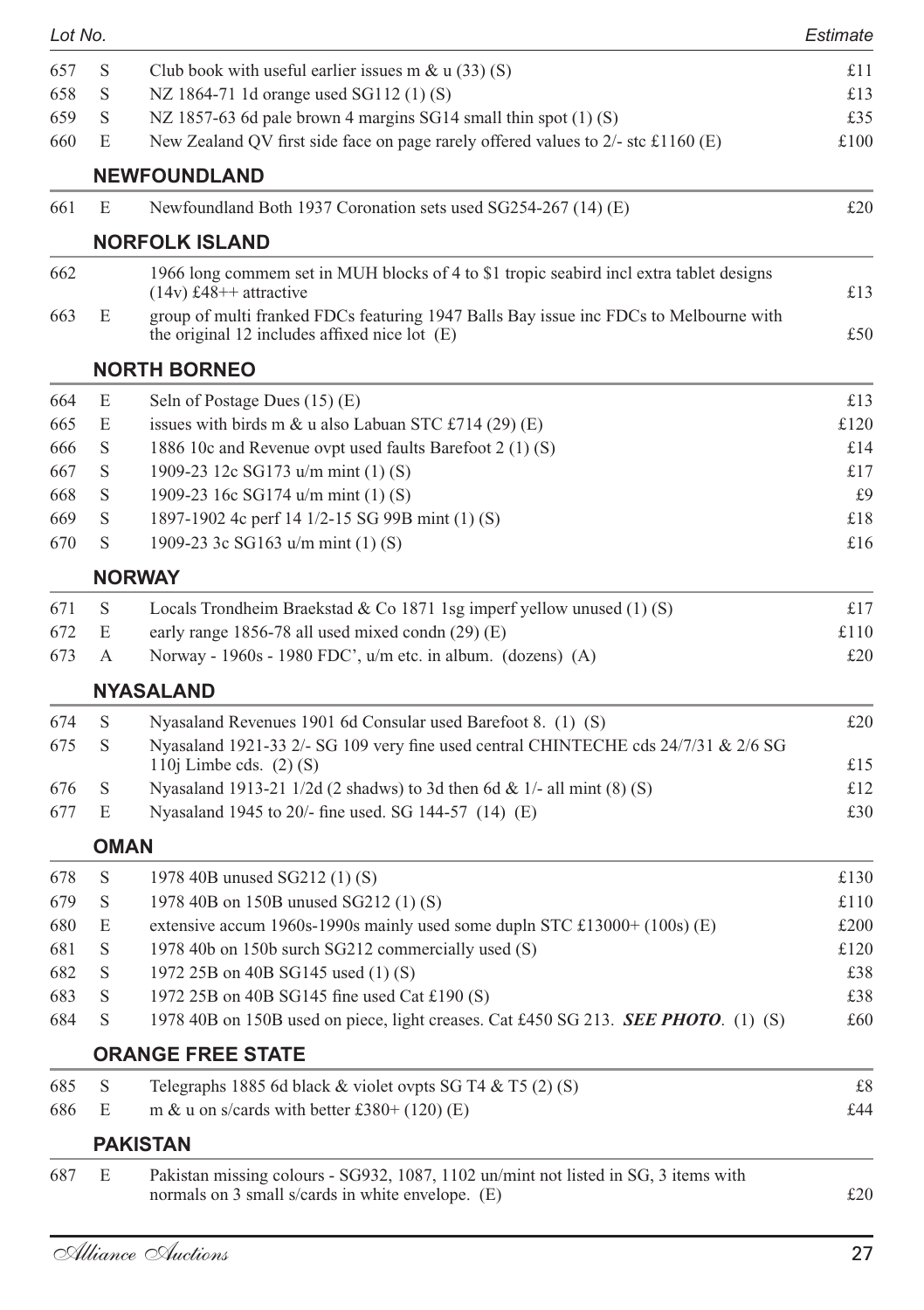| Lot No.    |              |                                                                                                                                                                                         | Estimate   |
|------------|--------------|-----------------------------------------------------------------------------------------------------------------------------------------------------------------------------------------|------------|
| 688        | E            | 1948-1960 used colln on leaves from ovptd KGVI issues of India to 10r 1948 long set to 20r<br>(heavy cancel) good degree of completion through incl Officials approx (150) cat £260 (E) | £50        |
| 689        | S            | Pakistan 1947 set mint some have small tone spots but 25R fine SG1-19 photo (19) (S)                                                                                                    | £60        |
|            |              | <b>PAKISTAN: BAHAWALPUR</b>                                                                                                                                                             |            |
| 690        | E            | 5 1A green Receipt stamps on Court Fee Document unusual (1) (E)                                                                                                                         | £60        |
| 691        | S            | small seln mainly $u/m$ (one used) $(23)$ (S)                                                                                                                                           | £6         |
|            |              | <b>PALESTINE</b>                                                                                                                                                                        |            |
| 692        | E            | useful m $\&$ u ranges (55) (E)                                                                                                                                                         | £18        |
|            | <b>PAPUA</b> |                                                                                                                                                                                         |            |
| 693        | E            | 1916-31 dupl mint range to $2/6$ (3) (64) (e)                                                                                                                                           | £40        |
| 694        | S            | Papua 1907 2/6 ovpt Stamp Duty used Barefoot 6 cat £125. <b>SEE PHOTO</b> . (1) (S)                                                                                                     | £60        |
|            |              | <b>PHILIPPINES</b>                                                                                                                                                                      |            |
| 695        | E            | 1898-9 Revolutionary Govt 1c block of 9 8c Registration (2) Telegraph (2) & Receipt (2) all                                                                                             |            |
|            |              | used $(17)$ (E)                                                                                                                                                                         | £24        |
| 696<br>697 | E<br>E       | 2 large folders of early to modern (100s) (E)<br>Mixed lot on pages etc all periods $(100s)$ (E)                                                                                        | £48<br>£48 |
|            |              |                                                                                                                                                                                         |            |
|            |              | <b>PITCAIRN ISLANDS</b>                                                                                                                                                                 |            |
| 698        | S            | 1940-51 set used SG1-8 (10) (S)                                                                                                                                                         | £11        |
|            |              | <b>POLAND</b>                                                                                                                                                                           |            |
| 699        | E            | 1941 Exiled Govt set used plus a couple of odd mint vals & 2 blocks of 4 of letter seals (18) (E)                                                                                       | £17        |
| 700        | S            | Poland Zarki locals, all 9 used, odd fault. Michel 615 euros. SEE PHOTO (9) (S)                                                                                                         | £150       |
|            |              | <b>PORTUGAL</b>                                                                                                                                                                         |            |
| 701        | S            | FDCs 1951-60 all illus mainly unaddressed we note 1951 Fatima & 1952 NATO (both<br>addressed) STC 368euros (Michel) (28) (S)                                                            | £90        |
| 702        | S            | 1866-7 120R blue used (1) (S)                                                                                                                                                           | £18        |
| 703        | E            | Tiles commemorative book $(1)$ (E)                                                                                                                                                      | £7         |
| 704        | A            | Portugal colln in s/bk from numerous imperfs to 1950s (100s) (A)                                                                                                                        | £100       |
|            |              | <b>PORTUGUESE COLONIES</b>                                                                                                                                                              |            |
| 705        | E            | on old German leaves up to 1950s condn gen vg with some useful stamps STC SG£1350                                                                                                       |            |
| 706        | S            | also s/cards with used all periods cats £400++ also loose (E)<br>Timor 1925 Marquis de Pombal 2A SG C231 imperf printers sample imperf & punched ex                                     | £80        |
|            |              | Waterlow $(2)$ $(S)$                                                                                                                                                                    | £26        |
| 707        | S            | Azores 1868 5R 10R 20R 25R 50R & 100R 1885 reprints (6) (S)                                                                                                                             | £38        |
| 708        | E            | Mozambique Co & Mozambique $(83)$ (E)                                                                                                                                                   | £9         |
| 709        | E            | 1870-1973 colln on leaves for Portuguese Guinea & Thomas & Prince Islands m/u decent<br>range of King Luis King Carlos Ceres types 30/40s with sets few 100s (E)                        | £85        |
|            | <b>QATAR</b> |                                                                                                                                                                                         |            |
| 710        | S            | Qatar 1966 1Riyal on 1rupee cds used SG148 (1) (S)                                                                                                                                      | £26        |
| 711        | E            | Qatar m & u on pages (dzns) (E)                                                                                                                                                         | £30        |
| 712        | S            | Qatar 1966 50D overprint cds used SG146 (1) (S)                                                                                                                                         | £15        |
|            |              | <b>RHODESIA</b>                                                                                                                                                                         |            |
| 713        |              | 1960s-1970s mainly used in red s/bk (100s)                                                                                                                                              | £24        |
|            |              |                                                                                                                                                                                         |            |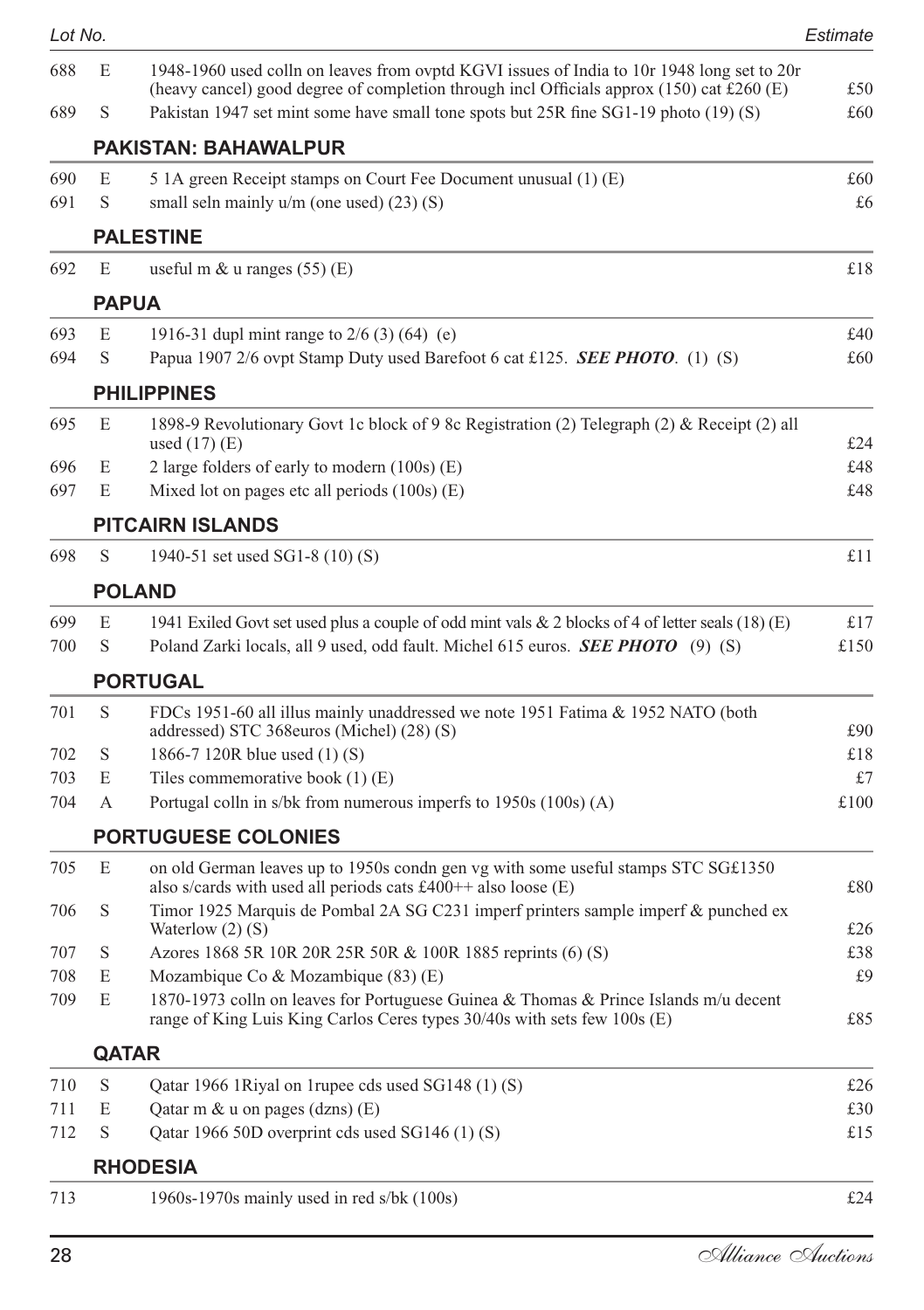| Lot No. |             |                                                                                                                                                                                                                                                               | Estimate |
|---------|-------------|---------------------------------------------------------------------------------------------------------------------------------------------------------------------------------------------------------------------------------------------------------------|----------|
| 714     | А           | early to fairly modern in s/bk (a)                                                                                                                                                                                                                            | £20      |
| 715     | А           | Early to modern in green $s/bk$ (100s) (a)                                                                                                                                                                                                                    | £40      |
| 716     | S           | 1890-7 £5 perfin revenue & 1898-1908 £1 perfin revenue (fault) (2) (S)                                                                                                                                                                                        | £9       |
| 717     | E           | m & u 1892-1908 noted 1896-7 2/6 used STC £287 (40) (E)                                                                                                                                                                                                       | £44      |
| 718     | E           | from 1892-1924 noted Arms issues 1896 on Cape 6d used double heads Admirals m & u<br>vals to $2/6$ etc excluding fiscals STC £1400+ generally fair to fine (143) (E)                                                                                          | £140     |
| 719     | А           | also Southern R & N & Zimbabwe (100s) (A)                                                                                                                                                                                                                     | £65      |
| 720     | S           | Rhodesia 1913-19 1/- Admiral used block of 4 SG 272. (4) (S)                                                                                                                                                                                                  | £30      |
|         |             | <b>RHODESIA'S</b>                                                                                                                                                                                                                                             |          |
| 721     | E           | 1925-29 colln on leaves used ranges by territory with better KGV/KGVI Northern Rhodesia<br>KGV to 5/- 35 Jubilee '38 KGVI to 10/- Southern Rhodesia 1924/9 Admirals to 2/- & useful<br>later Rhodesia & Nyasaland QEII printings to $10/-$ total cat £630 (E) | £100     |
|         |             | <b>RUSSIA</b>                                                                                                                                                                                                                                                 |          |
| 722     | А           | Russia 1961-80 selection of f/u stamps (160) & m/sheets in blue s/book. (A)                                                                                                                                                                                   | £20      |
| 723     | E           | c1961 official presentation book of mint from 1955 (259) (E)                                                                                                                                                                                                  | £44      |
| 724     | E           | 1916 3k currency stamp complete sheet of 100 (100) (E)                                                                                                                                                                                                        | £30      |
| 725     | E           | Russia - Stock-cards, envelopes & a very nice approval book. $(100s)$ , all periods. $(E)$                                                                                                                                                                    | £50      |
| 726     | E           | Russia accumulation with album leaves s/cards approval books all periods including<br>attractive interwar issues (1000s) (E)                                                                                                                                  | £110     |
|         |             | <b>SAMOA</b>                                                                                                                                                                                                                                                  |          |
| 727     | S           | 1914 1d on 10pf used on piece SG103 $(1)$ (S)                                                                                                                                                                                                                 | £13      |
| 728     | S           | 1877-80 2nd State 6d bright violet cds used SG6 (1) (S)                                                                                                                                                                                                       | £130     |
|         |             | <b>SAN MARINO</b>                                                                                                                                                                                                                                             |          |
| 729     | E           | San Marino 1945 Palace M/S U/M two tiny rust spots at top & staple holes as usual. (1) (E)                                                                                                                                                                    | £50      |
|         |             | <b>SARAWAK</b>                                                                                                                                                                                                                                                |          |
| 730     | S           | 1955-9 to \$5 mint (ex 30c) adhesion on 6c $(14)$ (S)                                                                                                                                                                                                         | £16      |
| 731     | S           | Sarawak 1899-1908 50c mint. SG46 heavy hinged. (1) (S)                                                                                                                                                                                                        | £15      |
|         |             | <b>SAUDI ARABIA</b>                                                                                                                                                                                                                                           |          |
| 732     | E           | extensive accum with useful dupl nearlies $\&$ some later (100s) (E)                                                                                                                                                                                          | £120     |
| 733     | A           | Saudi s/bk of more modern used some dupln $\&$ a few earlies High cat (100s) (A)                                                                                                                                                                              | £48      |
| 734     | E           | Saudi Arabia small early seln noted 1925 10pi on 5pi m, SG176, 1925 1 1/2pi SG118 m<br>missing lower left value tablet (slightly stuck) etc $(11)$ (E)                                                                                                        | £45      |
|         |             | <b>SERBIA</b>                                                                                                                                                                                                                                                 |          |
| 735     | E           | 1905 1pa $(3)$ & 20pa in imperf sheets of 50 status unknown $(200)$ (E)                                                                                                                                                                                       | £17      |
|         |             | <b>SIERRA LEONE</b>                                                                                                                                                                                                                                           |          |
| 736     | E           | $QV-QE$ m & u colln $(99)$ (E)                                                                                                                                                                                                                                | £28      |
| 737     | $\mathbf S$ | 1933 Wilberforce £1 fiscally used & punched SG180 (1) (S)                                                                                                                                                                                                     | £38      |
| 738     | $\mathbf S$ | 1921-7 10/- SG146 fiscally used (1) (S)                                                                                                                                                                                                                       | £13      |
| 739     | $\mathbf S$ | 1886 £1 Revenue used pen cancel Barefoot 7 (1) (S)                                                                                                                                                                                                            | £18      |
| 740     | S           | Sierra Leone 1872-3 1/- sideways SG10 unused no gum otherwise fine cat £500 (1) (S)                                                                                                                                                                           | £24      |
| 741     | E           | Sierra Leone QV-KGV m&u seln STC approx £400. (58) (E)                                                                                                                                                                                                        | £80      |
|         |             | <b>SINGAPORE</b>                                                                                                                                                                                                                                              |          |
| 742     | S           | 1971 Early Station illus FDC SG160-4 (5) (S)                                                                                                                                                                                                                  | £13      |
|         |             |                                                                                                                                                                                                                                                               |          |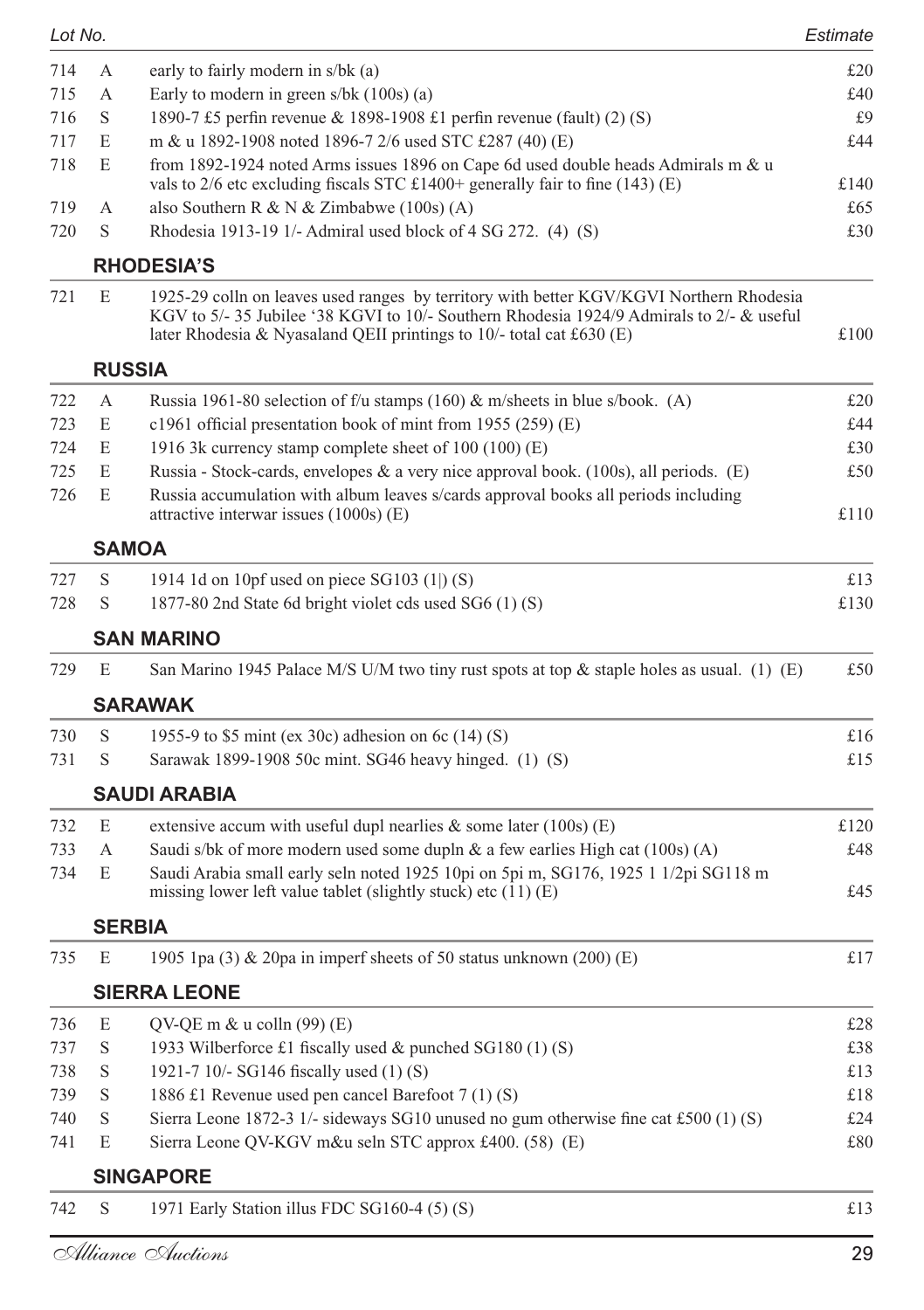| Lot No. |              |                                                                                                                                                               | Estimate |
|---------|--------------|---------------------------------------------------------------------------------------------------------------------------------------------------------------|----------|
| 743     | S            | FDCs 1967-82 stamps alone cat £148 (20) (S)                                                                                                                   | £34      |
| 744     | E            | 1983 Year Book (1) (E)                                                                                                                                        | £9       |
| 745     | E            | mainly KGVI m $\&$ u vals to \$5 STC £279 (106) (E)                                                                                                           | £60      |
| 746     | E            | 1948-61 used on 3 leaves 1948-58 to \$5 1948 SW vgu 1955-9 set \$5 cat £160 (E)                                                                               | £50      |
| 747     | S            | Singapore Airletters, Architectural series stationary cards FDI cancels or mint & maxi cards.<br>Attractive items. (25) (S)                                   | £10      |
| 748     | А            | Singapore u/m, used, FDCs 1998-2006 (100s) (A)                                                                                                                | £75      |
|         |              | SOMALILAND PROTECTORATE                                                                                                                                       |          |
| 749     | S            | 1900 India ovpt 1A Revenue mint Barefoot selvedge stuck on back (1) (S)                                                                                       | £14      |
|         |              | <b>SOUTH AFRICA</b>                                                                                                                                           |          |
| 750     | S            | 1927-30 3d used pair SG35 (2) (S)                                                                                                                             | £11      |
| 751     | S            | South Africa c1926 Harrison Essay in carmine, unused. (1) (S)                                                                                                 | £35      |
| 752     | S            | 1930-47 1/- official fine used pair $SG017$ BW $(1)$ $(S)$                                                                                                    | £50      |
| 753     | S            | 1930-44 1 1/2d se-tennant coil strip of 4 SG42A mint (4) (s)                                                                                                  | £9       |
| 754     | E            | 1910-36 m & u incl useful pairs high cat $(68 + 2$ items) (E)                                                                                                 | £44      |
| 755     | E            | & also SWA 1941-46 WWII issues on 2 hagners chiefly mint in complete units incl dups<br>some u few scores cat £434 (the SWA cat £201 (E)                      | £60      |
|         |              | <b>SOUTH ARABIA</b>                                                                                                                                           |          |
| 756     | E            | South Arabian Federation m & u seln with good Winston Churchill issues m & u STC £95<br>plus odd Aden etc (99) (E)                                            | £18      |
|         |              | <b>SOUTH GEORGIA</b>                                                                                                                                          |          |
| 757     | S            | 1971 to 50p on 10/- plus £1 black $u/m$ (6p has round corner) (14) (S)                                                                                        | £8       |
| 758     | E            | 1971 to 50p & 1972 Shackleton u/m (18) (E)                                                                                                                    | £7       |
| 759     | S            | 1979 6c SG584a used very clear double print of black (1) (S)                                                                                                  | £80      |
|         |              | <b>SOUTH WEST AFRICA</b>                                                                                                                                      |          |
| 760     | E            | 1966-1972 1c SG A203 part sheet of 70 and 2c SG A205 complete sheet u/mint cat value<br>£1205 $(E)$                                                           | £26      |
| 761     | S            | 1938 1 1/2d official mint SG017 (2) (S)                                                                                                                       | £2       |
| 762     | S            | 1938 Voortrekker in used pairs SG105-8 (4 pairs) (S)                                                                                                          | £36      |
|         |              |                                                                                                                                                               |          |
|         |              | <b>SOUTHERN RHODESIA</b>                                                                                                                                      |          |
| 763     | S            | 1937 to 2/6 mint & 5/- used SG40-52 (13) (S)                                                                                                                  | £13      |
|         | <b>SPAIN</b> |                                                                                                                                                               |          |
| 764     | A            | Spain & Colonies early to middle ranges. $(100s)$ (A)                                                                                                         | £40      |
| 765     | А            | Spain early to modern in album. (100s) (A)                                                                                                                    | £40      |
| 766     | E            | fine used commems c1928-30 STC £121 (92) (E)                                                                                                                  | £22      |
| 767     | E            | 1962-6 Arms complete $u/m$ (57) (E)                                                                                                                           | £4       |
| 768     | А            | Lindner album of $u/m$ 1975-84 apparently complete $(100s)$ (A)                                                                                               | £48      |
| 769     | E            | m & u 1930s on pages incl Columbus range $(49)$ (E)                                                                                                           | £9       |
| 770     | E            | 1930 Goya set mint to 10p (3) a used vals to 10p plus essay for the 1pta to 10pta prepared<br>by Toda depicting a clothed La Maja vestida $(45 + 1$ item) (E) | £140     |
|         |              | ST LUCIA                                                                                                                                                      |          |
| 772     | S            | 1883 1d Revenue double ovpt (difficult to see) Barefoot 8ca pen cancel (1) (S)                                                                                | £9       |
|         |              |                                                                                                                                                               |          |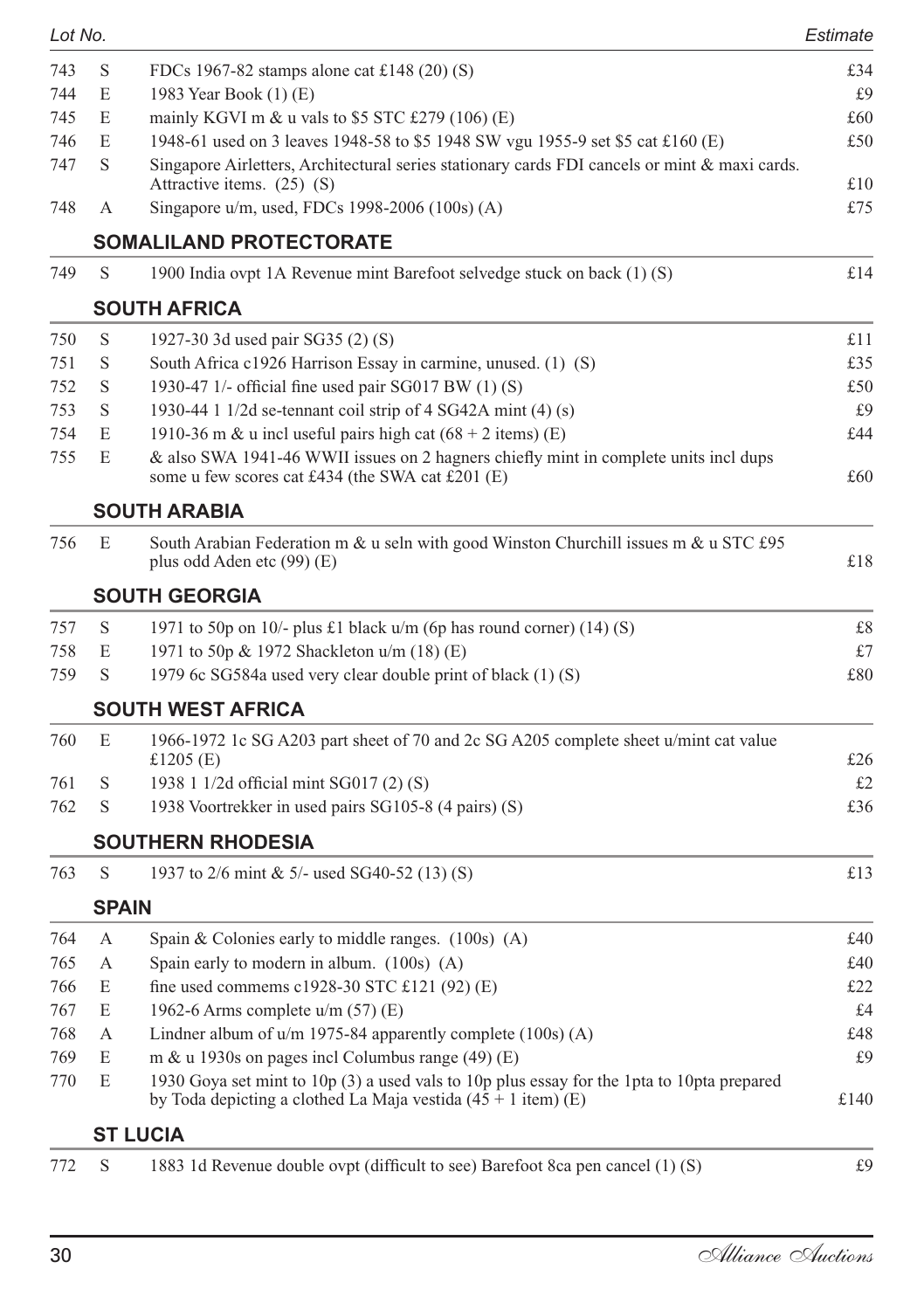|--|--|

| Lot No. |              |                                                                                                                                                                                                                                                                                                                                | Estimate    |
|---------|--------------|--------------------------------------------------------------------------------------------------------------------------------------------------------------------------------------------------------------------------------------------------------------------------------------------------------------------------------|-------------|
|         |              | <b>ST. HELENA</b>                                                                                                                                                                                                                                                                                                              |             |
| 773     | S            | 1922-37 1/2d torn flag mint SG97B (1) (S)                                                                                                                                                                                                                                                                                      | £75         |
| 774     | S            | 1922-37 1/2d unused no gum broken mast SG97A (1) (S)                                                                                                                                                                                                                                                                           | £6          |
| 775     | S            | 1887 6d grey SG74 fine mint (1) (S)                                                                                                                                                                                                                                                                                            | £13         |
| 776     | S            | 1894 1/- yellow green SG45 fine mint (1) (S)                                                                                                                                                                                                                                                                                   | £14         |
| 777     | S            | St Helena 1922-37 4d broken mast mint SG92A photo (1) (S)                                                                                                                                                                                                                                                                      | £125        |
|         |              | <b>ST. KITTS-NEVIS</b>                                                                                                                                                                                                                                                                                                         |             |
| 778     | E            | noted St Christopher SG2 unused (fault) Nevis SG1 used later to 1957 m & u STC approx<br>£375 $(98)$ $(E)$                                                                                                                                                                                                                     | £44         |
|         |              | ST. KITTS-NEVIS: NEVIS (EARLIES)                                                                                                                                                                                                                                                                                               |             |
| 779     | S            | 1882-90 6d Specimen unused SG33s $(1)$ (s)                                                                                                                                                                                                                                                                                     | £16         |
| 780     | S            | 1879 6d Revenue pen cancel Barefoot 14 (1) (S)                                                                                                                                                                                                                                                                                 | £9          |
|         |              | <b>ST. VINCENT</b>                                                                                                                                                                                                                                                                                                             |             |
| 781     | S            | 1962 6d deep green SG4 fresh mint slight crease (1) (S)                                                                                                                                                                                                                                                                        | £17         |
| 782     | S            | Revenues 1888 3d on 4d Provisional used Barefoot 21 (1) (S)                                                                                                                                                                                                                                                                    | £26         |
|         | <b>SUDAN</b> |                                                                                                                                                                                                                                                                                                                                |             |
| 783     | E            | mint 1892-1954 on leaves STC £300+ (dzns) $(E)$                                                                                                                                                                                                                                                                                | £40         |
| 784     | S            | 1898-9 Military Telegraph 1p, 5p, 10p, & 25p mint pairs SG T13 T15-17 (4) (S)                                                                                                                                                                                                                                                  | £5          |
| 785     | E            | South 2013 & 2014 Central Equatoria State Revenues incl perf varieties u/m mint Barefoot                                                                                                                                                                                                                                       |             |
|         |              | $10-14(9)$ (E)                                                                                                                                                                                                                                                                                                                 | £19         |
| 786     | E            | early to c1960 m & u colln much useful believed to catalogue well in excess of £600 (dzns) (E)                                                                                                                                                                                                                                 | £85         |
|         |              | <b>SWAZILAND</b>                                                                                                                                                                                                                                                                                                               |             |
| 787     | S            | 1922 £1 revenue used slightly washed & small scape Barefoot 85 (1) (S)                                                                                                                                                                                                                                                         | £32         |
|         |              | <b>SWEDEN</b>                                                                                                                                                                                                                                                                                                                  |             |
| 788     | E            | on s/cards mint PTSA £136 (dzns) (E)                                                                                                                                                                                                                                                                                           | £24         |
| 789     | E            | mainly mint 1910-42 noted 1936 Tercentenary set (48) (E)                                                                                                                                                                                                                                                                       | £24         |
| 790     | E            | 1858-1990 fine used colln from nice range of classics we note 1877 1 Riksdeter p13 x 13 <sup>1</sup> / <sub>2</sub><br>light used (few nibbled perfs cat Euro 500) useful 20s/30s with part & complete sets v clean<br>post WWII run through plus early officials & dues 100s (E)                                              | £110        |
| 791     | B            | 1966-2009 colln in 5 large s/bks fu a dup stock attractive themes Alpine The Arts Garbo<br>Animals and Birds etc 1000s (B)                                                                                                                                                                                                     | £275        |
| 792     | E            | Sweden early range incl 1855 4skb, 1858 5 Ore, (4) 9 Ore, 12 Ore (5) 24 Ore (2) 1862-6 3                                                                                                                                                                                                                                       |             |
| 793     | А            | Ore, (2) 17 Ore & 20 Ore, all used. Mainly fine - the odd blemish. (20) (E)<br>Sweden modern FDC's, maxi-cards & booklets 1980's & 1990's. (dozens) (A)                                                                                                                                                                        | £100<br>£25 |
|         |              |                                                                                                                                                                                                                                                                                                                                |             |
|         |              | <b>SWITZERLAND</b>                                                                                                                                                                                                                                                                                                             |             |
| 794     |              | 1884-1949 wholesale type accum of very fine used (plus some u/m m) incl 1884-9 15c<br>SG133 B/C fu (540) cat £2700 min 1949 UPU set fu Juventus issues 1942-1978 m & u other<br>better items incl early postage dues etc cat val £1117 (list enclosed) total cat value £3800<br>approx in blue 16 page s/bk 3200 stamps approx | £120        |
| 795     | S            | 1948 IMABA sheet very fine used (1) (S)                                                                                                                                                                                                                                                                                        | £22         |
| 796     | $\mathbf S$  | Hotel stamps Belalp in green assumed reprint or $proof(1)(S)$                                                                                                                                                                                                                                                                  | £12         |
| 797     | B            | Switzerland 1969-1985 fu coll on FDC - illustrated & unaddressed, including PRO<br>JUVENTUS issues mostly complete & Cat value $£450$ as used, 142 covers in green shoebox. (B)                                                                                                                                                | £40         |
| 798     | E            | Airs 1919-43 colln of mint Airs on 3 printed leaves near completive with better stamps incl<br>1919 ovptd 30c & 50c 1923/40 to 2F block of 4 etc 37 stamps cat £500 (E)                                                                                                                                                        | £85         |
|         |              |                                                                                                                                                                                                                                                                                                                                |             |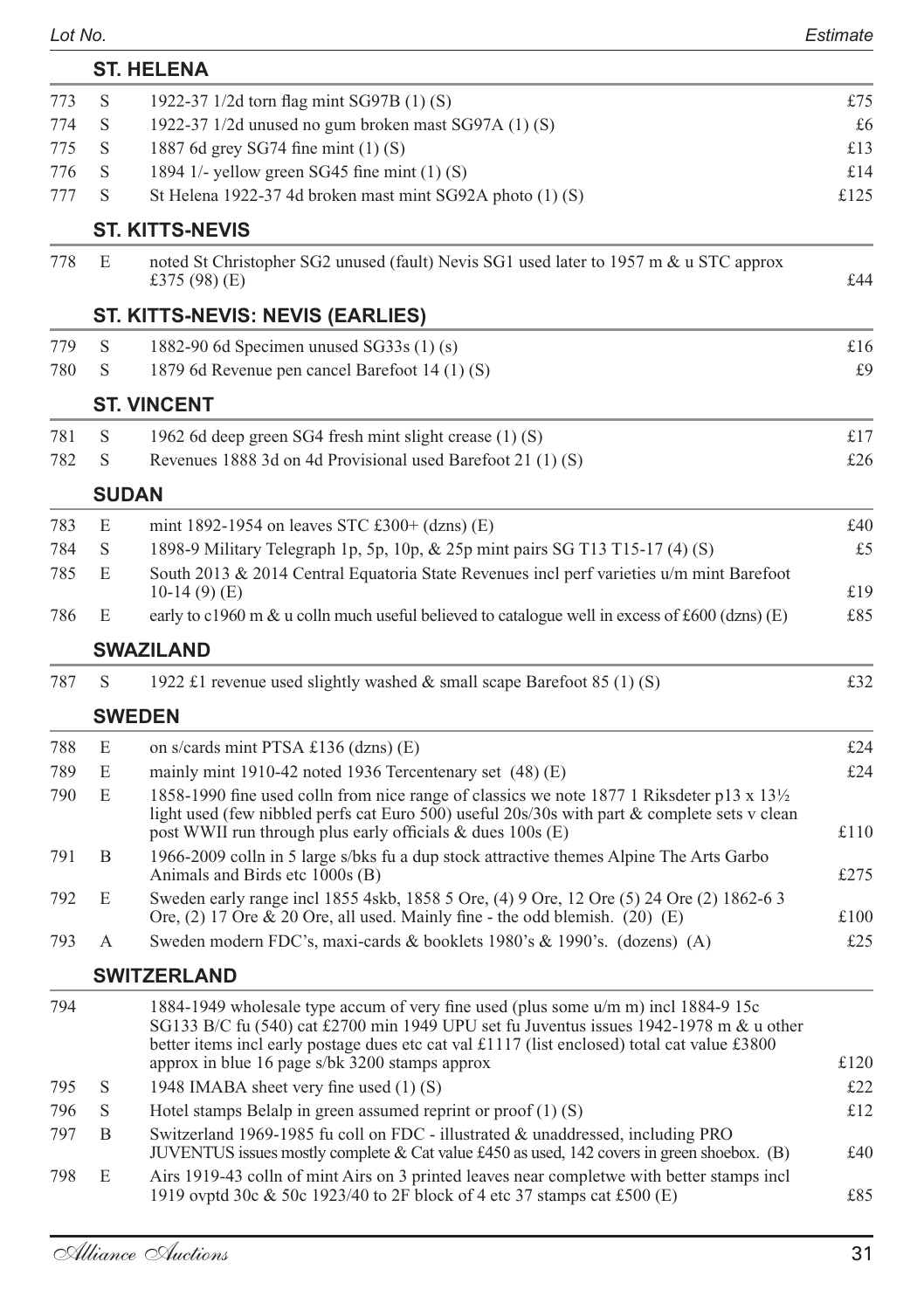*Lot No. Estimate* 799 E 1913-2003 colln of Pro Juventes issues used looks complete with all the good early sets few  $100s$  cat  $\text{\pounds}1000+$  (E)  $\text{\pounds}125$ 800 E 1907-70 valuable colln with many good stamps  $\&$  sets m/u incl Pro Juventes sets fu complete good 20/30s Airs 1945 PAZX set to 10F then from 1943 mostly 2 sets of each plus covers historic cat 10-3000DM which would translate to £7000 today fine lot  $(E)$  £750 801 E Switzerland 1881-1977 fine m colln on keaves with 1881 Sitting Helvetisset to 1F gold 1923-40 Airs virtually complete 1945 PAX set the 10F hi val is MUH (set £550) good 50s period incl Airs Pro Juventa issues from 1913 100s Cat approx £2600 (E) £350 802 S Switzerland 1948 IMABA m/s u/m  $**$  (1) (S)  $\qquad 5$  £25 803 A Switzerland 1985-86 FDC's & 1st Dry Sheets in offical album. Cat 102 euros as used.  $(108 \text{ items})$  (A)  $\text{£}10$ **SYRIA** 804 A modern u/m colln STC £460 (100s) (A)  $\qquad 60$ **THAILAND** 805 E 1960s used commems etc up to about 3 of each excellent fish butterfly and bird themes STC  $£721$  (dzns) (E)  $£100$ 806 E Thailand mid 1900's, mint noted 1968 4B Fish, 1968 3rd Cycle in pairs. (28) (E) £100 **TIBET** 807 E earlier written up on leaves genuine & forged plus literature (49) (E)  $\qquad 130$ 808 S 1933-60 used imperf SG11A SG11B SG11B6 (3) (S)  $\epsilon$  14 **TOKELAU ISLANDS** 809 A  $u/m \&$  used colln to c1999 STC £270 (dzns) (A)  $\pounds 40$ **TONGA** 810 62 mainly 1970s u/m Free Forms STC  $\text{\pounds}50++(62)$   $\text{\pounds}12$ **TRANSJORDAN** 811 S 1924 Government of the East 10p SG134 u/m block of 12 (12) (S)  $\qquad 60$ 812 S Transjordan 1924 10p u/m block of 4 SG134 (4) (S)  $\pounds14$ **TRANSVAAL** 813 S 1905 3d railway official mint heavy hinge slight tone spots SG R06 (1) (S)  $\qquad 238$ 814 S 1905 6d Railway Official mint heavy hinged SG R08 (1) (S)  $£65$ 815 S 1905 1d Railway Official mint slight toning SG R04 (1) (S)  $\epsilon$ 16 816 S 1905 2d Railway Official mint few rust spots SG R05 (1) (S)  $\pounds 28$ 817 E m & u incl 1957 Dues cds used STC £130+ (89) (E)  $\text{\textsterling}32$ **TRINIDAD & TOBAGO: TRINIDAD** 818 S Trinidad 1884-4d Free Revenue used Barefoot 6 cds (1) (S) £9 **TRINIDAD AND TOBAGO** 819 E m & u colln on stock leaf QV-1961 with better STC around £380 (188)(E)  $\qquad 50$ 820 S Trinidad & Tobago 1947-61 Dues 4c, 16c & 24c (fault) used SG D27, D32 & D33 (3) (S)  $\pounds$ 20 **TRISTAN DA CUNHA** 821 E 1971 to 50p 1972 to £1 1971 Shackleton-Rowett all  $u/m$  (28) (E)  $\qquad 59$ **TRUCIAL STATES** 822 S Trucial States 1961 2R fine used SG9. (1) (S)  $\qquad 10$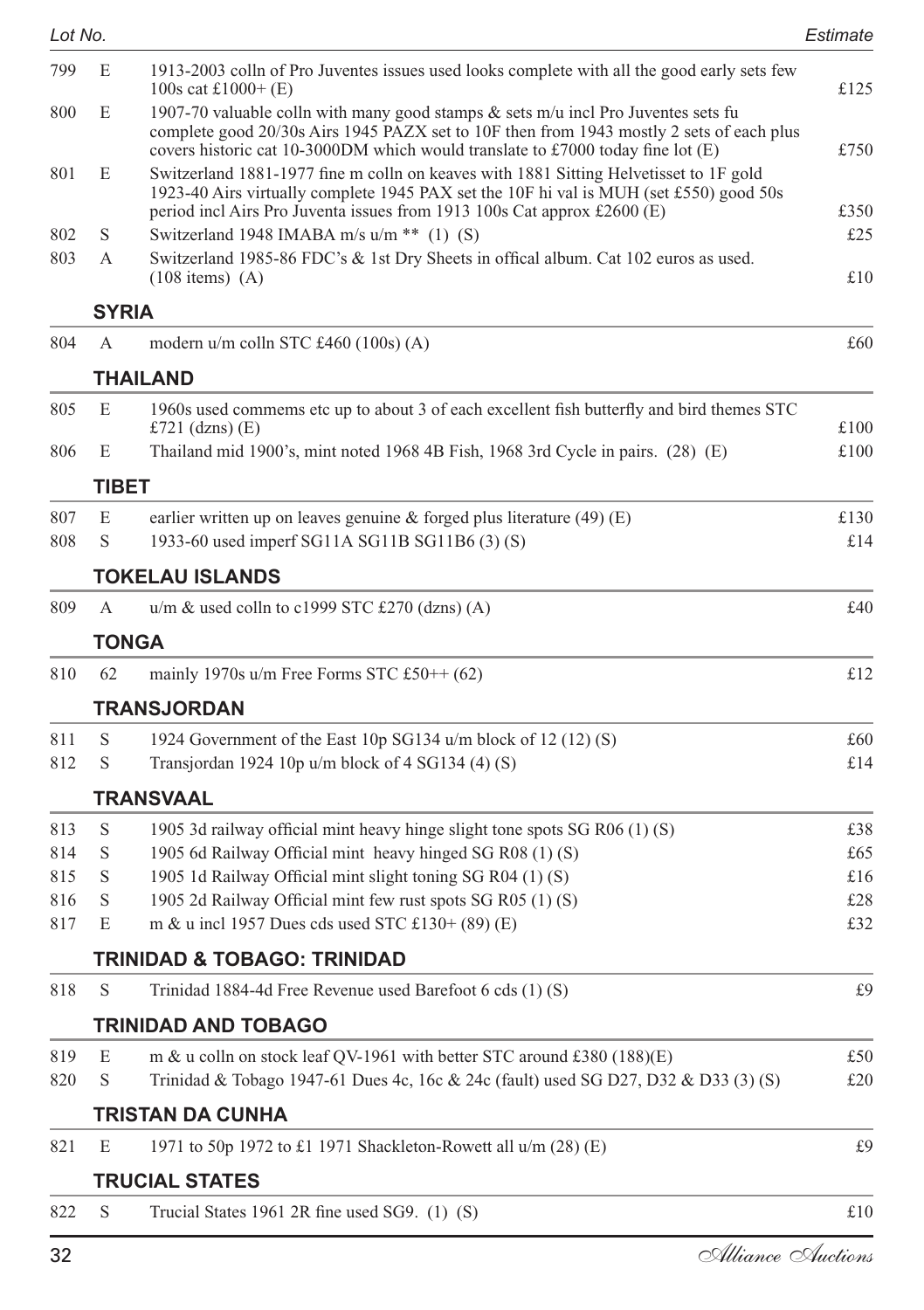| Lot No. |   |                                                                                                                                                  | Estimate |
|---------|---|--------------------------------------------------------------------------------------------------------------------------------------------------|----------|
|         |   | <b>TURKEY</b>                                                                                                                                    |          |
| 823     | А | early to modern mint some issues to c1990 STC £2700 (100s)(A)                                                                                    | £200     |
| 824     | S | 1952 nkara Conference & 1953 Sultan Mohammed II 2 blocks both MUH Cat Euro 290 (S)                                                               | £48      |
|         |   | <b>UGANDA</b>                                                                                                                                    |          |
| 825     | S | 1898 Revenue 2A in used block of 4 Barefoot 2 (4) (S)                                                                                            | £9       |
|         |   | <b>UKRAINE</b>                                                                                                                                   |          |
| 826     | E | Ukraine - Early to mint Tridents, generously all proceeds from this lot go to Ukraine relief                                                     |          |
|         |   | charities. (37) (E)                                                                                                                              | £6       |
| 827     | E | Ukraine - Mainly modern Trains. Proceeds will be donated to Ukraine Relief $(50 + 1 \text{ item})$ (E)                                           | £20      |
|         |   | UNITED ARAB EMIRATES                                                                                                                             |          |
| 828     |   | 1973-77 duplicated higher values fine used incl SG9 (2) SG11 (2) SG10 (3) 36/39 (1) 50a                                                          |          |
|         |   | (11) SG74 (9) 94/5 (4) 68 (7) 91 (7) etc on 2 s/cards (74 stamps) cat £565                                                                       | £24      |
| 829     | E | mainly used on pages & s/cards STC £570+ (100s) (E)                                                                                              | £65      |
| 830     | S | UAE 1983 Communications 1984 Telecom Nat Day Tidy Week etc all u/m (17) (S)                                                                      | £13      |
| 831     | S | UAE 1980 Nat Day m/s 108 Hegira m/s 117 & OPEC m/s 122 all u/m (3) (S)                                                                           | £11      |
| 832     | E | UAE Colln on leaves mainly used STC £111 (5) (E)                                                                                                 | £14      |
| 833     | E | UAE ncolln on leaves STC £471 mainly used $(153)$ (E)                                                                                            | £60      |
| 834     | S | United Arab Emirates National Day 150F withdrawn on the day of issue as date wrong.<br>SG 98. Cat £1200 for mint set. <b>SEE PHOTO</b> . (1) (S) | £200     |
|         |   | UNITED STATES OF AMERICA                                                                                                                         |          |
| 835     | E | 1980-88 m & u STC £930 (100s) (E)                                                                                                                | £40      |
| 836     | E | 1988-92 m & u STC £885 (100s) (E)                                                                                                                | £40      |
| 837     | E | 1992-3 plus Airmails m & u STC £588+ (dzns) (E)                                                                                                  | £28      |
| 838     | E | 1969-79 m & u STC £335 (100s) (E)                                                                                                                | £20      |
| 839     | E | 1861-1968 m & u on leaves STC £938 (100s) (E)                                                                                                    | £40      |
| 840     | S | 1914-15 2c block of 20 straight edge on 2 sides fresh mint but some gum thins & paper<br>thins $(20)$ $(S)$                                      | £13      |
| 841     | S | 1890-3 15c SG232 mint heavy hinge $\&$ a few tone spots (1) (S)                                                                                  | £32      |
| 842     | S | USA 1864 Sanitary Fair Philadelphia 20c green unused vertical pair Scott WV12, surface                                                           |          |
|         |   | damage. $(2)$ $(S)$                                                                                                                              | £10      |
| 843     | S | Philippines 1903-4 2c unused block of 8 straight edge at top $(8)$ $(S)$                                                                         | £12      |
| 844     | S | 1969 Man on the Moon FDC designer signed by Paul Calle who also designed the FDC (1) (S)                                                         | £5       |
| 845     | B | used colln 1936-1994 in 4 Lindner albums these alone retail £400++ $(100s)$ (B)                                                                  | £130     |
| 846     | А | untidy accum all periods in $s/bk$ (100s) (A)                                                                                                    | £90      |
| 847     | S | 1867 Lincoln 15c black with grill unused ng Scott retail for ng \$1600 (SG cat £4000 mint)<br>good appearance centred right (s)                  | £150     |
| 848     | S | 1907 Jamestown Exposition issue mint $(3v)$ on special presentation sheets approx MUH<br>possibly regummed Scott cat \$500 (S)                   | £48      |
| 849     | S | USA Postage Currency 1862 25c National Bank Note to Scott PCII, small faults. (1) (S)                                                            | £20      |
| 850     | S | USA 1933 50c Baby Zeppelin Chicago Flight SG A732 fresh well centred mint photo (1) (S)                                                          | £40      |
|         |   | <b>USA: HAWAII</b>                                                                                                                               |          |
| 851     | S | USA Hawaii 1882-90 \$1 fine used SG51. SEE PHOTO. (1) (S)                                                                                        | £125     |
|         |   | <b>VATICAN CITY</b>                                                                                                                              |          |
| 852     | S | 1949 Basilica 35L marginal block of 4 u/m the key value (4) (S)                                                                                  | £40      |
| 853     | S | 1929 fine mint long set to 10L plus Express letter pair (16) cat £115 (S)                                                                        | £36      |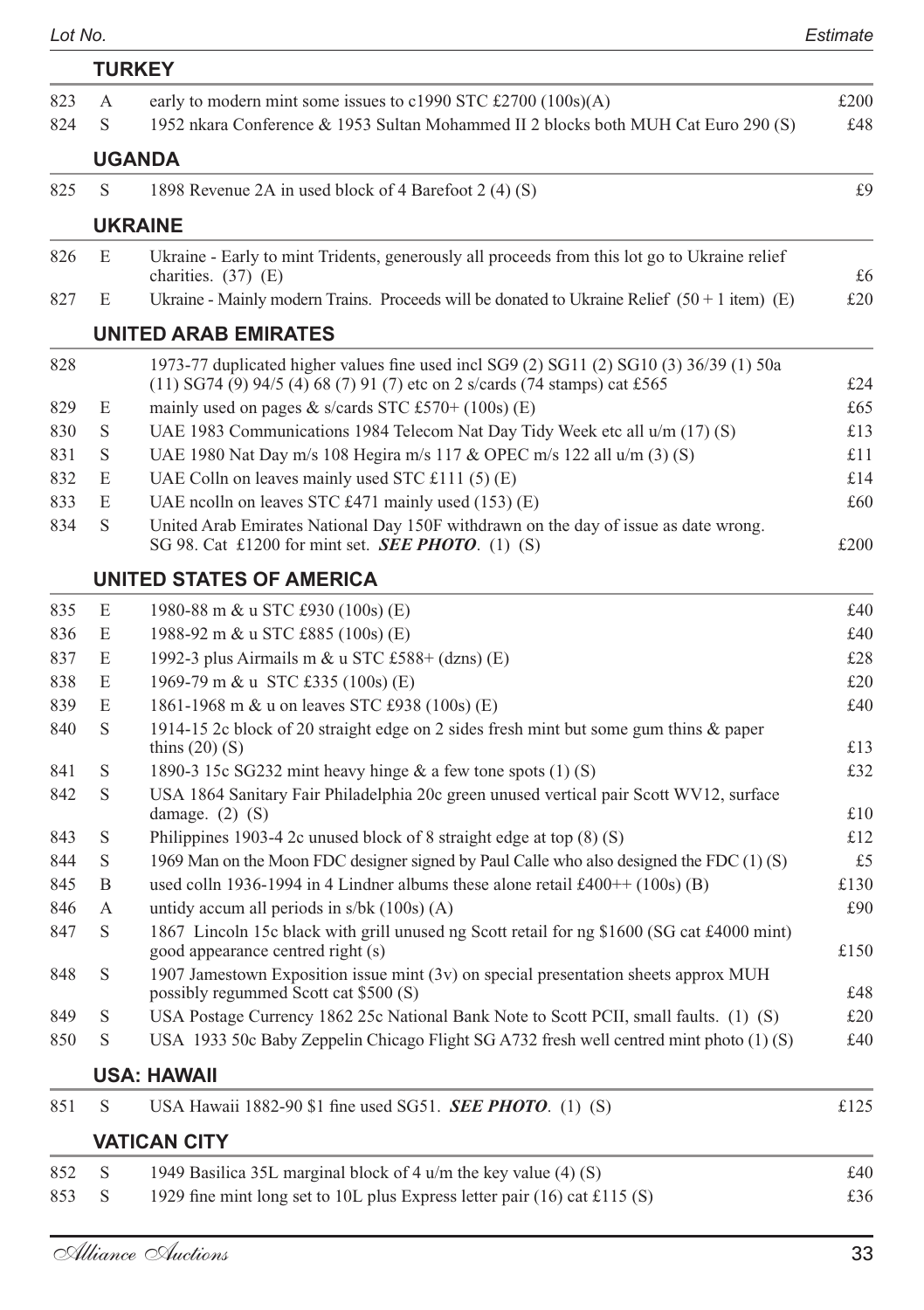|     |              | <b>VIETNAM</b>                                                                             |     |
|-----|--------------|--------------------------------------------------------------------------------------------|-----|
| 854 |              | appear to be North & South 1951-1968 200 stamps and they all appear to be cancelled        | £16 |
|     |              | <b>VIETNAM: SOUTH</b>                                                                      |     |
| 855 | E            | Vietnam South documents with Saigon revenues 1970-74. Stamps cat £135. (Barefoot 2006) (E) | £50 |
|     | <b>YEMEN</b> |                                                                                            |     |

#### 856 E Yemen 1959-63 mint seln not often seen many thematics incl 1960 Olympics STC £188 (71) (E) £24

### **GREAT BRITAIN**

#### **POSTAL HISTORY**

| 857 | S                                                                                                                                     | 2021 cover with 1993 1st class SG1789 incorrectly identified by a useless jobsworth in<br>Royal Mails Revenue Protection Dept as counterfeit (S) | £4   |  |
|-----|---------------------------------------------------------------------------------------------------------------------------------------|--------------------------------------------------------------------------------------------------------------------------------------------------|------|--|
| 858 | E                                                                                                                                     | Postal History - GB Covers 1d red Covers (7) & a Pre-stamp, all Scottish. (8) (E)                                                                | £50  |  |
| 859 | E                                                                                                                                     | Postal History - Mixed pre-stamp covers, some from Coventry. (11) (E)                                                                            | £30  |  |
|     |                                                                                                                                       | <b>QUEEN VICTORIA: LINE ENGRAVED</b>                                                                                                             |      |  |
| 860 | S                                                                                                                                     | 1867-80 3d Plate 8 on 1872 Brighton to France (1) (S)                                                                                            | £16  |  |
| 861 | E                                                                                                                                     | Queen Victoria - Line Engraved 1d reds, imperf stars & plates. Mixed condn. incl covers.<br>$(440$ approx) $(E)$                                 | £100 |  |
| 862 | E                                                                                                                                     | GB Line Engraved 1d reds Imperf (150), Stars (92) & Plates (157) STC £8596. (394) (E)                                                            | £200 |  |
| 863 | S                                                                                                                                     | QV line Engraved 1840 1d black AL Plate 5 almost 4 margins photo (1) (S)                                                                         | £60  |  |
| 864 | E                                                                                                                                     | Queen Victoria Line Engraved 1d red accum imperf, stars & plates mixed condn incl a few<br>covers $(230+)$ (E)                                   | £80  |  |
|     |                                                                                                                                       | <b>QUEEN VICTORIA: SURFACE PRINTED</b>                                                                                                           |      |  |
| 865 | S                                                                                                                                     | GB Queen Victoria Surface Printed 1876 6d grey P13, fine used example SG147. Ex SG<br>priced at £40. $(1)$ $(S)$                                 | £15  |  |
| 866 | GB Queen Victoria Surface Printed 1880 1 1/2p Venetian red cds, used SG 167. Tiny corner<br>S<br>perf bent. Ex SG cost £25. $(1)$ (S) |                                                                                                                                                  |      |  |
| 867 | S                                                                                                                                     | 1855-7 4d Large Garter fine used SG66 (1) (S)                                                                                                    | £12  |  |
| 868 | S                                                                                                                                     | 1867-80 6d plate 6 fine used SG104 (1) (S)                                                                                                       | £18  |  |
| 869 | S                                                                                                                                     | mint/unused postal fiscals incl 2 pairs $\&$ a block of 4 (18) (S)                                                                               | £30  |  |
| 870 | S                                                                                                                                     | QV Surface Printed 1883-4 1/- fresh mint good colour SG196 photo (1) (S)                                                                         | £200 |  |
|     |                                                                                                                                       | <b>QUEEN VICTORIA: GENERAL</b>                                                                                                                   |      |  |
| 871 | E                                                                                                                                     | Royal Mail Christmas Card good clean condn a superb addition to a GB colln (1) (E)                                                               | £55  |  |
|     |                                                                                                                                       | <b>KING GEORGE V</b>                                                                                                                             |      |  |
| 872 | S                                                                                                                                     | 1915 2/6 DLR deep yellow brown cds 26-FE-17 plus light crayon mark SG405 (1) (S)                                                                 | £30  |  |
| 873 | S                                                                                                                                     | 1915 DLR 5/- SG410 cds used (1) (S)                                                                                                              | £75  |  |
| 874 | S                                                                                                                                     | 1912-22 1/2d shades incl one stated to be cobalt green N14 (17) $u/m$ (3) (S)                                                                    | £11  |  |
| 875 | S                                                                                                                                     | 1946 Victory 3d commercially used 7 berries SG492A (1) (S)                                                                                       | £6   |  |
| 876 | S                                                                                                                                     | GB King George V 1918-19 5/- & 10/- Seahorse SG 416-417 cds used. (2) (S)                                                                        | £40  |  |
| 877 | S                                                                                                                                     | GB KGV 1918-19 2/6 BW SG414 very fine used (1) (S)                                                                                               | £20  |  |
| 878 | S                                                                                                                                     | KGV 1934 10/- Seahorse SG452 cds used very fine (1) (S)                                                                                          | £15  |  |
|     |                                                                                                                                       | <b>KING GEORGE VI</b>                                                                                                                            |      |  |
| 879 | S                                                                                                                                     | 1946 Victory 3d block of 4 mint extra berry SG492A (4) (S)                                                                                       | £11  |  |
| 880 | S                                                                                                                                     | 1948 Wedding £1 $u/m(1)$ (S)                                                                                                                     | £11  |  |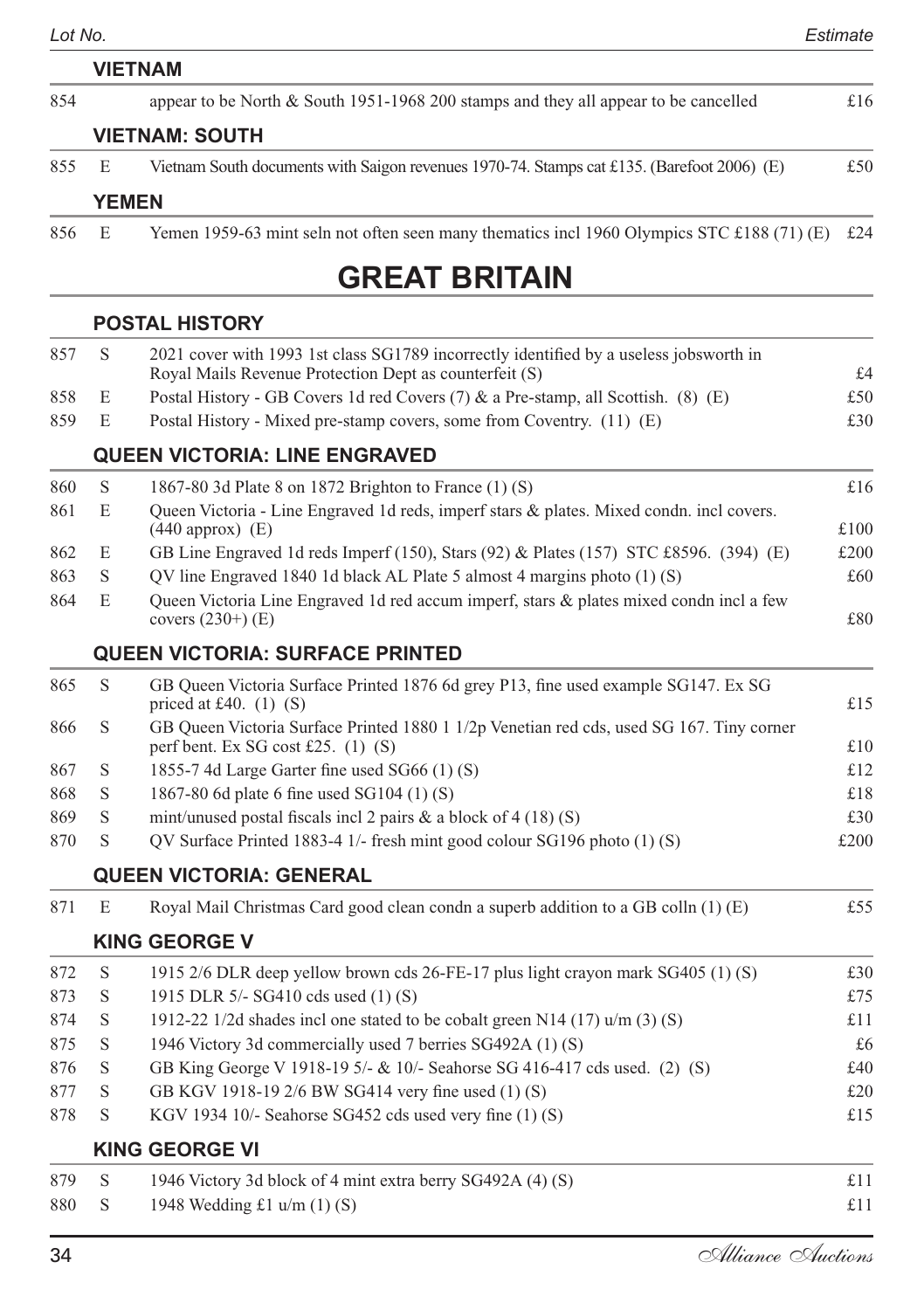| 881<br>S<br>King George VI 1948 Wedding £1 $u/m$ SG 494. (1) (S)<br>882<br>S<br>GB KGVI 1948 £1Wedding u/m SG 494. (1) (S)<br>883<br>S<br>1946 Victory 3d extra berry u/m SG492A (1) (S)<br><b>QUEEN ELIZABETH II</b><br>S<br>884<br>1963 FFH Phosphor blocks of 4 hinged on one only (8) (S)<br>S<br>1963 COMPAC ovpt CANCELLED (1) (S)<br>885<br>S<br>1968 1/9 Bridges pair phosphor omitted u/m SG 766Y (2) (S)<br>886<br>S<br>1973 Royal Wedding Traffic Light gutter blocks of 4 mounted on margin Retail £62 (u/m) (8) (S)<br>887<br>S<br>1997 Enschede high values SG1993-6 u/m (4) (S)<br>888<br>S<br>889<br>1966 Christmas 3d marginal pair non phos missing $T(2)(S)$<br>S<br>1976 Social Reformers 8 1/2p unused (poor gum) ovptd SPECIMEN (1) (S)<br>890<br>E<br>Elizabeth II - Occasions 2001 Ingots Smilers sheet L54 $u/m$ . Retail £120. (1) (E)<br>891<br>QEII Machin & Regional Cylinder blocks mainly of 6 1970s-2000s Face £890 approx (467)<br>892<br>A<br>$blocks)$ $(A)$<br>£650<br>QEII Machin high value & Castlers cylinder blocks Face £389 vals to £10 (25 stamps) (E)<br>£300<br>893<br>E<br>S<br>QEII 1997 Enschede Castles in cylinder blocks of 6 Face £69 SG1993-6 cat £480 (24) (S)<br>894<br>£60<br>S<br>QEII 2003 £2 cylinder block of 6 with missing £ SG Y1747A photo (6) photo (S)<br>895<br>£100<br>GB QE II 1970s Training stamps incl 1977 £2 & £5 & Dues (33) (E)<br>896<br>E<br>£12<br>E<br>Queen Elizabeth II card with 1969 technology set (SG808-811) overprinted cancelled most<br>897<br>unusual $(E)$<br><b>BOOKLETS</b><br>My 1853 complete 3/- 1938 Ed 357 incomplete but with one pane & 3 single 1½d inverted (2)<br>898<br>2<br>S<br>1972 Wedgewood booklet good perfs on 1/2p (1) (S)<br>899<br>S<br>1972 Wedgewood booklet x 2 both poor perfs (2) (S)<br>900<br>S<br>Seln of booklets incl 1952 $1/-$ booklet £1 Wedgewood just with se-tennant pane with doctor<br>901<br>blade flaw (trimmed) & 10 se-tennant panes ex Cook Book (20 items) (S)<br>£16<br>1924 3/- booklet 4 stamps remain SG BB24 Edn 207 (1) (S)<br>£14<br>902<br>S<br>S<br>GB Booklets Feb 1964 2/- SGN15 (1) (S)<br>903<br><b>FIRST DAY COVERS</b><br>904<br>£48<br>1936-1952 on plain envelopes neatly handwritten 16 covers with cat val £948<br>Typed official 1990-2011 very fine 271 covers cat £1176 in 5 Royal Mail albums large $(B)$<br>905<br>B<br>£130<br>1963-1989 a little dupln an illustrated either plain typed or handwritten mostly from the<br>906<br>B<br>1980s incl Regionals defins to £1 booklet panes 1972 Wedgewood (cat £25) plus 16 sets of<br>maxi cards in large white box 260 covers (b)<br>£20<br>1968 (16th Sept) 10/- booklet panes (3) on 2 FDCs Scarborough cds unaddressed illustrated<br>S<br>907<br>$(2)$ (s)<br>S<br>GB First Day Covers 1999 Benham Variety Club Souvenir signed by Norman Wisdom. (1) (S)<br>908<br>1957 Parliamentary Conference x 4 and a 2d on OHMS cover, another 17th Sept and one<br>909<br>13th Sept with 9 4d on official Parliamentary Conference cover all to Australia<br>910<br>S<br>1978 Coronation Gatwick Port Official neatly opened at top typed (1) (S)<br>$\mathbf S$<br>1981 National Trust Otley Church Official (1) (S)<br>911<br>912<br>B<br>GB First Day Covers - Bureau alternative covers 2001-2009. (124) (B)<br>913<br>E<br>Coin covers x 8 plus 2000 Queen Mother Crowns Face £18.45 (9) $(E)$<br><b>PHQ CARDS</b><br>914<br>3B<br>PHQ Cards - a vast accum of M & FDI in 3 large boxes. (1000s) (3B)<br>2B<br>PHQ Cards 1990's-2009 m&u a good source of fine used! (Many 100s) (2B)<br>915 | Lot No. |  | Estimate    |
|--------------------------------------------------------------------------------------------------------------------------------------------------------------------------------------------------------------------------------------------------------------------------------------------------------------------------------------------------------------------------------------------------------------------------------------------------------------------------------------------------------------------------------------------------------------------------------------------------------------------------------------------------------------------------------------------------------------------------------------------------------------------------------------------------------------------------------------------------------------------------------------------------------------------------------------------------------------------------------------------------------------------------------------------------------------------------------------------------------------------------------------------------------------------------------------------------------------------------------------------------------------------------------------------------------------------------------------------------------------------------------------------------------------------------------------------------------------------------------------------------------------------------------------------------------------------------------------------------------------------------------------------------------------------------------------------------------------------------------------------------------------------------------------------------------------------------------------------------------------------------------------------------------------------------------------------------------------------------------------------------------------------------------------------------------------------------------------------------------------------------------------------------------------------------------------------------------------------------------------------------------------------------------------------------------------------------------------------------------------------------------------------------------------------------------------------------------------------------------------------------------------------------------------------------------------------------------------------------------------------------------------------------------------------------------------------------------------------------------------------------------------------------------------------------------------------------------------------------------------------------------------------------------------------------------------------------------------------------------------------------------------------------------------------------------------------------------------------------------------------------------------------------------------------------------------------------------------------------------------------------------------------------------------------------------------------------------------------------------------------------------------------------------------------------------------------------------------------------------------------------------------------------------------------------------------------------------------------------------------------|---------|--|-------------|
|                                                                                                                                                                                                                                                                                                                                                                                                                                                                                                                                                                                                                                                                                                                                                                                                                                                                                                                                                                                                                                                                                                                                                                                                                                                                                                                                                                                                                                                                                                                                                                                                                                                                                                                                                                                                                                                                                                                                                                                                                                                                                                                                                                                                                                                                                                                                                                                                                                                                                                                                                                                                                                                                                                                                                                                                                                                                                                                                                                                                                                                                                                                                                                                                                                                                                                                                                                                                                                                                                                                                                                                                                    |         |  | £12         |
|                                                                                                                                                                                                                                                                                                                                                                                                                                                                                                                                                                                                                                                                                                                                                                                                                                                                                                                                                                                                                                                                                                                                                                                                                                                                                                                                                                                                                                                                                                                                                                                                                                                                                                                                                                                                                                                                                                                                                                                                                                                                                                                                                                                                                                                                                                                                                                                                                                                                                                                                                                                                                                                                                                                                                                                                                                                                                                                                                                                                                                                                                                                                                                                                                                                                                                                                                                                                                                                                                                                                                                                                                    |         |  | £15         |
|                                                                                                                                                                                                                                                                                                                                                                                                                                                                                                                                                                                                                                                                                                                                                                                                                                                                                                                                                                                                                                                                                                                                                                                                                                                                                                                                                                                                                                                                                                                                                                                                                                                                                                                                                                                                                                                                                                                                                                                                                                                                                                                                                                                                                                                                                                                                                                                                                                                                                                                                                                                                                                                                                                                                                                                                                                                                                                                                                                                                                                                                                                                                                                                                                                                                                                                                                                                                                                                                                                                                                                                                                    |         |  | £10         |
|                                                                                                                                                                                                                                                                                                                                                                                                                                                                                                                                                                                                                                                                                                                                                                                                                                                                                                                                                                                                                                                                                                                                                                                                                                                                                                                                                                                                                                                                                                                                                                                                                                                                                                                                                                                                                                                                                                                                                                                                                                                                                                                                                                                                                                                                                                                                                                                                                                                                                                                                                                                                                                                                                                                                                                                                                                                                                                                                                                                                                                                                                                                                                                                                                                                                                                                                                                                                                                                                                                                                                                                                                    |         |  |             |
|                                                                                                                                                                                                                                                                                                                                                                                                                                                                                                                                                                                                                                                                                                                                                                                                                                                                                                                                                                                                                                                                                                                                                                                                                                                                                                                                                                                                                                                                                                                                                                                                                                                                                                                                                                                                                                                                                                                                                                                                                                                                                                                                                                                                                                                                                                                                                                                                                                                                                                                                                                                                                                                                                                                                                                                                                                                                                                                                                                                                                                                                                                                                                                                                                                                                                                                                                                                                                                                                                                                                                                                                                    |         |  | £16         |
|                                                                                                                                                                                                                                                                                                                                                                                                                                                                                                                                                                                                                                                                                                                                                                                                                                                                                                                                                                                                                                                                                                                                                                                                                                                                                                                                                                                                                                                                                                                                                                                                                                                                                                                                                                                                                                                                                                                                                                                                                                                                                                                                                                                                                                                                                                                                                                                                                                                                                                                                                                                                                                                                                                                                                                                                                                                                                                                                                                                                                                                                                                                                                                                                                                                                                                                                                                                                                                                                                                                                                                                                                    |         |  | £8          |
|                                                                                                                                                                                                                                                                                                                                                                                                                                                                                                                                                                                                                                                                                                                                                                                                                                                                                                                                                                                                                                                                                                                                                                                                                                                                                                                                                                                                                                                                                                                                                                                                                                                                                                                                                                                                                                                                                                                                                                                                                                                                                                                                                                                                                                                                                                                                                                                                                                                                                                                                                                                                                                                                                                                                                                                                                                                                                                                                                                                                                                                                                                                                                                                                                                                                                                                                                                                                                                                                                                                                                                                                                    |         |  | $\pounds 8$ |
|                                                                                                                                                                                                                                                                                                                                                                                                                                                                                                                                                                                                                                                                                                                                                                                                                                                                                                                                                                                                                                                                                                                                                                                                                                                                                                                                                                                                                                                                                                                                                                                                                                                                                                                                                                                                                                                                                                                                                                                                                                                                                                                                                                                                                                                                                                                                                                                                                                                                                                                                                                                                                                                                                                                                                                                                                                                                                                                                                                                                                                                                                                                                                                                                                                                                                                                                                                                                                                                                                                                                                                                                                    |         |  | £8          |
|                                                                                                                                                                                                                                                                                                                                                                                                                                                                                                                                                                                                                                                                                                                                                                                                                                                                                                                                                                                                                                                                                                                                                                                                                                                                                                                                                                                                                                                                                                                                                                                                                                                                                                                                                                                                                                                                                                                                                                                                                                                                                                                                                                                                                                                                                                                                                                                                                                                                                                                                                                                                                                                                                                                                                                                                                                                                                                                                                                                                                                                                                                                                                                                                                                                                                                                                                                                                                                                                                                                                                                                                                    |         |  | £14         |
|                                                                                                                                                                                                                                                                                                                                                                                                                                                                                                                                                                                                                                                                                                                                                                                                                                                                                                                                                                                                                                                                                                                                                                                                                                                                                                                                                                                                                                                                                                                                                                                                                                                                                                                                                                                                                                                                                                                                                                                                                                                                                                                                                                                                                                                                                                                                                                                                                                                                                                                                                                                                                                                                                                                                                                                                                                                                                                                                                                                                                                                                                                                                                                                                                                                                                                                                                                                                                                                                                                                                                                                                                    |         |  | £6          |
|                                                                                                                                                                                                                                                                                                                                                                                                                                                                                                                                                                                                                                                                                                                                                                                                                                                                                                                                                                                                                                                                                                                                                                                                                                                                                                                                                                                                                                                                                                                                                                                                                                                                                                                                                                                                                                                                                                                                                                                                                                                                                                                                                                                                                                                                                                                                                                                                                                                                                                                                                                                                                                                                                                                                                                                                                                                                                                                                                                                                                                                                                                                                                                                                                                                                                                                                                                                                                                                                                                                                                                                                                    |         |  | £26         |
|                                                                                                                                                                                                                                                                                                                                                                                                                                                                                                                                                                                                                                                                                                                                                                                                                                                                                                                                                                                                                                                                                                                                                                                                                                                                                                                                                                                                                                                                                                                                                                                                                                                                                                                                                                                                                                                                                                                                                                                                                                                                                                                                                                                                                                                                                                                                                                                                                                                                                                                                                                                                                                                                                                                                                                                                                                                                                                                                                                                                                                                                                                                                                                                                                                                                                                                                                                                                                                                                                                                                                                                                                    |         |  | £20         |
|                                                                                                                                                                                                                                                                                                                                                                                                                                                                                                                                                                                                                                                                                                                                                                                                                                                                                                                                                                                                                                                                                                                                                                                                                                                                                                                                                                                                                                                                                                                                                                                                                                                                                                                                                                                                                                                                                                                                                                                                                                                                                                                                                                                                                                                                                                                                                                                                                                                                                                                                                                                                                                                                                                                                                                                                                                                                                                                                                                                                                                                                                                                                                                                                                                                                                                                                                                                                                                                                                                                                                                                                                    |         |  |             |
|                                                                                                                                                                                                                                                                                                                                                                                                                                                                                                                                                                                                                                                                                                                                                                                                                                                                                                                                                                                                                                                                                                                                                                                                                                                                                                                                                                                                                                                                                                                                                                                                                                                                                                                                                                                                                                                                                                                                                                                                                                                                                                                                                                                                                                                                                                                                                                                                                                                                                                                                                                                                                                                                                                                                                                                                                                                                                                                                                                                                                                                                                                                                                                                                                                                                                                                                                                                                                                                                                                                                                                                                                    |         |  |             |
|                                                                                                                                                                                                                                                                                                                                                                                                                                                                                                                                                                                                                                                                                                                                                                                                                                                                                                                                                                                                                                                                                                                                                                                                                                                                                                                                                                                                                                                                                                                                                                                                                                                                                                                                                                                                                                                                                                                                                                                                                                                                                                                                                                                                                                                                                                                                                                                                                                                                                                                                                                                                                                                                                                                                                                                                                                                                                                                                                                                                                                                                                                                                                                                                                                                                                                                                                                                                                                                                                                                                                                                                                    |         |  |             |
|                                                                                                                                                                                                                                                                                                                                                                                                                                                                                                                                                                                                                                                                                                                                                                                                                                                                                                                                                                                                                                                                                                                                                                                                                                                                                                                                                                                                                                                                                                                                                                                                                                                                                                                                                                                                                                                                                                                                                                                                                                                                                                                                                                                                                                                                                                                                                                                                                                                                                                                                                                                                                                                                                                                                                                                                                                                                                                                                                                                                                                                                                                                                                                                                                                                                                                                                                                                                                                                                                                                                                                                                                    |         |  |             |
|                                                                                                                                                                                                                                                                                                                                                                                                                                                                                                                                                                                                                                                                                                                                                                                                                                                                                                                                                                                                                                                                                                                                                                                                                                                                                                                                                                                                                                                                                                                                                                                                                                                                                                                                                                                                                                                                                                                                                                                                                                                                                                                                                                                                                                                                                                                                                                                                                                                                                                                                                                                                                                                                                                                                                                                                                                                                                                                                                                                                                                                                                                                                                                                                                                                                                                                                                                                                                                                                                                                                                                                                                    |         |  |             |
|                                                                                                                                                                                                                                                                                                                                                                                                                                                                                                                                                                                                                                                                                                                                                                                                                                                                                                                                                                                                                                                                                                                                                                                                                                                                                                                                                                                                                                                                                                                                                                                                                                                                                                                                                                                                                                                                                                                                                                                                                                                                                                                                                                                                                                                                                                                                                                                                                                                                                                                                                                                                                                                                                                                                                                                                                                                                                                                                                                                                                                                                                                                                                                                                                                                                                                                                                                                                                                                                                                                                                                                                                    |         |  |             |
|                                                                                                                                                                                                                                                                                                                                                                                                                                                                                                                                                                                                                                                                                                                                                                                                                                                                                                                                                                                                                                                                                                                                                                                                                                                                                                                                                                                                                                                                                                                                                                                                                                                                                                                                                                                                                                                                                                                                                                                                                                                                                                                                                                                                                                                                                                                                                                                                                                                                                                                                                                                                                                                                                                                                                                                                                                                                                                                                                                                                                                                                                                                                                                                                                                                                                                                                                                                                                                                                                                                                                                                                                    |         |  | £50         |
|                                                                                                                                                                                                                                                                                                                                                                                                                                                                                                                                                                                                                                                                                                                                                                                                                                                                                                                                                                                                                                                                                                                                                                                                                                                                                                                                                                                                                                                                                                                                                                                                                                                                                                                                                                                                                                                                                                                                                                                                                                                                                                                                                                                                                                                                                                                                                                                                                                                                                                                                                                                                                                                                                                                                                                                                                                                                                                                                                                                                                                                                                                                                                                                                                                                                                                                                                                                                                                                                                                                                                                                                                    |         |  |             |
|                                                                                                                                                                                                                                                                                                                                                                                                                                                                                                                                                                                                                                                                                                                                                                                                                                                                                                                                                                                                                                                                                                                                                                                                                                                                                                                                                                                                                                                                                                                                                                                                                                                                                                                                                                                                                                                                                                                                                                                                                                                                                                                                                                                                                                                                                                                                                                                                                                                                                                                                                                                                                                                                                                                                                                                                                                                                                                                                                                                                                                                                                                                                                                                                                                                                                                                                                                                                                                                                                                                                                                                                                    |         |  | £24         |
|                                                                                                                                                                                                                                                                                                                                                                                                                                                                                                                                                                                                                                                                                                                                                                                                                                                                                                                                                                                                                                                                                                                                                                                                                                                                                                                                                                                                                                                                                                                                                                                                                                                                                                                                                                                                                                                                                                                                                                                                                                                                                                                                                                                                                                                                                                                                                                                                                                                                                                                                                                                                                                                                                                                                                                                                                                                                                                                                                                                                                                                                                                                                                                                                                                                                                                                                                                                                                                                                                                                                                                                                                    |         |  | £22         |
|                                                                                                                                                                                                                                                                                                                                                                                                                                                                                                                                                                                                                                                                                                                                                                                                                                                                                                                                                                                                                                                                                                                                                                                                                                                                                                                                                                                                                                                                                                                                                                                                                                                                                                                                                                                                                                                                                                                                                                                                                                                                                                                                                                                                                                                                                                                                                                                                                                                                                                                                                                                                                                                                                                                                                                                                                                                                                                                                                                                                                                                                                                                                                                                                                                                                                                                                                                                                                                                                                                                                                                                                                    |         |  | £8          |
|                                                                                                                                                                                                                                                                                                                                                                                                                                                                                                                                                                                                                                                                                                                                                                                                                                                                                                                                                                                                                                                                                                                                                                                                                                                                                                                                                                                                                                                                                                                                                                                                                                                                                                                                                                                                                                                                                                                                                                                                                                                                                                                                                                                                                                                                                                                                                                                                                                                                                                                                                                                                                                                                                                                                                                                                                                                                                                                                                                                                                                                                                                                                                                                                                                                                                                                                                                                                                                                                                                                                                                                                                    |         |  |             |
|                                                                                                                                                                                                                                                                                                                                                                                                                                                                                                                                                                                                                                                                                                                                                                                                                                                                                                                                                                                                                                                                                                                                                                                                                                                                                                                                                                                                                                                                                                                                                                                                                                                                                                                                                                                                                                                                                                                                                                                                                                                                                                                                                                                                                                                                                                                                                                                                                                                                                                                                                                                                                                                                                                                                                                                                                                                                                                                                                                                                                                                                                                                                                                                                                                                                                                                                                                                                                                                                                                                                                                                                                    |         |  |             |
|                                                                                                                                                                                                                                                                                                                                                                                                                                                                                                                                                                                                                                                                                                                                                                                                                                                                                                                                                                                                                                                                                                                                                                                                                                                                                                                                                                                                                                                                                                                                                                                                                                                                                                                                                                                                                                                                                                                                                                                                                                                                                                                                                                                                                                                                                                                                                                                                                                                                                                                                                                                                                                                                                                                                                                                                                                                                                                                                                                                                                                                                                                                                                                                                                                                                                                                                                                                                                                                                                                                                                                                                                    |         |  | £20         |
|                                                                                                                                                                                                                                                                                                                                                                                                                                                                                                                                                                                                                                                                                                                                                                                                                                                                                                                                                                                                                                                                                                                                                                                                                                                                                                                                                                                                                                                                                                                                                                                                                                                                                                                                                                                                                                                                                                                                                                                                                                                                                                                                                                                                                                                                                                                                                                                                                                                                                                                                                                                                                                                                                                                                                                                                                                                                                                                                                                                                                                                                                                                                                                                                                                                                                                                                                                                                                                                                                                                                                                                                                    |         |  |             |
|                                                                                                                                                                                                                                                                                                                                                                                                                                                                                                                                                                                                                                                                                                                                                                                                                                                                                                                                                                                                                                                                                                                                                                                                                                                                                                                                                                                                                                                                                                                                                                                                                                                                                                                                                                                                                                                                                                                                                                                                                                                                                                                                                                                                                                                                                                                                                                                                                                                                                                                                                                                                                                                                                                                                                                                                                                                                                                                                                                                                                                                                                                                                                                                                                                                                                                                                                                                                                                                                                                                                                                                                                    |         |  |             |
|                                                                                                                                                                                                                                                                                                                                                                                                                                                                                                                                                                                                                                                                                                                                                                                                                                                                                                                                                                                                                                                                                                                                                                                                                                                                                                                                                                                                                                                                                                                                                                                                                                                                                                                                                                                                                                                                                                                                                                                                                                                                                                                                                                                                                                                                                                                                                                                                                                                                                                                                                                                                                                                                                                                                                                                                                                                                                                                                                                                                                                                                                                                                                                                                                                                                                                                                                                                                                                                                                                                                                                                                                    |         |  |             |
|                                                                                                                                                                                                                                                                                                                                                                                                                                                                                                                                                                                                                                                                                                                                                                                                                                                                                                                                                                                                                                                                                                                                                                                                                                                                                                                                                                                                                                                                                                                                                                                                                                                                                                                                                                                                                                                                                                                                                                                                                                                                                                                                                                                                                                                                                                                                                                                                                                                                                                                                                                                                                                                                                                                                                                                                                                                                                                                                                                                                                                                                                                                                                                                                                                                                                                                                                                                                                                                                                                                                                                                                                    |         |  |             |
|                                                                                                                                                                                                                                                                                                                                                                                                                                                                                                                                                                                                                                                                                                                                                                                                                                                                                                                                                                                                                                                                                                                                                                                                                                                                                                                                                                                                                                                                                                                                                                                                                                                                                                                                                                                                                                                                                                                                                                                                                                                                                                                                                                                                                                                                                                                                                                                                                                                                                                                                                                                                                                                                                                                                                                                                                                                                                                                                                                                                                                                                                                                                                                                                                                                                                                                                                                                                                                                                                                                                                                                                                    |         |  |             |
|                                                                                                                                                                                                                                                                                                                                                                                                                                                                                                                                                                                                                                                                                                                                                                                                                                                                                                                                                                                                                                                                                                                                                                                                                                                                                                                                                                                                                                                                                                                                                                                                                                                                                                                                                                                                                                                                                                                                                                                                                                                                                                                                                                                                                                                                                                                                                                                                                                                                                                                                                                                                                                                                                                                                                                                                                                                                                                                                                                                                                                                                                                                                                                                                                                                                                                                                                                                                                                                                                                                                                                                                                    |         |  |             |
|                                                                                                                                                                                                                                                                                                                                                                                                                                                                                                                                                                                                                                                                                                                                                                                                                                                                                                                                                                                                                                                                                                                                                                                                                                                                                                                                                                                                                                                                                                                                                                                                                                                                                                                                                                                                                                                                                                                                                                                                                                                                                                                                                                                                                                                                                                                                                                                                                                                                                                                                                                                                                                                                                                                                                                                                                                                                                                                                                                                                                                                                                                                                                                                                                                                                                                                                                                                                                                                                                                                                                                                                                    |         |  | £55         |
|                                                                                                                                                                                                                                                                                                                                                                                                                                                                                                                                                                                                                                                                                                                                                                                                                                                                                                                                                                                                                                                                                                                                                                                                                                                                                                                                                                                                                                                                                                                                                                                                                                                                                                                                                                                                                                                                                                                                                                                                                                                                                                                                                                                                                                                                                                                                                                                                                                                                                                                                                                                                                                                                                                                                                                                                                                                                                                                                                                                                                                                                                                                                                                                                                                                                                                                                                                                                                                                                                                                                                                                                                    |         |  | £10         |
|                                                                                                                                                                                                                                                                                                                                                                                                                                                                                                                                                                                                                                                                                                                                                                                                                                                                                                                                                                                                                                                                                                                                                                                                                                                                                                                                                                                                                                                                                                                                                                                                                                                                                                                                                                                                                                                                                                                                                                                                                                                                                                                                                                                                                                                                                                                                                                                                                                                                                                                                                                                                                                                                                                                                                                                                                                                                                                                                                                                                                                                                                                                                                                                                                                                                                                                                                                                                                                                                                                                                                                                                                    |         |  | £80         |
|                                                                                                                                                                                                                                                                                                                                                                                                                                                                                                                                                                                                                                                                                                                                                                                                                                                                                                                                                                                                                                                                                                                                                                                                                                                                                                                                                                                                                                                                                                                                                                                                                                                                                                                                                                                                                                                                                                                                                                                                                                                                                                                                                                                                                                                                                                                                                                                                                                                                                                                                                                                                                                                                                                                                                                                                                                                                                                                                                                                                                                                                                                                                                                                                                                                                                                                                                                                                                                                                                                                                                                                                                    |         |  | £60         |
|                                                                                                                                                                                                                                                                                                                                                                                                                                                                                                                                                                                                                                                                                                                                                                                                                                                                                                                                                                                                                                                                                                                                                                                                                                                                                                                                                                                                                                                                                                                                                                                                                                                                                                                                                                                                                                                                                                                                                                                                                                                                                                                                                                                                                                                                                                                                                                                                                                                                                                                                                                                                                                                                                                                                                                                                                                                                                                                                                                                                                                                                                                                                                                                                                                                                                                                                                                                                                                                                                                                                                                                                                    |         |  | £15         |
|                                                                                                                                                                                                                                                                                                                                                                                                                                                                                                                                                                                                                                                                                                                                                                                                                                                                                                                                                                                                                                                                                                                                                                                                                                                                                                                                                                                                                                                                                                                                                                                                                                                                                                                                                                                                                                                                                                                                                                                                                                                                                                                                                                                                                                                                                                                                                                                                                                                                                                                                                                                                                                                                                                                                                                                                                                                                                                                                                                                                                                                                                                                                                                                                                                                                                                                                                                                                                                                                                                                                                                                                                    |         |  | £60         |
|                                                                                                                                                                                                                                                                                                                                                                                                                                                                                                                                                                                                                                                                                                                                                                                                                                                                                                                                                                                                                                                                                                                                                                                                                                                                                                                                                                                                                                                                                                                                                                                                                                                                                                                                                                                                                                                                                                                                                                                                                                                                                                                                                                                                                                                                                                                                                                                                                                                                                                                                                                                                                                                                                                                                                                                                                                                                                                                                                                                                                                                                                                                                                                                                                                                                                                                                                                                                                                                                                                                                                                                                                    |         |  | £20         |
|                                                                                                                                                                                                                                                                                                                                                                                                                                                                                                                                                                                                                                                                                                                                                                                                                                                                                                                                                                                                                                                                                                                                                                                                                                                                                                                                                                                                                                                                                                                                                                                                                                                                                                                                                                                                                                                                                                                                                                                                                                                                                                                                                                                                                                                                                                                                                                                                                                                                                                                                                                                                                                                                                                                                                                                                                                                                                                                                                                                                                                                                                                                                                                                                                                                                                                                                                                                                                                                                                                                                                                                                                    |         |  |             |
|                                                                                                                                                                                                                                                                                                                                                                                                                                                                                                                                                                                                                                                                                                                                                                                                                                                                                                                                                                                                                                                                                                                                                                                                                                                                                                                                                                                                                                                                                                                                                                                                                                                                                                                                                                                                                                                                                                                                                                                                                                                                                                                                                                                                                                                                                                                                                                                                                                                                                                                                                                                                                                                                                                                                                                                                                                                                                                                                                                                                                                                                                                                                                                                                                                                                                                                                                                                                                                                                                                                                                                                                                    |         |  | £50         |
|                                                                                                                                                                                                                                                                                                                                                                                                                                                                                                                                                                                                                                                                                                                                                                                                                                                                                                                                                                                                                                                                                                                                                                                                                                                                                                                                                                                                                                                                                                                                                                                                                                                                                                                                                                                                                                                                                                                                                                                                                                                                                                                                                                                                                                                                                                                                                                                                                                                                                                                                                                                                                                                                                                                                                                                                                                                                                                                                                                                                                                                                                                                                                                                                                                                                                                                                                                                                                                                                                                                                                                                                                    |         |  | £75         |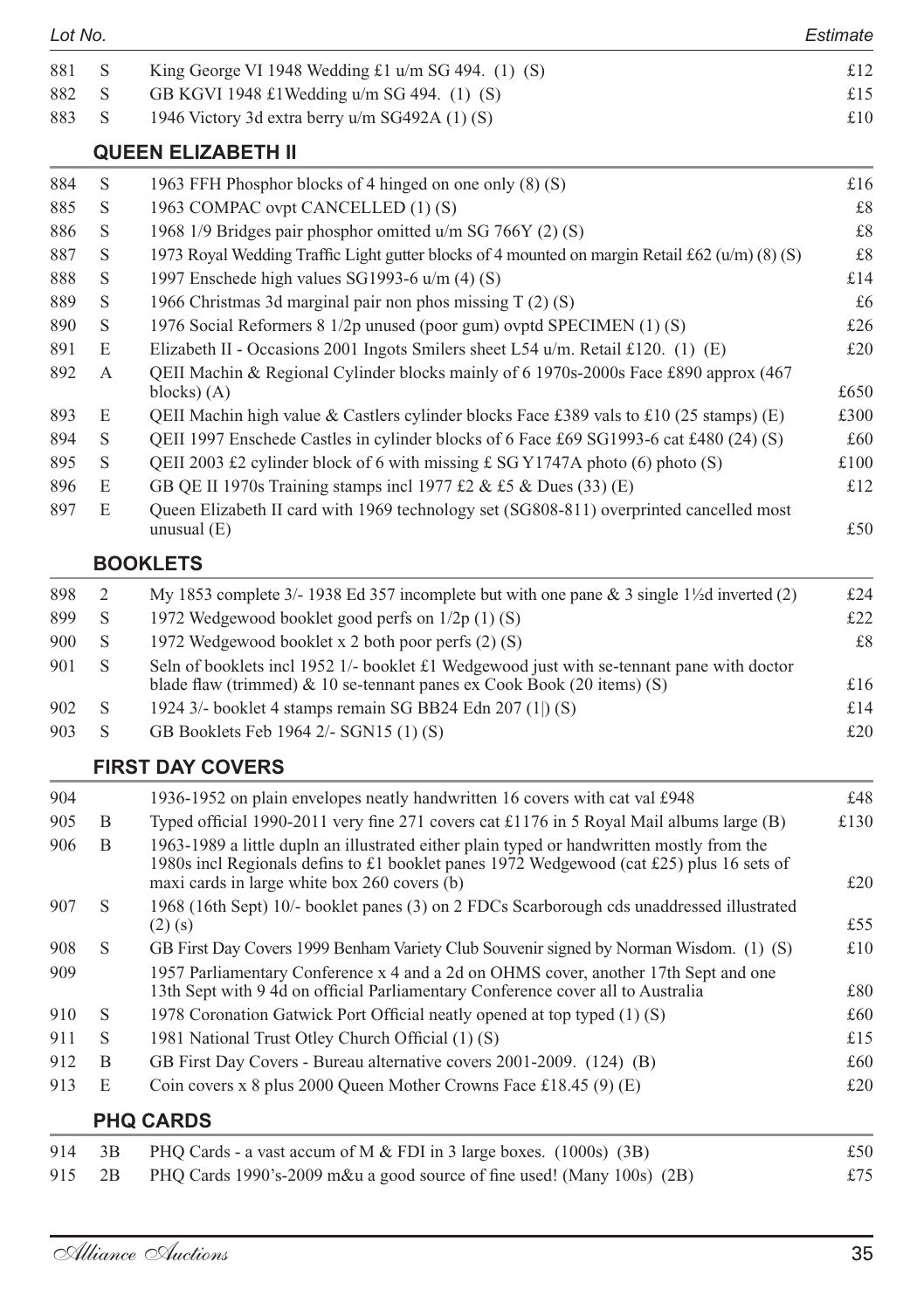|     |   | <b>PHILATELIC HISTORY</b>                                                                                                                                                                                      |              |
|-----|---|----------------------------------------------------------------------------------------------------------------------------------------------------------------------------------------------------------------|--------------|
| 916 | E | Philatelic Literature 1916 Brights Catalogue of The British Empire. Mint £5 orange<br>£7-15-00! 1d black 1/- each! (1) (E)                                                                                     | £10          |
|     |   | <b>POSTAGE DUES</b>                                                                                                                                                                                            |              |
| 917 | S | 1924-31 5d handstamped specimen trimmed perfs (1) (s)                                                                                                                                                          | £20          |
| 918 | S | 1924-31 2/6 Specimen Type 23 additionally handstamped surface scrape (1) (S)                                                                                                                                   | £20          |
| 919 | E | 1970-5 1982 & 1994 Dues u/m (37) (E)                                                                                                                                                                           | £18          |
|     |   | POSTAL FISCALS AND REVENUES                                                                                                                                                                                    |              |
| 920 | S | 1881 1d Judicature fees mint small faults Barefoot 29 (1) (S)                                                                                                                                                  | £9           |
| 921 | E | GB Revenues accum in s/bk many better (261) (E)                                                                                                                                                                | £90          |
| 922 | S | Revenues c1920 National Health Insurance 8d green ovpt specimen $u/m$ mint (1) (S)                                                                                                                             | £13          |
| 923 | S | TV Licences with attached stamps or cachets STC £70+ (Barefoot) (26) (S)                                                                                                                                       | £14          |
| 924 | E | Postal Fiscals & Revenues u/m National Insurance Stamps vals to £2-24 (10) TV License<br>stamps $(28)$ & a few other oddments. $(E)$                                                                           | £20          |
|     |   | <b>PRESENTATION PACKS</b>                                                                                                                                                                                      |              |
| 925 | B | Presentation Packs 1964-81, noted 1965 Churchill, Parliament, Battle of Britain, 1966                                                                                                                          |              |
|     |   | Burns, World Cup, etc. (dozens) (B)                                                                                                                                                                            | £150         |
| 926 | E | 1998 Deluxe Yearbook (1) (E)                                                                                                                                                                                   | £28          |
| 927 | S | Printers Packs for 1999 Royal Wedding 2002 Jubilee & 2003 Coronation Anniv & 2002<br>Queen Mother (4) (S)                                                                                                      | £11          |
| 928 | E | GB Presentation Packs 1966 Harrison Hastings Printers Pack. (1) (E)                                                                                                                                            | £15          |
| 929 | B | Presentation Packs in 5 volumes c1980-2004 (100s) (B)                                                                                                                                                          | £300         |
|     |   | <b>REGIONALS</b>                                                                                                                                                                                               |              |
| 930 | S | Scotland 1970 9d SG512 u/m block of 20 Cat £80 (S)                                                                                                                                                             | £16          |
|     |   | <b>CHANNEL ISLANDS</b>                                                                                                                                                                                         |              |
| 931 | E | War Time range plus Liberation pair $(16)$ (E)                                                                                                                                                                 | £18          |
|     |   | CHANNEL ISLANDS AND I.O.M.                                                                                                                                                                                     |              |
| 932 | B | CI & IOM 1980s-2000s $u/m$ also booklets in original new issue packets offered at a fraction<br>of face $(1000s)$ (B)                                                                                          | £200         |
|     |   | <b>GB COLLECTIONS &amp; MIXED LOTS</b>                                                                                                                                                                         |              |
| 933 | А | QE cds used colln largely complete to 1977 with watermark varieties phosphors etc in SG                                                                                                                        |              |
|     |   | album retail well over £500 (100s) (A)                                                                                                                                                                         | £120         |
| 934 | А | GB Collections & Mixed Lots - 1935-69 m&u. (100s) (A)                                                                                                                                                          | £50          |
| 935 | А | GB Collections & Mixed Lots - KGVI & QE m & covers to c1969. (100s) (A)                                                                                                                                        | £32          |
| 936 | А | GB Collections & Mixed Lots - cds used 1970s & 1980s & Mint Dues. (100s) (A)                                                                                                                                   | £40          |
| 937 | А | GB Collection & Mixed Lots, Commens 1924-1982, apparently compl. $u/m$ & used 1924-70<br>incl phosphors & post 1971 fine used only, incl extra Wedding £1, but sadly no PUC £1's!<br>Retail £500+ $(100s)$ (A) | £175         |
| 938 | Β | Large box of bags bundles envelopes etc (many 1000s) (B)                                                                                                                                                       | £45          |
| 939 | Β | GB Collections & Mixed Lots - large box, weight approx 6kg with smaller box of<br>Commems & Defins, not all modern. (Many 1000s) (B)                                                                           | £30          |
| 940 | E | GB Collections & Mixed Lots - Control singles & blocks QV-KGVI. (35 items) (E)                                                                                                                                 | £50          |
| 941 | А | Fil-I-Safe 2 double stock book sided pages GB Machin definitives (1000s) (A)                                                                                                                                   | £10          |
| 942 | E | GB Collections small S/bk with useful line engraved, surface printed incl some nice cancels<br>1883-4 1 $\frac{1}{2}$ d, 2 $\frac{1}{2}$ d (2) 6d & 9d mint/unused, 1887 m vals to 6d, seahorses, wembleys etc |              |
|     |   | $(141)$ (E)                                                                                                                                                                                                    | $\pounds100$ |

*Lot No. Estimate*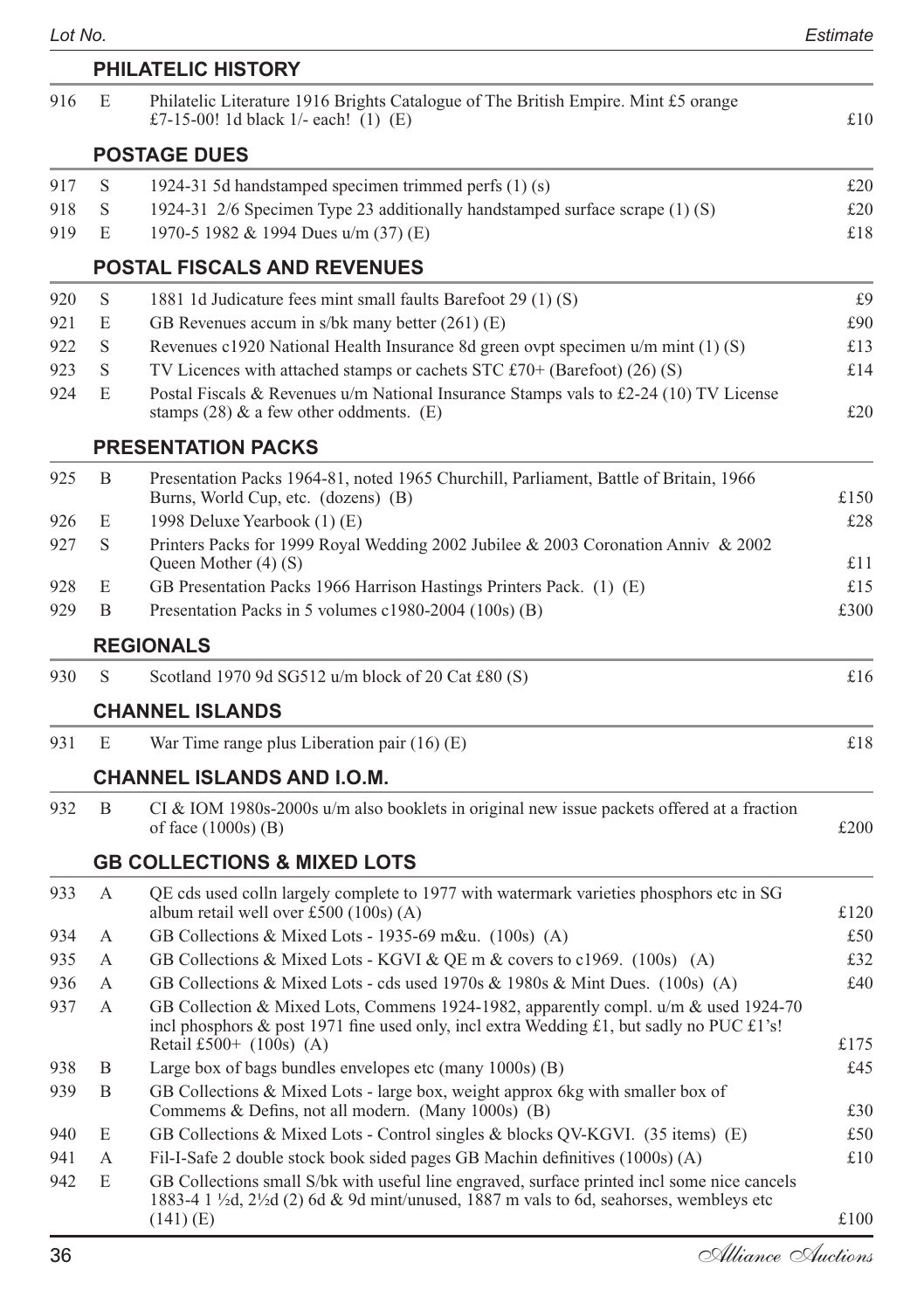| Lot No.                                                                                                                                                                                                                                                                              |              |                                                                                                                                                                                      | Estimate |
|--------------------------------------------------------------------------------------------------------------------------------------------------------------------------------------------------------------------------------------------------------------------------------------|--------------|--------------------------------------------------------------------------------------------------------------------------------------------------------------------------------------|----------|
| 943                                                                                                                                                                                                                                                                                  | B            | GB Collections 4 Windsor albums $\&$ a binder with decimal used much cds (100s) (B)                                                                                                  | £50      |
| 944                                                                                                                                                                                                                                                                                  | $\mathsf{A}$ | GB Collections OV-KGV in old album with 1d reds, S/urface Printed incl 1887-1900 m vals<br>to 1/- (both) KEVII m vals to 1/- 1d blacks (4) 2d blue (2) KGV Controls etc $(100s)$ (A) | £450     |
| 945                                                                                                                                                                                                                                                                                  | $\mathsf{A}$ | GB Collns OV-OE with 1d reds to 1960s noted 1925 Wembley 21 $\mu$ m sets (100s) (A)                                                                                                  | £400     |
| 946<br>E<br>GB in large envelope with some approval books and a page of Mackennals mint and used stc<br>SG £650+ plus a run through of penny red plates, a better aspproval bnook with KGV and<br>KGVI used wityh useful including watermark varieties this book alone stc £1390 (E) |              | £190                                                                                                                                                                                 |          |
|                                                                                                                                                                                                                                                                                      |              | <b>COMMEMORATIVE COVERS</b>                                                                                                                                                          |          |
| 947                                                                                                                                                                                                                                                                                  | E            | Commemorative Covers, all coin covers. Mainly GB. Face £26-50+ $(12)$ (E)                                                                                                            | £40      |
|                                                                                                                                                                                                                                                                                      |              | <b>JERSEY</b>                                                                                                                                                                        |          |
| 948                                                                                                                                                                                                                                                                                  | E            | 2003-6 $u/m$ range Face £97 (dzns) (E)                                                                                                                                               | £24      |
| 949                                                                                                                                                                                                                                                                                  |              | Jersey 1971-2013 Decimal issues u/m postage mixture incl £3 (21), £4 (2), £5 (2) & £10 (2)<br>total face £800+ NVI A $x$ 110.                                                        | £220     |
|                                                                                                                                                                                                                                                                                      |              | <b>LOCAL ISSUES</b>                                                                                                                                                                  |          |
| 950                                                                                                                                                                                                                                                                                  | S            | Alderney Packet stamps on FDCs 1975-81 (8) (S)                                                                                                                                       | £26      |
|                                                                                                                                                                                                                                                                                      |              |                                                                                                                                                                                      |          |
|                                                                                                                                                                                                                                                                                      |              |                                                                                                                                                                                      |          |

#### **END OF SALE** *Next Sale* Tuesday 5th July 2022

## **BID LIVE ONLINE FOR £3 PER AUCTION**

# easy Live Auction.com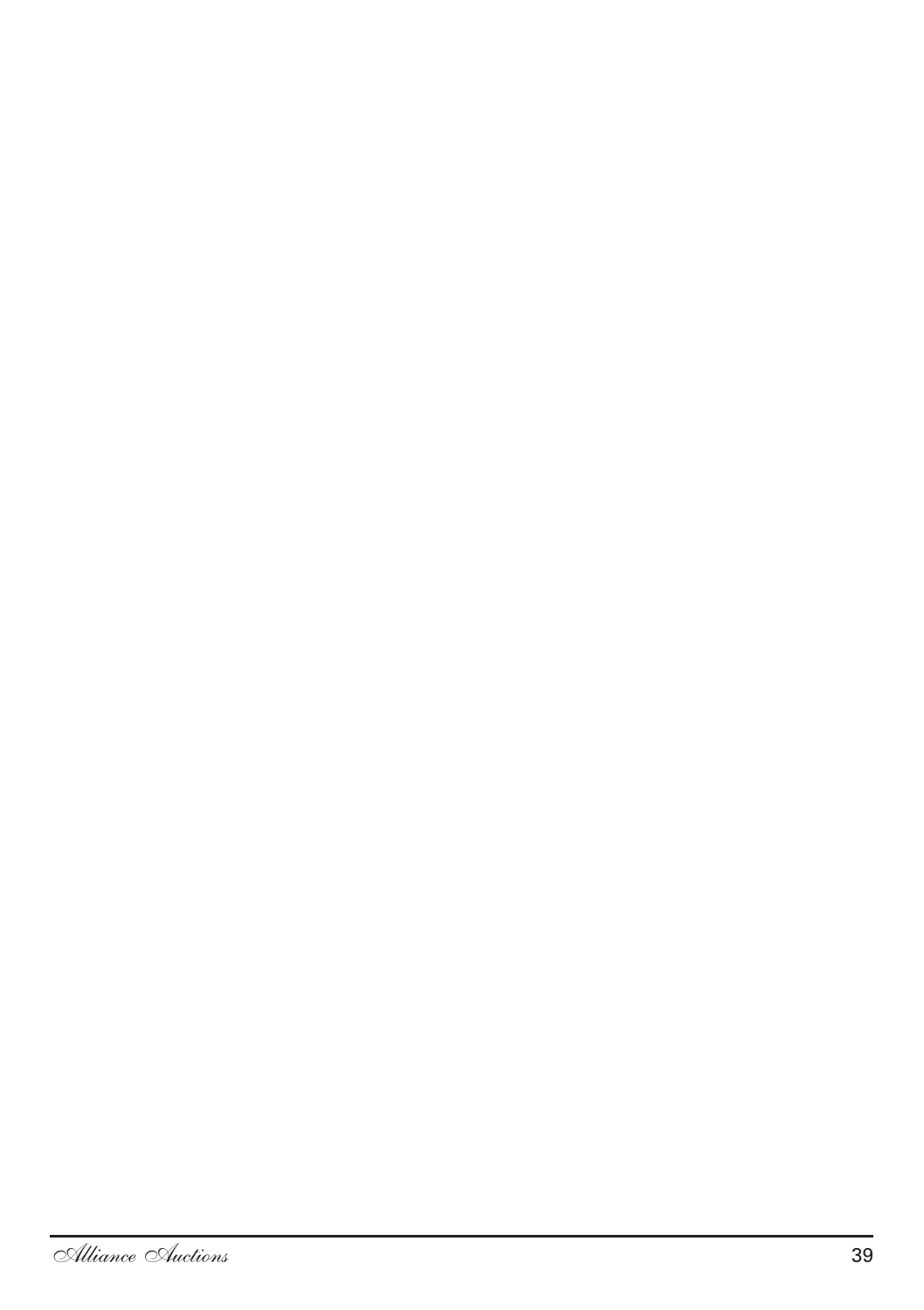## **Michael G Read**

## *GB, Commonwealth & Foreign Approvals*

*Poachers Retreat, Common Lane, Kings Langley, Herts. WD4 9HP Tel: 01923 269775 • E-mail: mg.read@btinternet.com*

### Dear Collector,

As a valued customer of Alliance Auctions, I am inviting you to join our **APPROVAL SERVICE**.

Since 1975, I have been sending quality material, keenly priced, often at 35-40% of catalogue.

Over the years, the business has expanded. We now have over 5,000 individual country books, most of which are categorised by reign or period. You tell me what you want.

This is an excellent way to buy. You can carefully examine each stamp in the comfort of your home for 14 days viewing.

If you would like a trial mailing, please contact me at the above postal or e-mail address or phone on 01923 269775.

Visit my website at *www.michaelgread.co.uk* to find out more about my services.

| Name:   |                              |
|---------|------------------------------|
|         |                              |
|         |                              |
| Tel:    |                              |
| E-mail: |                              |
|         | My Collecting interests are: |
|         |                              |
|         |                              |
|         |                              |
| Signed: |                              |

### **APPROVAL APPLICATION**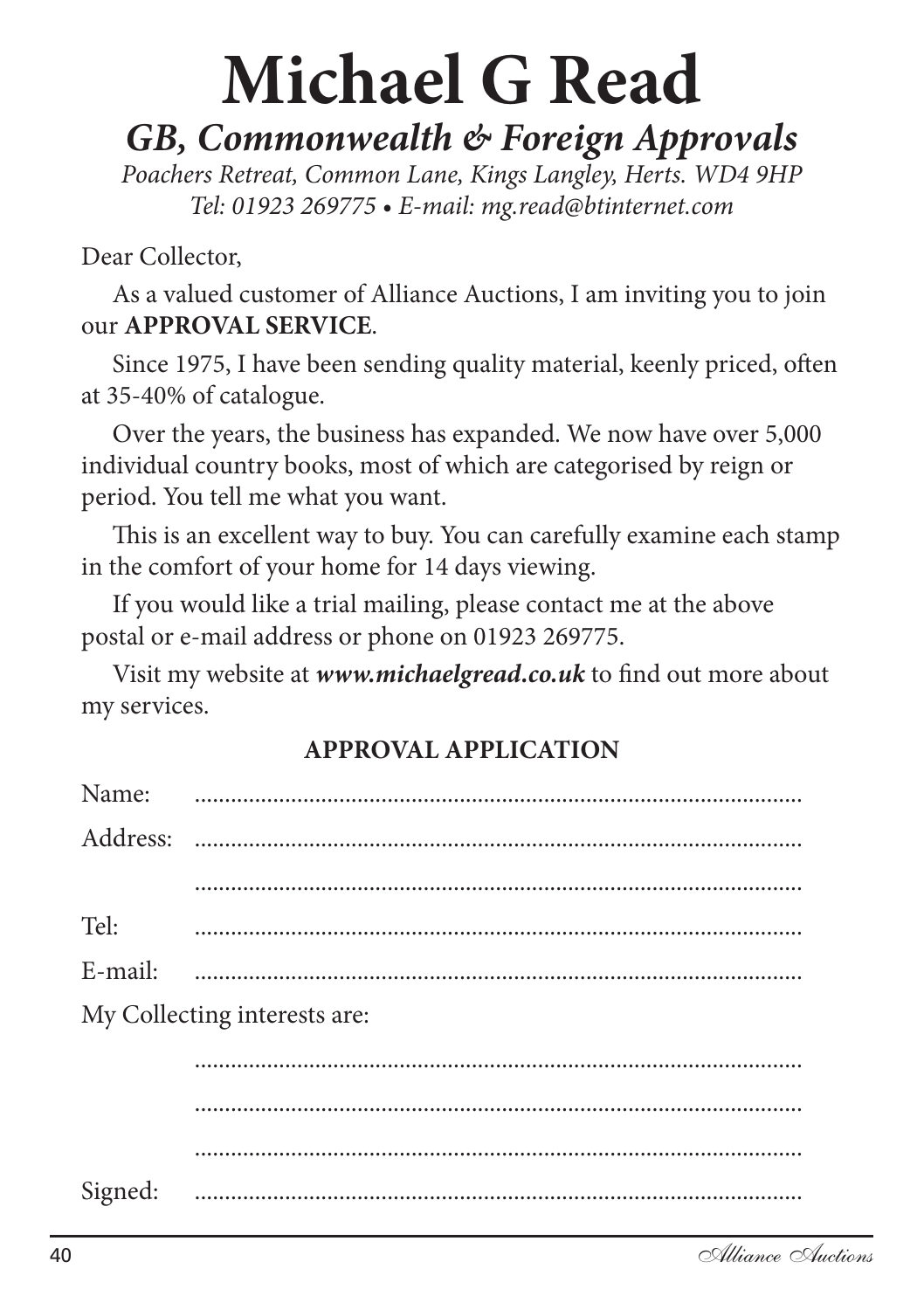| Uliance Auctions<br>P O Box 12305,<br>Little Hallingbury, Bishop's Stortford, Hertfordshire CM23 9JW<br>tel: 01279 758854 • e-mail: info@allianceauctions.com • www. allianceauctions.com                      |              |                          |        |                |              |                          |
|----------------------------------------------------------------------------------------------------------------------------------------------------------------------------------------------------------------|--------------|--------------------------|--------|----------------|--------------|--------------------------|
| <b>Postal Auction No. 289</b>                                                                                                                                                                                  |              |                          |        |                |              |                          |
| Closing Date: Tuesday, June 7 <sup>th</sup> 2022 at 3.00 p.m.                                                                                                                                                  |              |                          |        |                |              |                          |
|                                                                                                                                                                                                                |              |                          |        |                |              |                          |
|                                                                                                                                                                                                                |              |                          |        |                |              |                          |
|                                                                                                                                                                                                                |              |                          |        |                |              |                          |
|                                                                                                                                                                                                                |              |                          |        |                |              |                          |
|                                                                                                                                                                                                                |              |                          |        |                |              |                          |
| I enclose a blank cheque, made payable to Alliance Auctions or<br>I wish to pay by Debit Card or<br>I wish to pay by Credit Card - Mastercard/Visa<br><b>Expiry Date</b><br>3 digit security number on reverse |              |                          |        |                |              |                          |
| Please bid on my behalf for the following lots up to the amount stated if necessary.<br>I have read and agree to your conditions.                                                                              |              |                          |        |                |              |                          |
| To avoid tied bids please indicate below by ticking the relevant box if you wish to increase your bids:                                                                                                        |              |                          |        |                |              |                          |
| $+10%$                                                                                                                                                                                                         |              |                          | $+15%$ |                | $+20%$       |                          |
| <b>Lot</b><br><b>Country</b>                                                                                                                                                                                   | <b>Limit</b> | <b>For Office</b><br>Use | Lot    | <b>Country</b> | <b>Limit</b> | <b>For Office</b><br>Use |
|                                                                                                                                                                                                                |              |                          |        |                |              |                          |
|                                                                                                                                                                                                                |              |                          |        |                |              |                          |
|                                                                                                                                                                                                                |              |                          |        |                |              |                          |
|                                                                                                                                                                                                                |              |                          |        |                |              |                          |
|                                                                                                                                                                                                                |              |                          |        |                |              |                          |
|                                                                                                                                                                                                                |              |                          |        |                |              |                          |
|                                                                                                                                                                                                                |              |                          |        |                |              |                          |
|                                                                                                                                                                                                                |              |                          |        |                |              |                          |
|                                                                                                                                                                                                                |              |                          |        |                |              |                          |

**Please note we charge a 15% buyer's premium (plus VAT). All bids are considered exclusive of the buyer's premium.**

 $\lambda$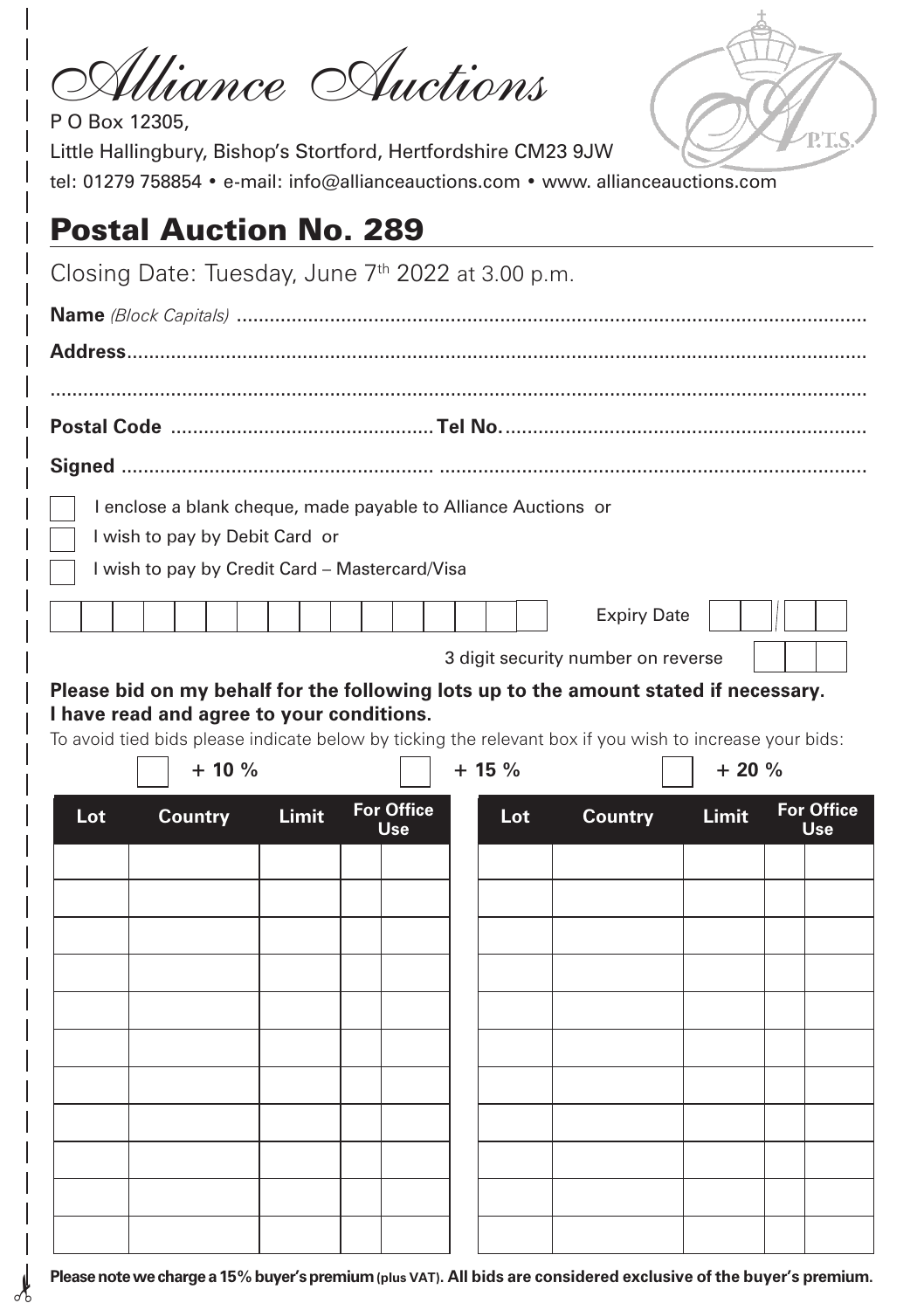| Lot | Country | Limit | For Office<br>Use | Lot | Country                    | Limit | For Office<br>Use |
|-----|---------|-------|-------------------|-----|----------------------------|-------|-------------------|
|     |         |       |                   |     |                            |       |                   |
|     |         |       |                   |     |                            |       |                   |
|     |         |       |                   |     |                            |       |                   |
|     |         |       |                   |     |                            |       |                   |
|     |         |       |                   |     |                            |       |                   |
|     |         |       |                   |     |                            |       |                   |
|     |         |       |                   |     |                            |       |                   |
|     |         |       |                   |     |                            |       |                   |
|     |         |       |                   |     |                            |       |                   |
|     |         |       |                   |     |                            |       |                   |
|     |         |       | ń,                |     | r.                         |       |                   |
|     |         |       |                   |     |                            |       |                   |
|     |         |       |                   |     |                            |       |                   |
|     |         |       |                   |     |                            |       |                   |
|     |         |       |                   |     |                            |       |                   |
|     |         |       |                   |     |                            |       |                   |
|     |         |       |                   |     |                            |       |                   |
|     |         |       |                   |     |                            |       |                   |
|     |         |       |                   |     | J.<br>o I<br>$\hfill \Box$ | ) e   |                   |
|     |         |       |                   |     |                            |       |                   |
|     |         |       |                   |     |                            |       |                   |
|     |         |       |                   |     |                            |       |                   |
|     |         |       |                   |     |                            |       |                   |
|     |         |       |                   |     |                            |       |                   |
|     |         |       |                   |     |                            |       |                   |
|     |         |       |                   |     |                            |       |                   |
|     |         |       |                   |     |                            |       |                   |
|     |         |       |                   |     |                            |       |                   |
|     |         |       |                   |     |                            |       |                   |
|     |         |       |                   |     |                            |       |                   |
|     |         |       |                   |     |                            |       |                   |
|     |         |       |                   |     |                            |       |                   |

#### **Bid Increases**

Up to £20 in £1 steps <br> £20-£50 in £2 steps <br> £50-£100 in £5 steps £100-£200 in £10 steps £200-£500 in £20 steps £500-£1000 in £50 steps Over £1,000 in £100 steps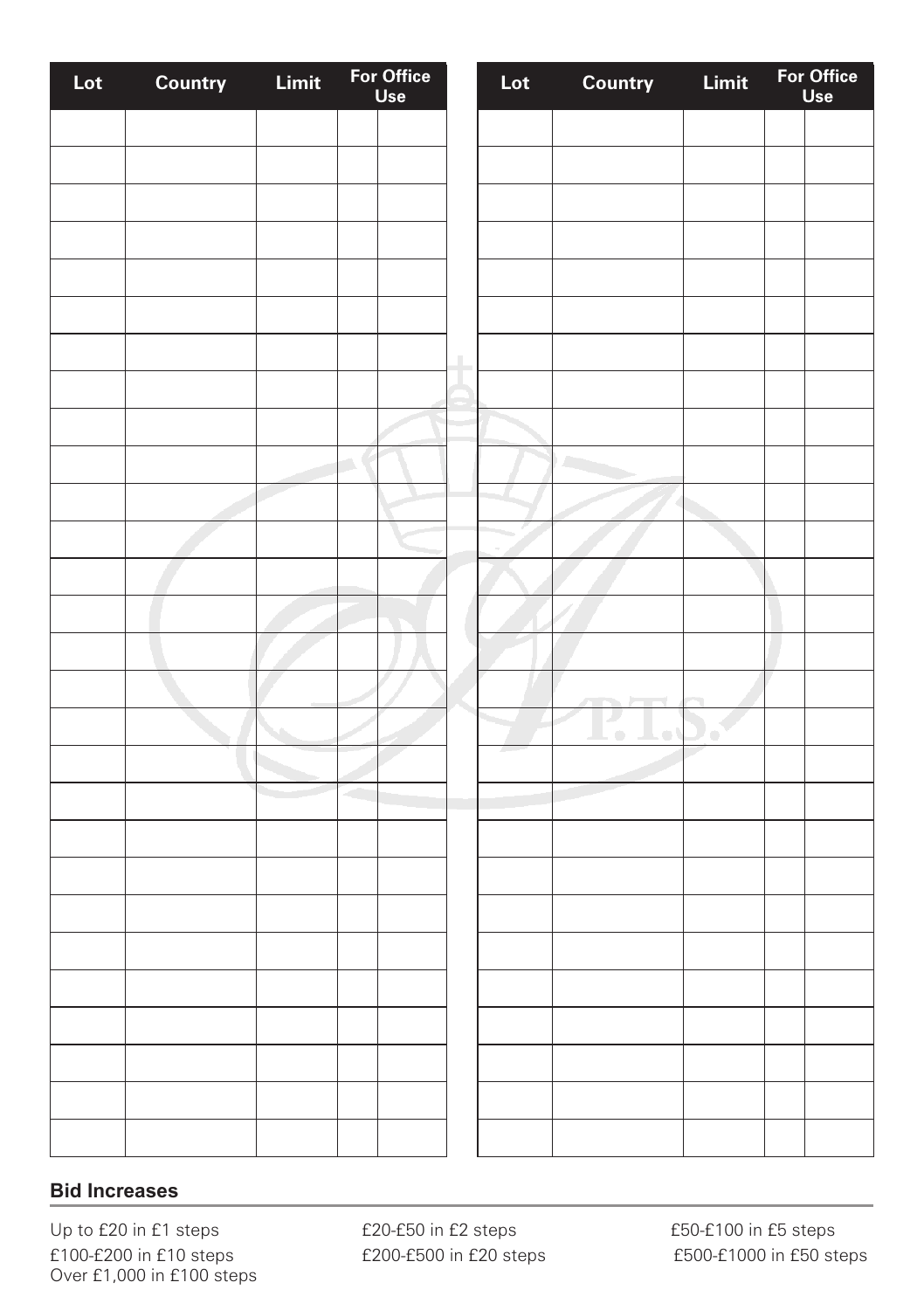## Follow the simple steps

- 1. Visit www.easyliveauction.com
- 2. Click on 'Create Account'

Fill in your personal details to create an account

3. Click 'Register to Bid' on your chosen auction Register for an auction and opt to pay £3<sup>\*</sup> or 3%<sup>\*</sup> Commission for the internet bidding \* Correct at time of print. Easy Live Auction reserve the right to alter the flat fee or commission percentage at any time

## easy as 123.

**easy** Live Auction.com **Fi** facebook.com/easyliveauction

Deasyliveauction